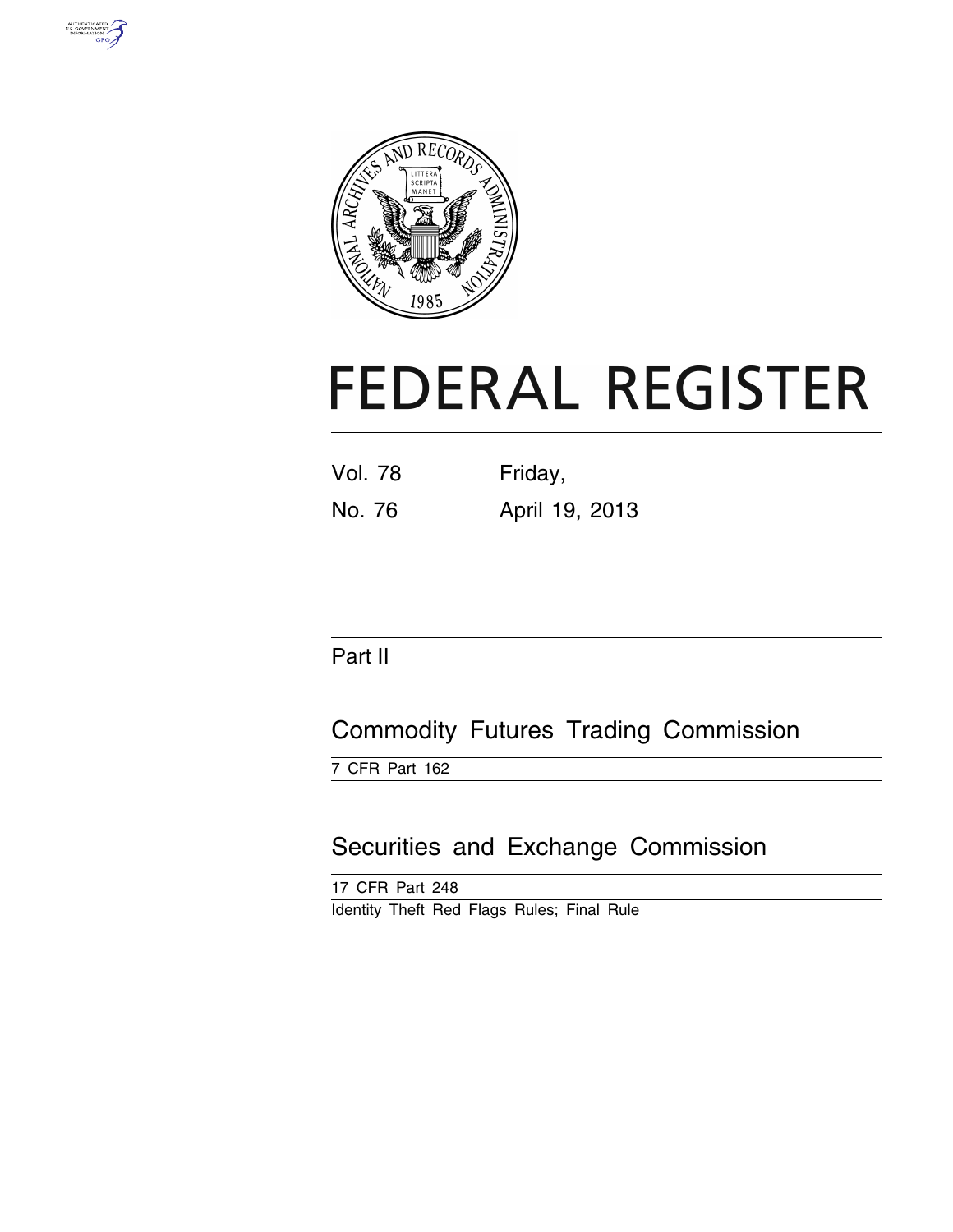# **COMMODITY FUTURES TRADING COMMISSION**

# **17 CFR Part 162**

**RIN 3038–AD14** 

# **SECURITIES AND EXCHANGE COMMISSION**

# **17 CFR Part 248**

**[Release Nos. 34–69359, IA–3582, IC–30456; File No. S7–02–12]** 

# **RIN 3235–AL26**

#### **Identity Theft Red Flags Rules**

**AGENCY:** Commodity Futures Trading Commission and Securities and Exchange Commission. **ACTION:** Joint final rules and guidelines.

**SUMMARY:** The Commodity Futures Trading Commission (''CFTC'') and the Securities and Exchange Commission (''SEC'') (together, the ''Commissions'') are jointly issuing final rules and guidelines to require certain regulated entities to establish programs to address risks of identity theft. These rules and guidelines implement provisions of the Dodd-Frank Wall Street Reform and Consumer Protection Act, which amended the Fair Credit Reporting Act and directed the Commissions to adopt rules requiring entities that are subject to the Commissions' respective enforcement authorities to address identity theft. First, the rules require financial institutions and creditors to develop and implement a written identity theft prevention program designed to detect, prevent, and mitigate identity theft in connection with certain existing accounts or the opening of new accounts. The rules include guidelines to assist entities in the formulation and maintenance of programs that would satisfy the requirements of the rules. Second, the rules establish special requirements for any credit and debit card issuers that are subject to the Commissions' respective enforcement authorities, to assess the validity of notifications of changes of address under certain circumstances.

**DATES:** *Effective date:* May 20, 2013; *Compliance date:* November 20, 2013.

#### **FOR FURTHER INFORMATION CONTACT:**

CFTC: Sue McDonough, Counsel, at Commodity Futures Trading Commission, Office of the General Counsel, Three Lafayette Centre, 1155 21st Street NW., Washington, DC 20581, telephone number (202) 418–5132, facsimile number (202) 418–5524, email *[smcdonough@cftc.gov;](mailto:smcdonough@cftc.gov)* SEC: with regard to investment companies and investment advisers, contact Andrea

Ottomanelli Magovern, Senior Counsel, Amanda Wagner, Senior Counsel, Thoreau Bartmann, Branch Chief, or Hunter Jones, Assistant Director, Office of Regulatory Policy, Division of Investment Management, (202) 551– 6792, or with regard to brokers, dealers, or transfer agents, contact Brice Prince, Special Counsel, Joseph Furey, Assistant Chief Counsel, or David Blass, Chief Counsel, Office of Chief Counsel, Division of Trading and Markets, (202) 551–5550, Securities and Exchange Commission, 100 F Street NE., Washington, DC 20549–8549.

**SUPPLEMENTARY INFORMATION:** The Commissions are adopting new rules and guidelines on identity theft red flags for entities subject to their respective enforcement authorities. The CFTC is adding new subpart C (''Identity Theft Red Flags'') to part 162 of the CFTC's regulations [17 CFR part 162] and the SEC is adding new subpart C (''Regulation S–ID: Identity Theft Red Flags'') to part 248 of the SEC's regulations [17 CFR part 248], under the Fair Credit Reporting Act [15 U.S.C. 1681–1681x], the Commodity Exchange Act [7 U.S.C. 1–27f], the Securities Exchange Act of 1934 [15 U.S.C. 78a– 78pp], the Investment Company Act of 1940 [15 U.S.C. 80a], and the Investment Advisers Act of 1940 [15 U.S.C. 80b].

# **Table of Contents**

#### I. Background

- II. Explanation of the Final Rules and Guidelines
	- A. Final Identity Theft Red Flags Rules
	- 1. Which Financial Institutions and Creditors Are Required to Have a Program
	- 2. The Objectives of the Program
- 3. The Elements of the Program
- 4. Administration of the Program
- B. Final Guidelines
- 1. Section I of the Guidelines—Identity Theft Prevention Program
- 2. Section II of the Guidelines—Identifying Relevant Red Flags
- 3. Section III of the Guidelines—Detecting Red Flags
- 4. Section IV of the Guidelines—Preventing and Mitigating Identity Theft
- 5. Section V of the Guidelines—Updating the Identity Theft Prevention Program
- 6. Section VI of the Guidelines—Methods for Administering the Identity Theft Prevention Program
- 7. Section VII of the Guidelines—Other Applicable Legal Requirements
- 8. Supplement A to the Guidelines
- C. Final Card Issuer Rules
- III. Related Matters
	- A. Cost-Benefit Considerations (CFTC) and Economic Analysis (SEC)
	- B. Analysis of Effects on Efficiency, Competition, and Capital Formation
- C. Paperwork Reduction Act
- D. Regulatory Flexibility Act

IV. Statutory Authority and Text of Amendments

# **I. Background**

The growth and expansion of information technology and electronic communication have made it increasingly easy to collect, maintain, and transfer personal information about individuals.1 Advancements in technology also have led to increasing threats to the integrity and privacy of personal information.2 During recent decades, the federal government has taken steps to help protect individuals, and to help individuals protect themselves, from the risks of theft, loss, and abuse of their personal information.3

The Fair Credit Reporting Act of 1970  $("FCRA")$ , 4 as amended in 2003, 5 required several federal agencies to issue joint rules and guidelines regarding the detection, prevention, and mitigation of identity theft for entities that are subject to their respective enforcement authorities (also known as

*iptf*\_*privacy*\_*greenpaper*\_*[12162010.pdf](http://www.ntia.doc.gov/reports/2010/iptf_privacy_greenpaper_12162010.pdf)* (reviewing recent technological changes that necessitate a new approach to commercial data protection). *See also*  Fred H. Cate, Privacy in the Information Age, at 13– 16 (1997) (discussing the privacy and data security issues that arose during early increases in the use of digital data).

2A recent survey found that in 2012, over 5% of Americans were victims of identity fraud. *See*  Javelin Strategy & Research, 2013 Identity Fraud Report: Data Breaches Becoming a Treasure Trove for Fraudsters (Feb. 2013), *available at [https://](https://www.javelinstrategy.com/uploads/web_brochure/1303.R_2013IdentityFraudBrochure.pdf) [www.javelinstrategy.com/uploads/web](https://www.javelinstrategy.com/uploads/web_brochure/1303.R_2013IdentityFraudBrochure.pdf)*\_*brochure/ 1303.R*\_*[2013IdentityFraudBrochure.pdf;](https://www.javelinstrategy.com/uploads/web_brochure/1303.R_2013IdentityFraudBrochure.pdf) see also*  Comment Letter of Tyler Krulla (''Tyler Krulla Comment Letter'') (Apr. 27, 2012) (''In today's technology driven world it is easier than ever for anyone to acquire and exploit someone's identity and cause severe financial problems.'').

3*See, e.g.,* Consumer Data Privacy in a Networked World: A Framework for Protecting Privacy and Promoting Innovation in the Global Digital Economy (Feb. 2012), *available at [http://](http://www.whitehouse.gov/sites/default/files/privacy-final.pdf)  [www.whitehouse.gov/sites/default/files/privacy](http://www.whitehouse.gov/sites/default/files/privacy-final.pdf)[final.pdf](http://www.whitehouse.gov/sites/default/files/privacy-final.pdf)* (a White House proposal to establish a consumer privacy bill of rights); The President's Identity Theft Task Force Report (Sept. 2008), *available at [http://www.ftc.gov/os/2008/10/](http://www.ftc.gov/os/2008/10/081021taskforcereport.pdf) [081021taskforcereport.pdf;](http://www.ftc.gov/os/2008/10/081021taskforcereport.pdf)* Securities and Exchange Commission, Online Brokerage Accounts: What you can do to Safeguard Your Money and Your Personal Information, *available at [http://www.sec.gov/](http://www.sec.gov/investor/pubs/onlinebrokerage.htm)  [investor/pubs/onlinebrokerage.htm.](http://www.sec.gov/investor/pubs/onlinebrokerage.htm)* 

4Pub. L. 91–508, 84 Stat. 1114 (1970), *codified at*  15 U.S.C. 1681–1681x.

5*See* Fair and Accurate Credit Transactions Act of 2003, Pub. L. 108–159, 117 Stat. 1952 (2003) (''FACT Act'').

<sup>1</sup>*See, e.g.,* U.S. Government Accountability Office, Information Security: Federal Guidance Needed to Address Control Issues with Implementing Cloud Computing (May 2010), *available at [http://www.gao.gov/new.items/](http://www.gao.gov/new.items/d10513.pdf)  [d10513.pdf](http://www.gao.gov/new.items/d10513.pdf)* (discussing information security implications of cloud computing); Department of Commerce, Internet Policy Task Force, Commercial Data Privacy and Innovation in the Internet Economy: A Dynamic Policy Framework, at Section I (2010), *available at [http://www.ntia.doc.gov/](http://www.ntia.doc.gov/reports/2010/iptf_privacy_greenpaper_12162010.pdf) [reports/2010/](http://www.ntia.doc.gov/reports/2010/iptf_privacy_greenpaper_12162010.pdf)*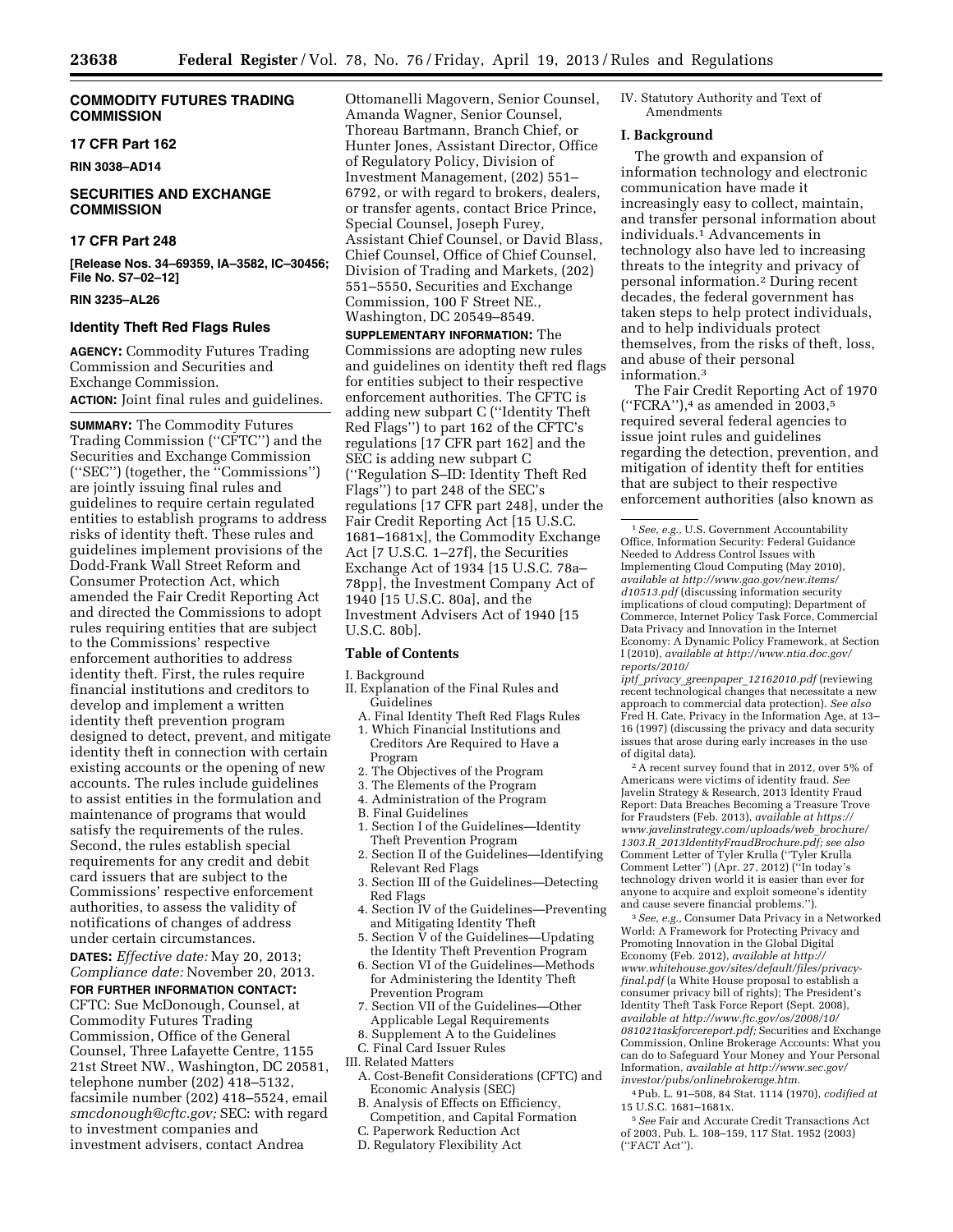the ''identity theft red flags rules'').6 Those agencies were the Office of the Comptroller of the Currency (''OCC''), the Board of Governors of the Federal Reserve System (''Federal Reserve Board''), the Federal Deposit Insurance Corporation (''FDIC''), the Office of Thrift Supervision (''OTS''), the National Credit Union Administration (''NCUA''), and the Federal Trade Commission (''FTC'') (together, the ''Agencies'').7 In 2007, the Agencies issued joint final identity theft red flags rules.8 At the time the Agencies adopted their rules, the FCRA did not require or authorize the CFTC and SEC to issue identity theft red flags rules. Instead, the Agencies' rules applied to entities that registered with the CFTC and SEC, such as futures commission merchants, broker-dealers, investment companies, and investment advisers.9

In 2010, the Dodd-Frank Wall Street Reform and Consumer Protection Act (''Dodd-Frank Act'') 10 amended the FCRA to add the CFTC and SEC to the list of federal agencies that must jointly adopt and individually enforce identity theft red flags rules.11 Thus, the Dodd-

7The FCRA also required the Agencies to prescribe joint rules applicable to issuers of credit and debit cards, to require that such issuers assess the validity of notifications of changes of address under certain circumstances (the ''card issuer rules''). *See* FCRA section 615(e)(1)(C), 15 U.S.C. 1681m(e)(1)(C).

8*See* Identity Theft Red Flags and Address Discrepancies under the Fair and Accurate Credit Transactions Act of 2003, 72 FR 63718 (Nov. 9, 2007) (''2007 Adopting Release''). The rules included card issuer rules. *See supra* note 7. The OCC, Federal Reserve Board, FDIC, OTS, and NCUA began enforcing their identity theft red flags rules on November 1, 2008. The FTC began enforcing its identity theft red flags rules on January 1, 2011.

9*See* 2007 Adopting Release, *supra* note 8.

10Pub. L. 111–203, 124 Stat. 1376 (2010). The text of the Dodd-Frank Act is available at *[http://](http://www.cftc.gov/LawRegulation/OTCDERIVATIVES/index.htm) [www.cftc.gov/LawRegulation/OTCDERIVATIVES/](http://www.cftc.gov/LawRegulation/OTCDERIVATIVES/index.htm)  [index.htm.](http://www.cftc.gov/LawRegulation/OTCDERIVATIVES/index.htm)* 

11*See* FCRA section 615(e)(1), 15 U.S.C. 1681m(e)(1). In addition, section 1088(a)(10)(A) of the Dodd-Frank Act added the Commissions to the list of federal administrative agencies responsible for enforcement of rules pursuant to section 621(b) of the FCRA. *See infra* note 24. Section 1100H of the Dodd-Frank Act provides that the Commissions' new enforcement authority (as well as other changes in various agencies' authority under other provisions) becomes effective as of the ''designated transfer date'' to be established by the Secretary of

Frank Act provides for the transfer of rulemaking responsibility and enforcement authority to the CFTC and SEC with respect to the entities subject to each agency's enforcement authority. In February 2012, the Commissions jointly proposed for public notice and comment identity theft red flags rules and guidelines and card issuer rules.12

The CFTC and SEC received a total of 27 comment letters on the proposal.13 Most commenters generally supported the proposal, and many stated that the rules would benefit individuals.14 Commenters expressed concern about the prevalence of identity theft and supported our efforts to reduce it.15 Commenters also supported the Commissions' proposal to adopt rules that would be substantially similar to the rules the Agencies adopted in 2007.16 Some commenters raised questions about the scope of the proposal and the meaning of certain

12The Commissions' joint proposed rules and guidelines were published in the **Federal Register**  on March 6, 2012. *See* Identity Theft Red Flags Rules, 77 FR 13450 (Mar. 6, 2012) (''Proposing Release''). For ease of reference, unless the context indicates otherwise, our general use of the terms ''identity theft red flags rules'' or ''rules'' in this release will refer to both the identity theft red flags rules and guidelines. In addition, unless the context indicates otherwise, the general use of these terms in this preamble and Section III of this release will refer to both the identity theft red flags rules and guidelines, and the card issuer rules (which are discussed in further detail later in this release).

13Comments on the proposal, including comments referenced in this release, are available on the SEC's Web site at *[http://www.sec.gov/](http://www.sec.gov/comments/s7-02-12/s70212.shtml)  [comments/s7-02-12/s70212.shtml](http://www.sec.gov/comments/s7-02-12/s70212.shtml)* and the CFTC's Web site at *[http://comments.cftc.gov/](http://comments.cftc.gov/PublicComments/CommentList.aspx?id=1171) [PublicComments/CommentList.aspx?id=1171.](http://comments.cftc.gov/PublicComments/CommentList.aspx?id=1171)* 

14*See, e.g.,* Comment Letter of MarketCounsel (Apr. 25, 2012) (''MarketCounsel Comment Letter'') (''MarketCounsel supports the Commission's attempt to help protect individuals from the risk of theft, loss, and abuse of their personal information through the Proposed Rule.''); Comment Letter of Erik Speicher (''Erik Speicher Comment Letter'') (Mar. 17, 2012) (''Identity theft is a major concern of all citizens. The effects and burdens associated with having ones [sic] identity stolen necessitate these proposed regulations. The affirmative duty placed on the covered entities will better protect all of us from the possibility of having our identity stolen.''); Comment Letter of Lauren L. (Mar. 12, 2012) (''Lauren L. Comment Letter'') (''[R]equirements to implement an identity theft prevention plan and to verify change of personal information [have] the [potential] to protect people.'').

15*See, e.g.,* Tyler Krulla Comment Letter; Lauren L. Comment Letter (''I agree with the proposed changes. With the market shifting to an IT based world, identity theft is increasing. Therefore, more stringent rules and regulations should be in place to protect those that may be affected.'').

16*See, e.g.,* Comment Letter of the Investment Company Institute (May 1, 2012) (''ICI Comment Letter").

definitions.17 One commenter stated that benefits to consumers would outweigh the costs of the rules,18 while another took issue with the estimated costs of complying with the rules.19

Today, the CFTC and SEC are adopting the identity theft red flags rules. The final rules are substantially similar to the rules the Commissions proposed,20 and to the rules the Agencies adopted in 2007.21 The final rules apply to ''financial institutions'' and ''creditors'' subject to the Commissions' respective enforcement authorities, and as discussed further below, do not exclude any entities registered with the Commissions from their scope. The Commissions recognize that entities subject to their respective enforcement authorities, whose activities fall within the scope of the rules, should already be in compliance with the Agencies' joint rules. The rules we are adopting today do not contain requirements that were not already in the Agencies' rules, nor do they expand the scope of those rules to include new categories of entities that the Agencies' rules did not already cover. The rules and this adopting release do contain examples and minor language changes designed to help guide entities within the SEC's enforcement authority in complying with the rules, which may lead some entities that had not previously complied with the Agencies' rules to determine that they fall within the scope of the rules we are adopting today.

18*See* Erik Speicher Comment Letter.

19*See* FSR/SIFMA Comment Letter. We discuss estimated costs and benefits in the Section III of this release.

20*See infra* Section II.A.1.ii (discussing a revision to proposed definition of ''creditor''); *see also*  § 248.201(b)(2)(i) (SEC) (revising the term "non U.S. based financial institution or creditor,'' which was included in the proposed definition of ''board of directors,'' to ''foreign financial institution or creditor,'' for clarity and consistency with the CFTC's and Agencies' respective identity theft red flags rules).

21*See* 2007 Adopting Release.

<sup>6</sup>*See* FCRA sections 615(e)(1)(A)–(B), 15 U.S.C. 1681m(e)(1)(A)–(B). Section 615(e)(1)(A) of the FCRA requires the Agencies to jointly ''establish and maintain guidelines for use by each financial institution and each creditor regarding identity theft with respect to account holders at, or customers of, such entities, and update such guidelines as often as necessary." Section  $615(e)(1)(B)$  requires the Agencies to jointly ''prescribe regulations requiring each financial institution and each creditor to establish reasonable policies and procedures for implementing the guidelines established pursuant to [section  $615(e)(1)(A)$ ], to identify possible risks to account holders or customers or to the safety and soundness of the institution or customers.

the Treasury, as described in section 1062 of that Act. On September 20, 2010, the Secretary of the Treasury designated July 21, 2011 as the transfer date. *See* Designated Transfer Date, 75 FR 57252 (Sept. 20, 2010).

<sup>17</sup>*See, e.g.,* Comment Letter of the Investment Adviser Association (May 7, 2012) (''IAA Comment Letter'') (requesting that the SEC and CFTC clarify the definitions of ''financial institution'' and ''creditor'' and exclude investment advisers from the categories of entities specifically mentioned in the scope section of the rule); Comment Letter of the Options Clearing Corporation (May 3, 2012) (''OCC Comment Letter'') (requesting that the SEC and CFTC clarify the definition of ''creditor'' and expressly exclude clearing organizations from the scope section of the rule); Comment Letter of the Financial Services Roundtable and the Securities Industry and Financial Markets Association (May 2, 2012) (''FSR/SIFMA Comment Letter'') (requesting that the SEC specifically exclude certain categories of entities from the definitions of ''financial institution'' and ''covered account,'' and that the SEC and CFTC specifically define the types of accounts that would qualify as covered accounts).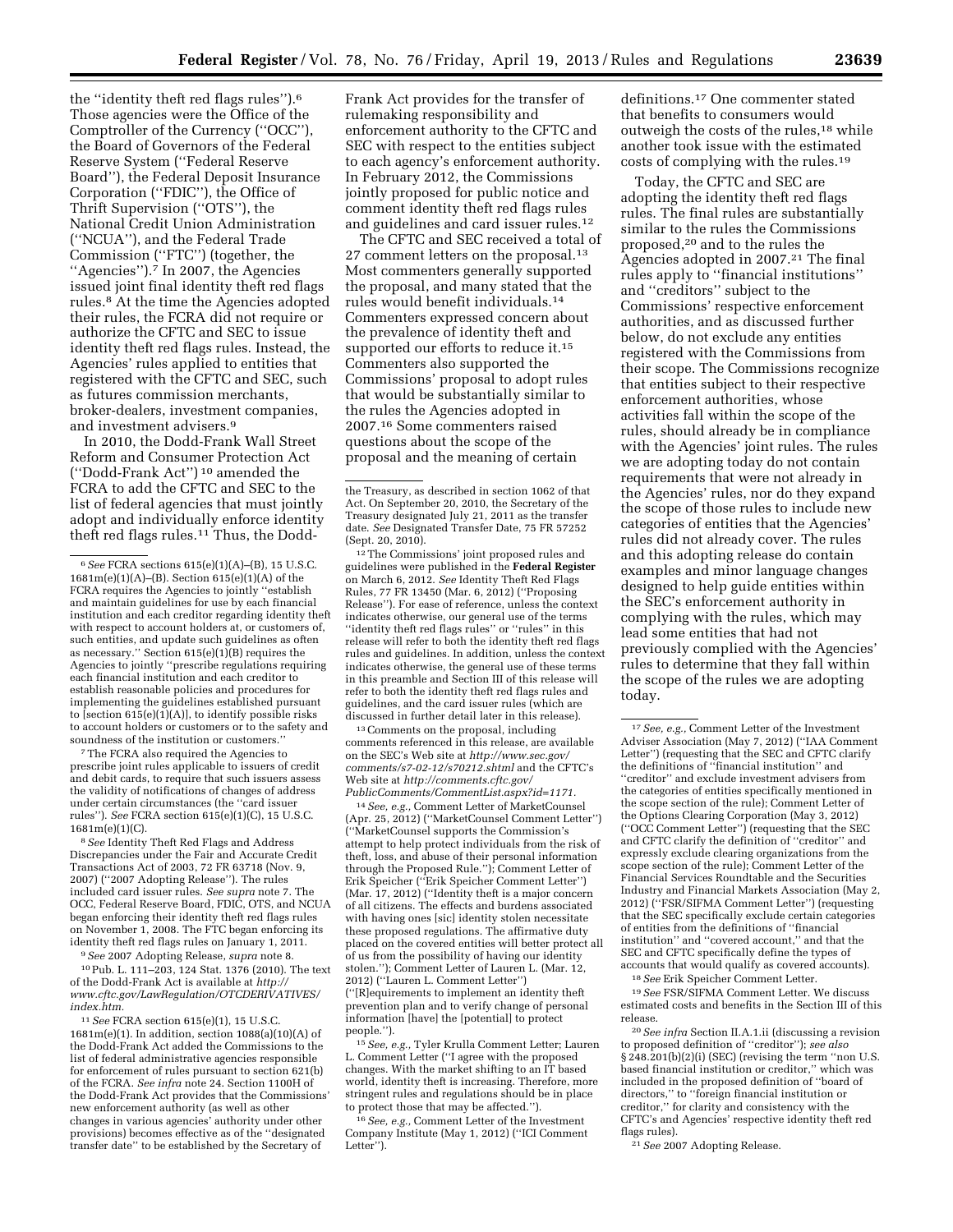# **II. Explanation of the Final Rules and Guidelines**  *A. Final Identity Theft Red Flags Rules*

Sections  $615(e)(1)(A)$  and  $(B)$  of the FCRA, as amended by the Dodd-Frank Act, require that the Commissions jointly establish and maintain guidelines for ''financial institutions'' and ''creditors'' regarding identity theft, and adopt rules requiring such institutions and creditors to establish reasonable policies and procedures for the implementation of those guidelines.22 Under the final rules, a financial institution or creditor that offers or maintains ''covered accounts'' must establish an identity theft red flags program designed to detect, prevent, and mitigate identity theft. To that end, the final rules discussed below specify: (1) Which financial institutions and creditors must develop and implement a written identity theft prevention program (''Program''); (2) the objectives of the Program; (3) the elements that the Program must contain; and (4) the steps financial institutions and creditors need to take to administer the Program.

1. Which Financial Institutions and Creditors Are Required To Have a Program

The ''scope'' subsections of the rules generally set forth the types of entities that are subject to the Commissions' identity theft red flags rules.23 Under these subsections, the rules apply to entities over which Congress recently granted the Commissions enforcement authority under the FCRA.24 The Commissions' scope provisions are similar to those contained in the rules adopted by the Agencies, which limit the rules' scope to entities that are within the Agencies' respective enforcement authorities.25

23 § 162.30(a) (CFTC); § 248.201(a) (SEC).

24Section 1088(a)(10)(A) of the Dodd-Frank Act amended section 621(b) of the FCRA to add the Commissions to the list of federal agencies responsible for enforcement of the FCRA. As amended, section 621(b) of the FCRA specifically provides that enforcement of the requirements imposed under the FCRA ''shall be enforced under \* the Commodity Exchange Act, with respect to a person subject to the jurisdiction of the [CFTC]; [and under] the Federal securities laws, and any other laws that are subject to the jurisdiction of the [SEC], with respect to a person that is subject to the jurisdiction of the [SEC] \* \* \*'' 15 U.S.C. 1681s(b)(1)(F)–(G). *See also* 15 U.S.C. 1681a(f) (defining ''consumer reporting agency'').

25*See, e.g.,* 12 CFR 334.90(a) (stating that the FDIC's red flags rule ''applies to a financial institution or creditor that is an insured state nonmember bank, insured state licensed branch of a foreign bank, or a subsidiary of such entities

As noted above, the CFTC's ''scope'' subsection ''applies to financial institutions and creditors that are subject to'' the CFTC's enforcement authority under the FCRA.26 The CFTC's proposed definitions of ''financial institution'' and ''creditor'' describe the entities to which its identity theft red flags rules and guidelines apply. In the Proposing Release, the CFTC defined ''financial institution'' as having the same meaning as in section 603(t) of the FCRA.27 In addition, the CFTC's proposed definition of ''financial institution'' also specified that the term includes any futures commission merchant (''FCM''), retail foreign exchange dealer (''RFED''), commodity trading advisor (''CTA''), commodity pool operator (''CPO''), introducing broker (''IB''), swap dealer (''SD''), or major swap participant (''MSP'') that directly or indirectly holds a transaction account belonging to a consumer.28 Similarly, in the CFTC's proposed definition of ''creditor,'' the CFTC applies the definition of "creditor" from  $15$  U.S.C.  $1681m(e)(4)$  to any FCM, RFED, CTA, CPO, IB, SD, or MSP that ''regularly extends, renews, or continues credit; regularly arranges for the extension, renewal, or continuation of credit; or in acting as an assignee of an original creditor, participates in the decision to extend, renew, or continue credit.'' 29 The CFTC has determined that the final identity theft red flags rules apply to these entities because of the increased likelihood that these entities open or maintain covered accounts, or pose a reasonably foreseeable risk to customers, or to the safety and soundness of the financial institution or creditor, from identity theft. This approach is consistent with the general scope of part 162 of the CFTC's regulations.30

26 § 162.30(a); *see also supra* note 24.

27*See* 15 U.S.C. 1681a(t) (defining ''financial institution'' to include certain banks and credit unions, and ''any other person that, directly or indirectly, holds a transaction account (as defined in Section 19(b) of the Federal Reserve Act) belonging to a consumer''). Section 19(b) of the Federal Reserve Act defines a transaction account as ''a deposit or account on which the depositor or account holder is permitted to make withdrawals by negotiable or transferable instrument, payment orders or withdrawal, telephone transfers, or other similar items for the purpose of making payments or transfers to third parties or others.'' 12 U.S.C. 461(b)(1)(C).)

30 § 162.1(b) (specifying that ''[t]his part applies to certain consumer information held by \* \* \* futures

One commenter suggested that the CFTC follow the SEC's approach and simply cross-reference the FCRA definition of ''financial institution'' and the FCRA definition of ''creditor'' as amended by the Red Flag Program Clarification Act of 2010 (''Clarification Act'') 31 rather than including named entities in the definition.32 The commenter argued that crossreferencing the FCRA definitions, as amended by the Clarification Act, rather than including specific types of entities that are subject to the CFTC's enforcement authority in the definitions of ''financial institution'' and "creditor," would be more consistent with the SEC's and the Agencies' regulations and would allow the agencies to easily adapt to any changes to the FCRA over time.<sup>33</sup>

After considering these concerns, the CFTC has concluded that if it were to follow the SEC's approach and simply cross-reference the FCRA definitions of ''financial institution'' and ''creditor,'' the general scope provisions of 17 CFR part 162 would still apply and specify that part 162 applies to FCMs, RFEDs, CTAs, CPOs, IBs, MSPs, and SDs. As a practical matter, a cross-reference to the FCRA definitions of ''financial institution'' and ''creditor'' would not change the result because under the general scope provisions of part 162, the CFTC's identity theft red flags rules would still apply to the same list of entities. As a result, the CFTC believes that it should retain the same definition of ''financial institution'' and ''creditor'' contained in the Proposing Release.

The SEC's ''scope'' subsection provides that the final rules apply to a financial institution or creditor, as defined by the FCRA, that is:

• A broker, dealer or any other person that is registered or required to be registered under the Securities Exchange Act of 1934 (''Exchange Act'');

• An investment company that is registered or required to be registered under the Investment Company Act of 1940 (''Investment Company Act''), that has elected to be regulated as a business

31 In December 2010, President Obama signed into law the Red Flag Program Clarification Act of 2010, which amended the definition of ''creditor'' in the FCRA for purposes of identity theft red flags rules. Red Flag Program Clarification Act of 2010, Public Law 111–319 (2010) (inserting new section 4 at the end of section 615(e) of the FCRA), *codified at* 15 U.S.C. 1681m(e)(4).

32 IAA Comment Letter.

33The commenter also noted that the CFTC's proposed definition of ''creditor'' would include certain entities such as CPOs and CTAs—entities that do not extend credit.

 $22 15$  U.S.C.  $1681m(e)(1)(A)$  and (B). Key terms such as ''financial institution'' and ''creditor'' are defined in the rules and discussed later in this Section.

<sup>(</sup>except brokers, dealers, persons providing insurance, investment companies, and investment advisers)''); 12 CFR 717.90(a) (stating that the NCUA's red flags rule ''applies to a financial institution or creditor that is a federal credit union'').

<sup>28</sup> § 162.30(b)(7).

<sup>29</sup> § 162.30(b)(5).

commission merchants, retail foreign exchange dealers, commodity trading advisors, commodity pool operators, introducing brokers, major swap participants and swap dealers.'')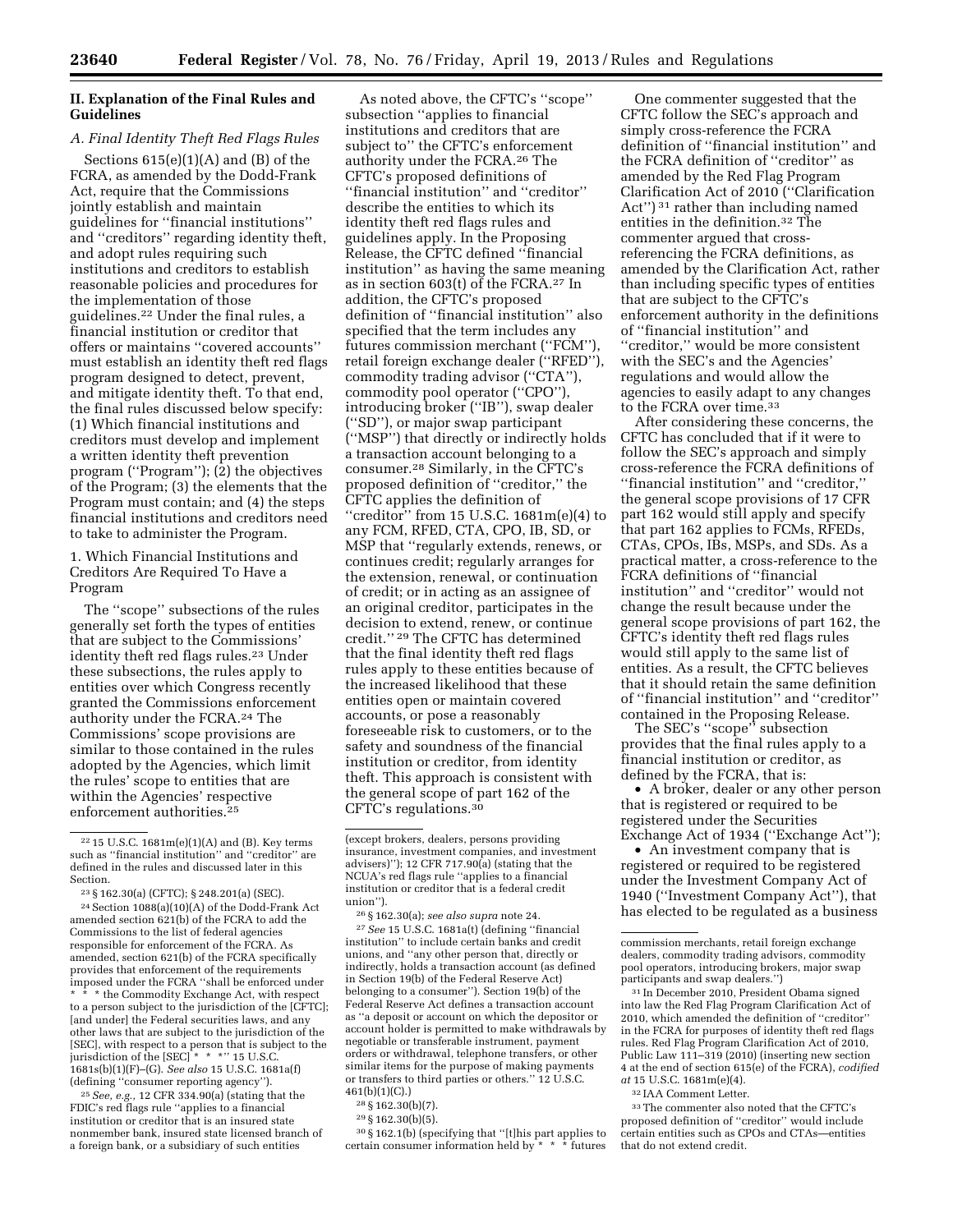development company (''BDC'') under that Act, or that operates as an employees' securities company (''ESC'') under that Act; or

• An investment adviser that is registered or required to be registered under the Investment Advisers Act of 1940 (''Investment Advisers Act'').34

The types of entities listed by name in the scope section are the registered entities regulated by the SEC that are most likely to be financial institutions or creditors, *i.e.,* brokers or dealers (''broker-dealers''), investment companies, and investment advisers.35 The scope section also includes any other entities that are registered or are required to register under the Exchange Act.36 Some types of entities required to register under the Exchange Act, such as nationally recognized statistical rating organizations (''NRSROs''), selfregulatory organizations (''SROs''), municipal advisors, and municipal securities dealers, are not listed by name in the scope section because they may be less likely to qualify as financial institutions or creditors under the FCRA.37 Nevertheless, if any entity of a

35The SEC's final rules define the scope of the identity theft red flags rules, section 248.201(a), differently than Regulation S–AM, the affiliate marketing rule the SEC adopted under the FCRA, defines its scope. *See* 17 CFR 248.101(b) (providing that Regulation S–AM applies to any brokers or dealers (other than notice-registered brokers or dealers), any investment companies, and any investment advisers or transfer agents registered with the SEC). Section 214(b) of the FACT Act, pursuant to which the SEC adopted Regulation S– AM, did not specify the types of entities that would be subject to the SEC's rules, and did not state that the affiliate marketing rules should apply to all persons subject to the SEC's enforcement authority. By contrast, the Dodd-Frank Act specifies that the SEC's identity theft red flags rules should apply to a ''person that is subject to the jurisdiction'' of the SEC. *See* Dodd-Frank Act sections 1088(a)(8), (10). Therefore, the SEC's identity theft red flags rules apply to BDCs, ESCs, and ''any \* \* \* person that is registered or required to be registered under the Securities Exchange Act of 1934,'' as well as to those entities within the scope of Regulation S–AM.

The scope of the SEC's final rules also differs from that of Regulation S–P, 17 CFR part 248, subpart A, the privacy rule the SEC adopted in 2000 pursuant to the Gramm-Leach-Bliley Act. Public Law 106–102 (1999). Regulation S–P was adopted under Title V of that Act, which, unlike the FCRA, limited the SEC's regulatory authority to: (i) Brokers and dealers; (ii) investment companies; and (iii) investment advisers registered under the Investment Advisers Act. *See* 15 U.S.C. 6805(a)(3)– (5).

36The Dodd-Frank Act defines a ''person regulated by the [SEC],'' for other purposes of the Act, as certain entities that are registered or required to be registered with the SEC, and certain employees, agents, and contractors of those entities. *See* Dodd-Frank Act section 1002(21).

<sup>37</sup>The SEC believes that municipal advisors and municipal securities dealers may be less likely to qualify as financial institutions because they may be less likely to maintain transaction accounts for consumers. A commenter agreed with us that municipal advisors and municipal securities

type not listed qualifies as a financial institution or creditor, it is covered by the SEC's rules. The scope section does not include entities that are not themselves registered or required to register with the SEC (with the exception of certain non-registered investment companies that nonetheless are regulated by the SEC 38), even if they register securities under the Securities Act of 1933 or the Exchange Act, or report information under the federal securities laws.39

The SEC received four comment letters arguing that it should specifically exclude certain entities from the scope of the rules.40 These commenters recommended that the scope section exclude registered investment advisers,41 clearing organizations,42 SROs, municipal securities dealers, municipal advisors, or NRSROs.43 The commenters argued that these entities

38As noted above, the scope of the final rules covers BDCs and ESCs, which typically do not register as investment companies with the SEC but are regulated by the SEC. BDCs file with the SEC notices of reliance on the BDC provisions of the Investment Company Act and the SEC's rules thereunder. *See* Form N–54A (''Notification of Election to be Subject to Sections 55 through 65 of the Investment Company Act of 1940 Filed Pursuant to Section 54(a) of the Act'') [17 CFR 274.53]. ESCs operate pursuant to individual exemptive orders issued by the SEC that govern the companies' operations. *See* Investment Company Act section 6(b) [15 U.S.C. 80a-6(b)].

39*See, e.g.,* Exemptions for Advisers to Venture Capital Funds, Private Fund Advisers With Less Than \$150 Million in Assets Under Management, and Foreign Private Advisers, Investment Advisers Act Release No. 3222 (June 22, 2011) [76 FR 39646 (July 6, 2011)] (adopting rules related to investment advisers exempt from registration with the SEC, including ''exempt reporting advisers'').

40*See* IAA Comment Letter; Comment Letter of the National Society of Compliance Professionals, Inc. (May 4, 2012) (''NSCP Comment Letter''); OCC Comment Letter; FSR/SIFMA Comment Letter.

41*See, e.g.,* IAA Comment Letter (''[W]e believe a cleaner approach would be to eliminate investment advisers from the entities specifically mentioned in the scope section.''); NSCP Comment Letter (''We would urge the Commission to specifically exclude investment advisers from the scope of the rule since it is our view that any adviser that is a financial institution would already be covered by FCRA.''). For further discussion, *see infra* notes 55–60 and 73–76 and accompanying text.

42*See* OCC Comment Letter (''[W]e encourage the Commissions to expressly exclude clearing organizations from the scope of the Proposed Rules because, as explained below, clearing organizations like OCC should not be considered 'creditors' for these purposes.''). For further discussion, *see infra*  note 75.

43*See* FSR/SIFMA Comment Letter ("Specifically, we ask that the SEC exclude \* \* \* those entities that are unlikely to be deemed financial institutions or creditors under the FCRA, such as NRSROs, SROs, municipal advisors, municipal securities dealers, and registered investment advisers.'').

are unlikely to be financial institutions or creditors and that, without a specific exclusion, the scope of the rules is unclear and the rules would require these entities to periodically review their operations to ensure compliance with rules that are not relevant to their businesses.44 Another commenter recommended that the rules not list any of the types of entities subject to the rules, because such a list could confuse entities that are on the list but do not qualify as financial institutions or creditors.45

We appreciate these concerns, and seek to minimize potential unnecessary burdens on regulated entities. As we acknowledge above, the entities that are not listed in the rule's scope section may be less likely to qualify as financial institutions or creditors under the FCRA, *e.g.,* because they do not hold transaction accounts for consumers.46 The Dodd-Frank Act required the SEC to adopt identity theft red flags rules with respect to persons that are ''subject to the jurisdiction of the Securities and Exchange Commission.'' 47 Expressly excluding from certain requirements of the rules any entities that are registered with the SEC, are subject to the SEC's enforcement authority, and are covered by the scope of the rules likely would not effectively implement the purposes of the Dodd-Frank Act and the FCRA, which are described in this release. In addition, we continue to believe that specifically listing in the scope section the entities that are likely to be subject to the rules—if they qualify as financial institutions or creditors—will provide useful guidance to those entities in determining their status under the rules. Therefore, we are adopting the scope section of the rules as proposed.

#### i. Definition of Financial Institution

As discussed above, the Commissions' final red flags rules apply to ''financial institutions'' and ''creditors.'' As in the proposed rules, the Commissions are defining the term ''financial institution'' in the final rules by reference to the definition of the term in section 603(t) of the FCRA.48 That section defines a

46*See supra* note 37 and accompanying text. For further discussion of the extent to which investment advisers, which are specifically listed in the rules' scope section, may qualify as financial institutions or creditors, *see infra* notes 55–60 and 73–76 and accompanying text.

48 15 U.S.C. 1681a(t). *See* § 162.30(b)(7) (CFTC); § 248.201(b)(7) (SEC). The Agencies also defined ''financial institution,'' in their identity theft red flags rules, by reference to the FCRA. *See, e.g.,* 16 CFR 681.1(b)(7) (FTC) (''Financial institution has the same meaning as in 15 U.S.C. 1681a(t).'').

<sup>34</sup> § 248.201(a).

dealers may be less likely to qualify as financial institutions. *See* FSR/SIFMA Comment Letter. For further discussion, see *infra* notes 43–47 and accompanying text.

<sup>44</sup>*See, e.g.,* NSCP Comment Letter.

<sup>45</sup>*See* MarketCounsel Comment Letter.

<sup>47</sup> 15 U.S.C. 1681s(b)(1)(G).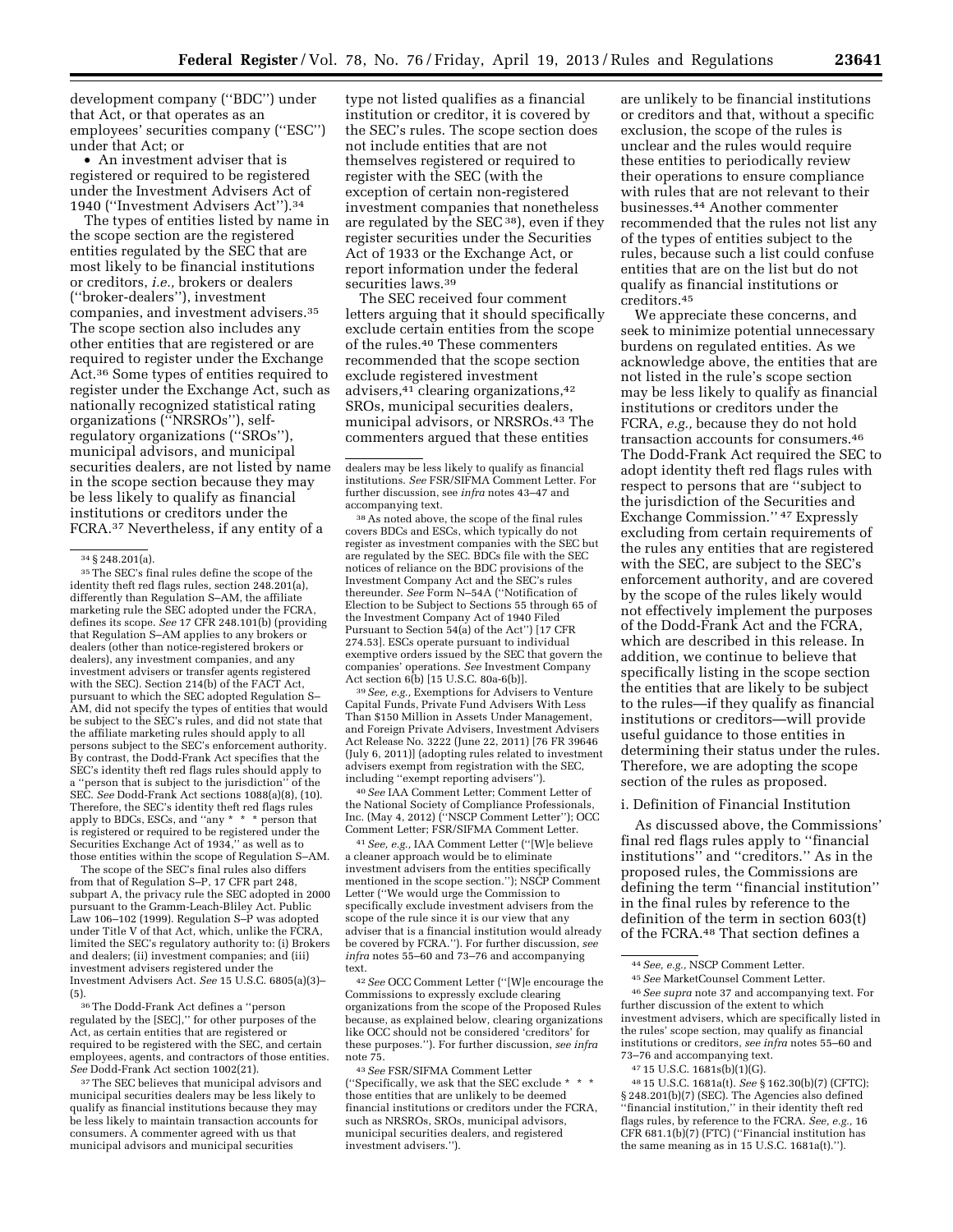financial institution to include certain banks and credit unions, and ''any other person that, directly or indirectly, holds a transaction account (as defined in section 19(b) of the Federal Reserve Act) belonging to a consumer.'' 49 Section 19(b) of the Federal Reserve Act defines ''transaction account'' to include an ''account on which the \* \* \* account holder is permitted to make withdrawals by negotiable or transferable instrument, payment orders of withdrawal, telephone transfers, or other similar items for the purpose of making payments or transfers to third persons or others.'' 50 Section 603(c) of the FCRA defines ''consumer'' as an individual; 51 thus, to qualify as a financial institution, an entity must hold a transaction account belonging to an individual. The following are illustrative examples of an SECregulated entity that could fall within the meaning of the term ''financial institution'' because it holds transaction accounts belonging to individuals: (i) A broker-dealer that offers custodial accounts; (ii) a registered investment company that enables investors to make wire transfers to other parties or that offers check-writing privileges; and (iii) an investment adviser that directly or indirectly holds transaction accounts and that is permitted to direct payments or transfers out of those accounts to third parties.<sup>52</sup>

A few commenters raised concerns about the SEC's statements in the Proposing Release regarding the possibility that some investment advisers could be financial institutions under certain circumstances. These commenters argued that investment advisers generally do not ''hold'' transaction accounts, thus meaning that they would *not* be financial institutions under the definition.53 One commenter

51 15 U.S.C. 1681a(c).

52The CFTC's definition specifies that financial institution ''includes any futures commission merchant, retail foreign exchange dealer, commodity trading advisor, commodity pool operator, introducing broker, swap dealer, or major swap participant that directly or indirectly holds a transaction account belonging to a consumer.'' *See*  § 162.30(b)(7).

53*See, e.g.,* IAA Comment Letter (''Investment advisers are not banks or credit unions and do not hold transaction accounts, such as custodial

requested that we state that investment advisers who are authorized to withdraw assets from investors' accounts to pay bills, or otherwise direct payments to third parties, on behalf of investors do not ''indirectly'' hold such accounts and therefore are not financial institutions.54

The SEC has concluded otherwise. As described below, some investment advisers do hold transaction accounts, both directly and indirectly, and thus may qualify as financial institutions under the rules as we are adopting them. As discussed further in Section III of this release, SEC staff anticipates that the following examples of circumstances in which certain entities, particularly investment advisers, may qualify as financial institutions may lead some of these entities that had not previously complied with the Agencies' rules to now determine that they should comply with Regulation S–ID.55

Investment advisers who have the ability to direct transfers or payments from accounts belonging to individuals to third parties upon the individuals' instructions, or who act as agents on behalf of the individuals, are susceptible to the same types of risks of fraud as other financial institutions, and individuals who hold transaction accounts with these investment advisers bear the same types of risks of identity theft and loss of assets as consumers holding accounts with other financial institutions. If such an adviser does not have a program in place to verify investors' identities and detect identity theft red flags, another individual may deceive the adviser by posing as an investor. The red flags program of a bank or other qualified custodian 56 that maintains physical custody of an investor's assets would not adequately protect individuals holding transaction

55SEC staff understands, based on comment letters and communications with industry representatives, that a number of investment advisers may not currently have identity theft red flags Programs. *See* MarketCounsel Comment Letter; IAA Comment Letter. SEC staff also expects, based on Investment Adviser Registration Depository (IARD) data, that certain private fund advisers could potentially meet the definition of ''financial institution'' or ''creditor.'' *See infra* note 190.

56*See* 17 CFR 275.206(4)–2(d)(6) (setting forth the entities that fall within the definition of ''qualified custodian'').

accounts with such advisers, because the adviser could give an order to withdraw assets, but at the direction of an impostor.57 Investors who entrust their assets to registered investment advisers that directly or indirectly hold transaction accounts should receive the protections against identity theft provided by these rules.

For instance, even if an investor's assets are physically held with a qualified custodian, an adviser that has authority, by power of attorney or otherwise, to withdraw money from the investor's account and direct payments to third parties according to the investor's instructions would hold a transaction account. However, an adviser that has authority to withdraw money from an investor's account solely to deduct its own advisory fees would not hold a transaction account, because the adviser would not be making the payments to third parties.58

Registered investment advisers to private funds also may directly or indirectly hold transaction accounts.59 If an individual invests money in a private fund, and the adviser to the fund has the authority, pursuant to an arrangement with the private fund or the individual, to direct such individual's investment proceeds (*e.g.,*  redemptions, distributions, dividends, interest, or other proceeds related to the individual's account) to third parties, then that adviser would indirectly hold a transaction account. For example, a private fund adviser would hold a transaction account if it has the authority to direct an investor's redemption proceeds to other persons upon instructions received from the investor.60

#### ii. Definition of Creditor

The Commissions' final definitions of ''creditor'' refer to the definition of

<sup>58</sup> See supra note 50 and accompanying text.<br><sup>59</sup> A "private fund" is "an issuer that would be an investment company, as defined in section 3 of the Investment Company Act, but for section  $3(c)(1)$ <br>or  $3(c)(7)$  of that Act." 15 U.S.C.  $80b-2(a)(29)$ .

<sup>60</sup> On the other hand, an investment adviser may not hold a transaction account if the adviser has a narrowly-drafted power of attorney with an investor under which the adviser has no authority to redirect the investor's investment proceeds to third parties or others upon instructions from the investor.

<sup>49</sup> 15 U.S.C. 1681a(t). In full, the FCRA defines ''financial institution'' to mean ''a State or National bank, a State or Federal savings and loan association, a mutual savings bank, a State or Federal credit union, or any other person that, directly or indirectly, holds a transaction account [as defined in section 19(b) of the Federal Reserve Act] belonging to a consumer.'' *Id.* 

<sup>50</sup> 12 U.S.C. 461(b)(1)(C). Section 19(b) further states that a transaction account ''includes demand deposits, negotiable order of withdrawal accounts, savings deposits subject to automatic transfers, and share draft accounts.'' *Id.* 

accounts or accounts with check-writing privileges. Instead, any cash or securities managed by investment advisers must be held in custody with financial institutions that are qualified custodians (broker-dealers or banks, primarily).''). 54*See* MarketCounsel Comment Letter

<sup>(&#</sup>x27;'MarketCounsel requests additional clarification in the Proposed Rule to make it clear that an investment adviser will not be deemed to indirectly hold a transaction account simply because it has control over, or access to, the transaction account.'').

<sup>57</sup>*See, e.g.,* Byron Acohido, *Cybercrooks fool financial advisers to steal from clients,* USA Today, Aug. 26, 2012, *available at [http://](http://usatoday30.usatoday.com/money/perfi/basics/story/2012-08-26/wire-transfer-fraud/57335540/1) [usatoday30.usatoday.com/money/perfi/basics/](http://usatoday30.usatoday.com/money/perfi/basics/story/2012-08-26/wire-transfer-fraud/57335540/1) [story/2012-08-26/wire-transfer-fraud/57335540/1](http://usatoday30.usatoday.com/money/perfi/basics/story/2012-08-26/wire-transfer-fraud/57335540/1)*  (last visited March 4, 2013) (''In a new twist, cyberrobbers are using ginned-up email messages in attempts to con financial advisers into wiring cash out of their clients' online investment accounts. If the adviser falls for it, a wire transfer gets legitimately executed, and cash flows into a bank account controlled by the thieves—leaving the victim in a dispute with the financial adviser over getting made whole.'').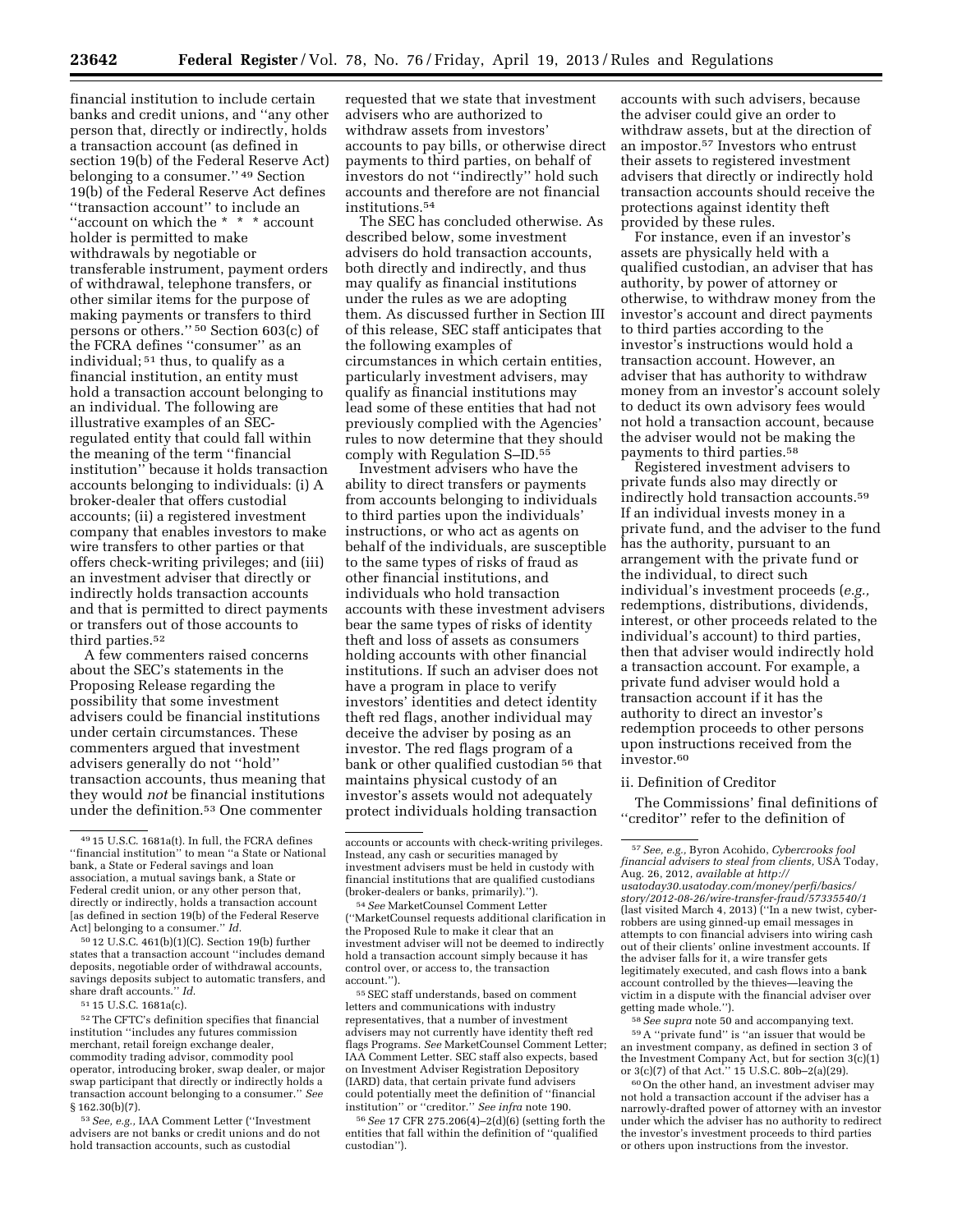''creditor'' in the FCRA as amended by the Clarification Act.61 The FCRA now defines ''creditor,'' for purposes of the red flags rules, as a creditor as defined in the Equal Credit Opportunity Act 62 (''ECOA'') (*i.e.,* a person that regularly extends, renews or continues credit,<sup>63</sup> or makes those arrangements) that ''regularly and in the course of business \* advances funds to or on behalf of a person, based on an obligation of the person to repay the funds or repayable from specific property pledged by or on behalf of the person."<sup>64</sup> The FCRA excludes from this definition a creditor that ''advances funds on behalf of a person for expenses incidental to a service provided by the creditor to that person  $* * * " 65"$ 

The CFTC's definition of ''creditor'' includes certain entities (such as FCMs and CTAs) that regularly extend, renew or continue credit or make those credit arrangements.66 The proposed definition applies the definition of "creditor" from  $15$  U.S.C.  $1681m(e)(4)$  to ''any futures commission merchant, retail foreign exchange dealer, commodity trading advisor, commodity

62Section 702(e) of the ECOA defines ''creditor'' to mean ''any person who regularly extends, renews, or continues credit; any person who regularly arranges for the extension, renewal, or continuation of credit; or any assignee of an original creditor who participates in the decision to extend, renew, or continue credit.'' 15 U.S.C. 1691a(e).

 $^{63}\mathrm{The~Commissions}$  are defining ''credit'' by reference to its definition in the FCRA. *See*  § 162.30(b)(4) (CFTC); § 248.201(b)(4) (SEC). That definition refers to the definition of credit in the ECOA, which means ''the right granted by a creditor to a debtor to defer payment of debt or to incur debts and defer its payment or to purchase property or services and defer payment therefor.'' The Agencies defined ''credit'' in the same manner in their identity theft red flags rules. *See, e.g.,* 16 CFR 681.1(b)(4) (FTC) (defining ''credit'' as having the same meaning as in 15 U.S.C. 1681a(r)(5), which defines ''credit'' as having the same meaning as in section 702 of the ECOA).

64 15 U.S.C. 1681m(e)(4)(A)(iii). The FCRA defines a ''creditor'' also to include a creditor (as defined in the ECOA) that ''regularly and in the ordinary course of business (i) obtains or uses consumer reports, directly or indirectly, in connection with a credit transaction; (ii) furnishes information to consumer reporting agencies \* in connection with a credit transaction \* \* \*'' 15 U.S.C. 1681m(e)(4)(A)(i)–(ii).

65FCRA section 615(e)(4)(B), 15 U.S.C. 1681m(e)(4)(B). The Clarification Act does not define the extent to which the advancement of funds for expenses would be considered ''incidental'' to services rendered by the creditor. The legislative history indicates that the Clarification Act was intended to ensure that lawyers, doctors, and other small businesses that may advance funds to pay for services such as expert witnesses, or that may bill in arrears for services provided, should not be considered creditors under the red flags rules. *See* 156 Cong. Rec. S8288–9 (daily ed. Nov. 30, 2010) (statements of Senators Thune and Dodd).

pool operator, introducing broker, swap dealer, or major swap participant that regularly extends, renews, or continues credit; regularly arranges for the extension, renewal, or continuation of credit; or in acting as an assignee of an original creditor, participates in the decision to extend, renew, or continue credit.'' 67 One commenter stated that the proposed definition was overly broad and unclear because it did not appear to include derivative clearing organizations (''DCOs'') such as the Options Clearing Corporation, while the SEC's definition could be read to include DCOs, and recommended that DCOs be explicitly excluded from the definition.68 The commenter further requested that the Commissions specifically exclude DCOs from the scope of the Proposed Rules.

As the commenter noted, the CFTC's definition of ''creditor'' excludes DCOs because DCOs are not included on the list of entities that may qualify as creditors under the rule. Under the proposed CFTC rules, a ''creditor'' includes any FCM, RFED, CTA, CPO, IB, SD, or MSP that regularly extends, renews, or continues credit or makes credit arrangements. Unlike DCOs, the listed entities which are included in the CFTC definition of ''creditor'' engage in retail customer business and maintain retail customer accounts. These entities are included as potential creditors in the definition because they are the CFTC registrants most likely to collect personal consumer data. Moreover, this list of potential creditors is consistent with the general scope provisions of the part 162 rules, which also apply to FCMs, RFEDs, CTAs, CPOs, IBs, SDs, or MSPs.69 Accordingly, the CFTC declines to provide a specific exclusion for DCOs from the scope of the rule.

As proposed, the SEC's definition of "creditor" referred to the definition of ''creditor'' under FCRA, and stated that it ''includes lenders such as brokers or dealers offering margin accounts, securities lending services, and short selling services.'' 70 The SEC proposed to name these entities in the definition because they are likely to qualify as ''creditors,'' since the funds advanced in these accounts do not appear to be for ''expenses incidental to a service provided.'' One commenter, the Options Clearing Corporation, argued that the proposed definition's reference to securities lending services could be read to mean that an intermediary in securities lending transactions is a

''creditor'' under the SEC's rules, even if the entity does not meet FCRA's definition of ''creditor.'' 71 The SEC intended the proposed definition of ''creditor'' to be limited to the FCRA definition, and to include relevant examples of activities that could qualify an entity as a creditor. In order to clarify this definition and avoid an inadvertently broad meaning of the term ''creditor,'' we are revising the definition to rely on FCRA's statutory definition of the term and omit the references to specific types of lending, such as margin accounts, securities lending services, and short selling services.72

Some commenters stated that most investment advisers would probably not qualify as creditors under the definition.73 One commenter believed that the proposal might have implied that investment advisers were subject to a different standard than other entities under the definition of ''creditor,'' and requested that we clarify that investment advisers may, like all other entities, take advantage of the exception in the definition to advance funds on behalf of a person for expenses incidental to a service provided by the creditor to that person.74 Our final rules do not treat investment advisers differently than any other entity under the definition of ''creditor.'' 75 An investment adviser could potentially qualify as a creditor if it ''advances funds'' to an investor that are not for expenses incidental to services provided by that adviser. For example, a private

73*See, e.g.,* MarketCounsel Comment Letter; NSCP Comment Letter (''We agree with the proposal that investment advisers are not creditors for purposes of the proposal because advisers generally do not bill in arrears. We are not aware of any situation where an investment adviser would advance funds and we would note that such advisers would likely run afoul of state rules that prohibit an adviser from loaning funds or borrowing funds from a client.'').

74MarketCounsel Comment Letter.

75The definition of ''creditor'' in FCRA also authorizes the Agencies and the Commissions to include other entities in the definition of ''creditor'' if the Commissions determine that those entities offer or maintain accounts that are subject to a reasonably foreseeable risk of identity theft. 15 U.S.C. 1681m(e)(4)(C). One commenter urged the Commissions not to exercise this authority, and particularly not to include clearing organizations as creditors under the definition. *See* OCC Comment Letter (''We believe there is no reasonable basis for concluding that the securities loan clearing services offered by OCC as described above would pose a reasonably foreseeable risk of identity theft or that such services should cause OCC to be considered a 'creditor.'''). The Commissions did not propose to specifically include clearing organizations in the definition of ''creditor'' under this authority, and the final rules do not include any additional types of entities in the definition of ''creditor'' that are not already included in the statutory definition.

<sup>61</sup>*See* § 162.30(b)(5) (CFTC); § 248.201(b)(5) (SEC); *see also supra* note 31.

<sup>66</sup>*See* § 162.30(b)(5).

<sup>67</sup>*See* § 162.30(b)(7).

<sup>68</sup>OCC Comment Letter.

<sup>69</sup>*See* § 162.1(b).

<sup>70</sup>*See* proposed § 248.201(b)(5).

<sup>71</sup>OCC Comment Letter.

<sup>72</sup>*See* § 248.201(b)(5).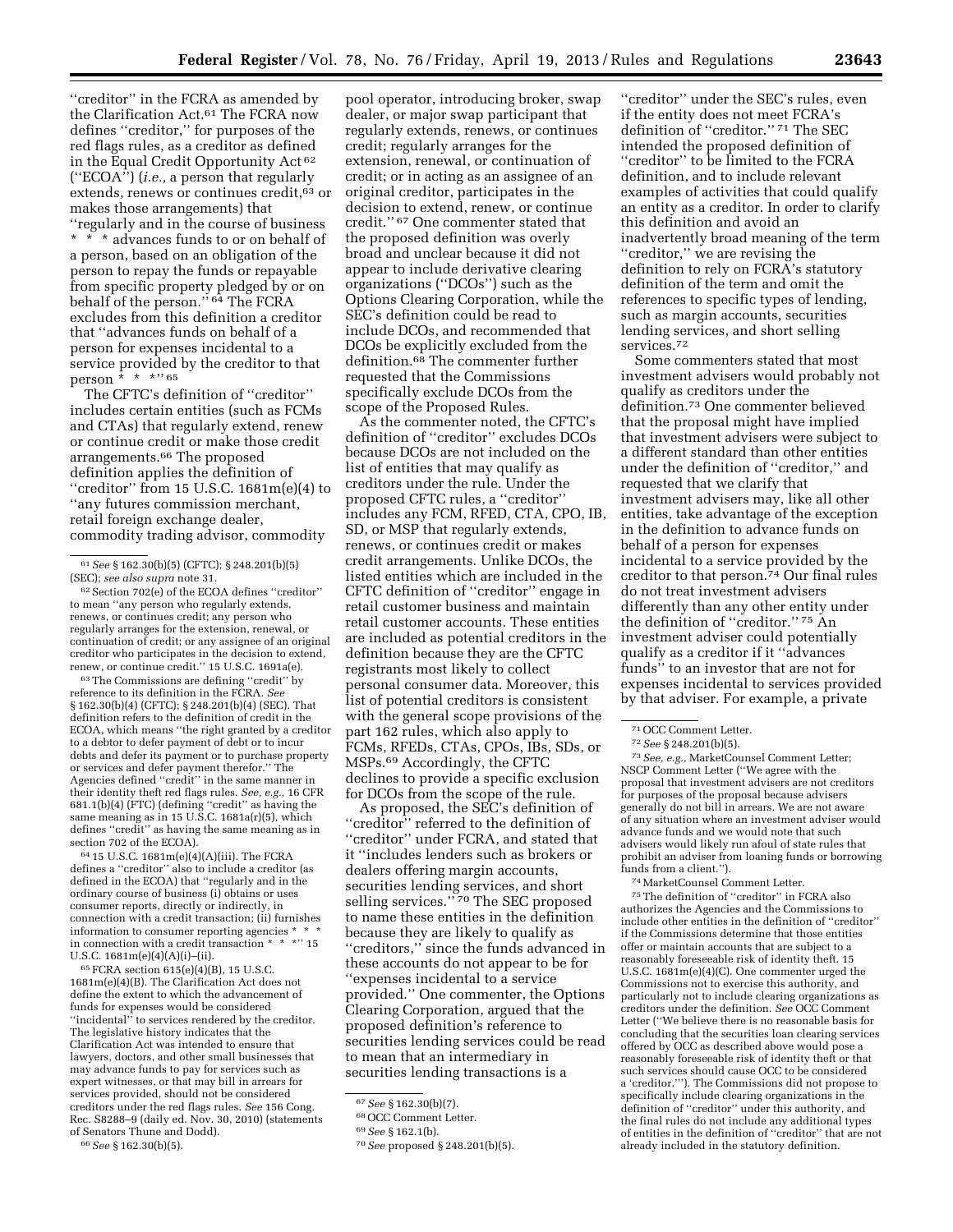fund adviser that regularly and in the ordinary course of business lends money, short-term or otherwise, to permit investors to make an investment in the fund, pending the receipt or clearance of an investor's check or wire transfer, could qualify as a creditor.76

iii. Definition of Covered Account and Other Terms

Under the final rules, a financial institution or creditor must establish a red flags Program if it offers or maintains ''covered accounts.'' As in the proposed rules, the Commissions are defining the term ''covered account'' in the final rules as: (i) An account that a financial institution or creditor offers or maintains, primarily for personal, family, or household purposes, that involves or is designed to permit multiple payments or transactions; and (ii) any other account that the financial institution or creditor offers or maintains for which there is a reasonably foreseeable risk to customers 77 or to the safety and soundness of the financial institution or creditor from identity theft, including financial, operational, compliance, reputation, or litigation risks.78 The CFTC's definition includes a margin account as an example of a covered account.79 The SEC's definition includes, as examples of a covered account, a brokerage account with a

77To be a financial institution, an entity must hold a transaction account with at least one ''consumer'' (defined as an ''individual'' in 15 U.S.C. 1681a(c)). However, once an entity is a financial institution, it must periodically determine whether it offers or maintains ''covered accounts'' to or on behalf of its customers, which may be individuals or business entities. Sections 162.30(b)(6) (CFTC) and 248.201(b)(6) (SEC) define ''customer'' to mean a person that has a covered account with a financial institution or creditor. The Commissions are including this definition for two reasons. First, this definition is the same as the definition of ''customer'' in the Agencies' final rules. Second, because the definition uses the term ''person,'' it covers various types of business entities (*e.g.,* small businesses) that could be victims of identity theft. 15 U.S.C. 1681a(b). Although the definition of ''customer'' is broad, not every account held by or offered to a customer will be considered a covered account, as the identification of covered accounts under the identity theft red flags rules is based on a risk-based determination. *See infra* notes 95–100 and accompanying text.

78 § 162.30(b)(3) (CFTC) and § 248.201(b)(3) (SEC). The Agencies' 2007 Adopting Release (which included an identical definition of the term ''account'') noted that ''the definition of 'account' still applies to fiduciary, agency, custodial, brokerage and investment advisory activities.'' 2007 Adopting Release *supra* note 8, at 63721.

79*See* § 162.30(b)(3)(i).

broker-dealer or an account maintained by a mutual fund (or its agent) that permits wire transfers or other payments to third parties.<sup>80</sup>

The Commissions are defining an ''account'' as a ''continuing relationship established by a person with a financial institution or creditor to obtain a product or service for personal, family, household or business purposes.''81 The CFTC's definition specifically includes an extension of credit, such as the purchase of property or services involving a deferred payment.82 The SEC's definition includes, as examples of accounts, ''a brokerage account, a mutual fund account (*i.e.,* an account with an open-end investment company), and an investment advisory account.'' 83

In the Proposing Release, the Commissions noted that ''entities that adopt red flags Programs would focus their attention on 'covered accounts' for indicia of possible identity theft.''84 In response to this statement, one commenter recommended revising the definition of ''covered account'' such that entities adopting red flags Programs would focus particularly on protecting various types of information provided by customers, rather than focusing on particular categories of accounts.85 The Commissions have decided not to revise the definition of ''covered account'' as suggested by this commenter, because the Commissions believe that by focusing the rules on the types of accounts that might pose a reasonably foreseeable risk of identity theft, financial institutions and creditors are best able to protect the information that customers provide in the course of holding these accounts. Moreover, the current definition and scope of the term ''covered account'' are similar to the provisions of the other Agencies' identity theft red flags rules.<sup>86</sup> As discussed below, the Commissions believe that the final rules' terms should be defined as the Agencies defined them

85*See* Comment Letter of Kenneth Orgoglioso (May 7, 2012).

in their respective final rules, where appropriate, to foster consistent regulations.87

Two commenters argued that insurance company separate accounts are unlikely to be covered accounts because they are not established for personal, family, or household purposes and do not pose a reasonably foreseeable risk of identity theft.88 They contended that insurance company separate accounts are investment vehicles underlying variable life and annuity insurance products, and generally individual customers do not have a direct relationship with these accounts. One of the commenters requested that the definition of ''covered account'' specifically exclude insurance company separate accounts.89 The commenter noted that because third parties and customers do not have direct access to insurance company separate accounts, there is little risk of identity theft in these accounts.90

The final rules require all financial institutions and creditors to assess whether they offer or maintain covered accounts. Although, as discussed above, some commenters suggested that insurance company separate accounts may not qualify as covered accounts under the definition, the final rule does not exclude insurance company separate accounts from the definition of ''covered account'' because it would be impracticable to provide an exhaustive list of account types that are not covered accounts. Similarly, one commenter requested that the SEC list all of the types of accounts that would be ''covered accounts'' under the rules.91 The rules provide examples of covered accounts, but we cannot anticipate all of the types of accounts that could be covered accounts. Any list that attempts to encompass all types of covered accounts would likely be underinclusive and would not take into account future business practices.92 The

89FSR/SIFMA Comment Letter.

<sup>90</sup> See id. ("Further, third parties, including customers, do not have direct access to Separate Accounts, which means that the types of identity theft risks anticipated by the proposed Red Flags Rules are essentially nonexistent.'').

92For example, an institution that holds only business accounts may decide later to offer accounts for personal, family, or household purposes that permit multiple payments. The rule's requirement that a financial institution or creditor periodically determine whether it holds covered accounts is designed to require that these entities re-evaluate whether they in fact hold any covered accounts. *See infra* notes 95 and 96 and accompanying text.

<sup>76</sup>However, a private fund adviser would not qualify as a creditor solely because its private funds regularly borrow money from third-party credit facilities pending receipt of investor contributions, as the definition of ''creditor'' does not include "indirect" creditors.

<sup>80</sup>*See* § 248.201(b)(3)(i).

<sup>81</sup> § 162.30(b)(1) (CFTC) and § 248.201(b)(1) (SEC). Two commenters requested further guidance on the meaning of ''continuing relationship'' in the proposed definition of the term ''account.'' Comment Letter of Nathaniel Washburn (April 12, 2012); Comment Letter of Chris Barnard (''Chris Barnard Comment Letter'') (Mar. 29, 2012). The SEC and the CFTC's definition of ''account'' is the same as that adopted by the Agencies. The Agencies' 2007 Adopting Release provides further guidance on the meaning of continuing relationship, noting that it is designed to exclude single, non-continuing transactions by non-customers. 2007 Adopting Release *supra* note 8, at 63721.

<sup>82</sup> § 162.30(b)(1).

<sup>83</sup> § 248.201(b)(1).

<sup>84</sup> 77 FR 13450, 13454.

<sup>86</sup>*See, e.g.,* 16 CFR 681.1(b)(3).

<sup>87</sup>*See infra* note 93 and accompanying text. 88Comment Letter of the American Council of Life Insurers (May 7, 2012); FSR/SIFMA Comment Letter.

<sup>91</sup> *Id.*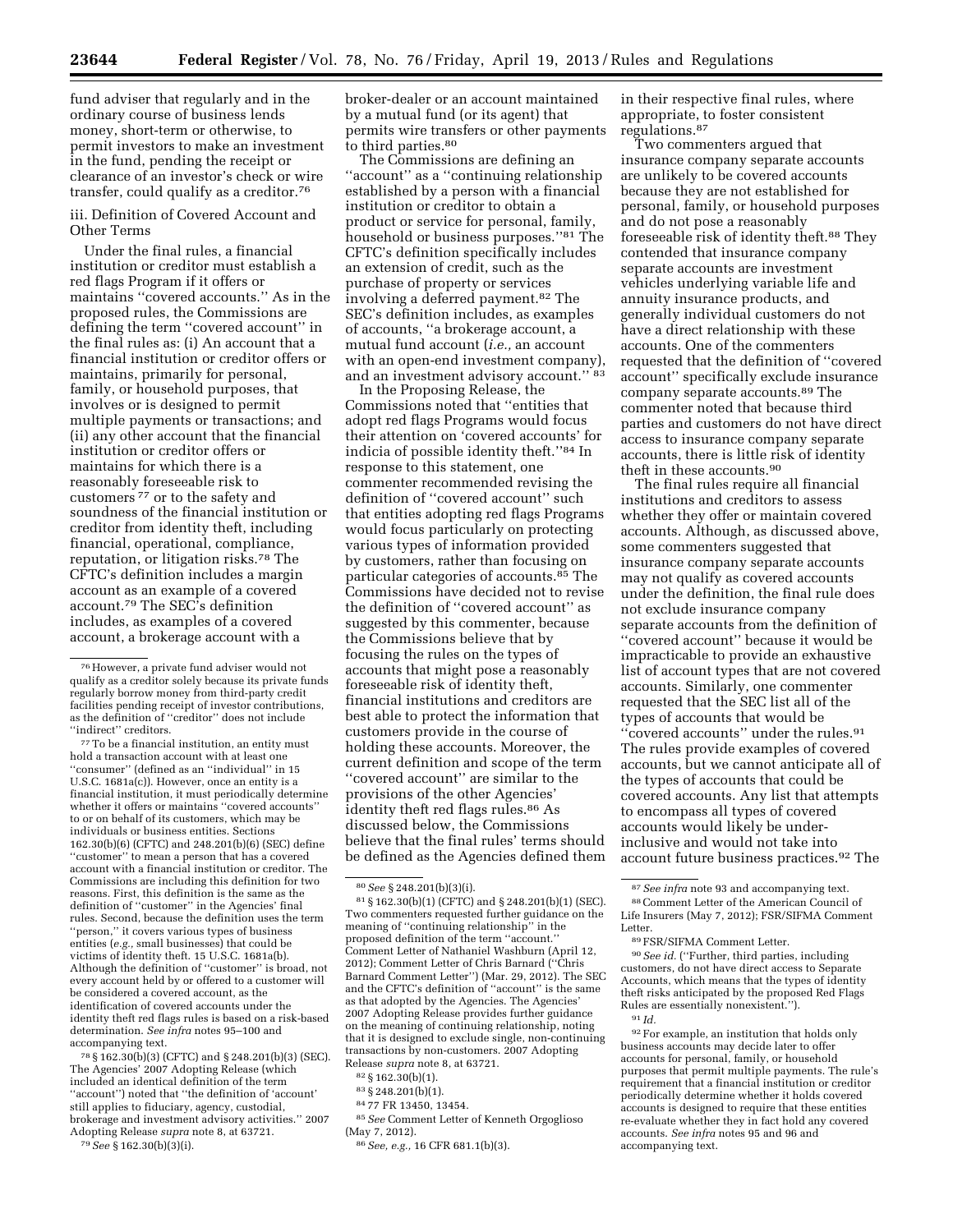definition of ''covered account'' is deliberately designed to be flexible to allow the financial institution or creditor to determine which accounts pose a reasonably foreseeable risk of identity theft and protect them accordingly. Therefore, we are adopting the definitions of ''account'' and ''covered account'' as they were proposed.

The identity theft red flags rules also define several other terms as the Agencies defined them in their final rules, where appropriate, to foster consistent regulations.93 In addition, terms that the SEC's rules do not define have the same meaning they have in FCRA.94

iv. Determination of Whether a Covered Account Is Offered or Maintained

As under the proposed rules, under the final rules, each financial institution or creditor must periodically determine whether it offers or maintains covered accounts.95 As a part of this periodic determination, a financial institution or creditor must conduct a risk assessment that takes into consideration: (1) The methods it provides to open its accounts; (2) the methods it provides to access its accounts; and (3) its previous experiences with identity theft.96 A financial institution or creditor should

The Agencies defined ''identity theft'' in their identity theft red flags rules by referring to a definition previously adopted by the FTC. *See, e.g.,*  12 CFR 334.90(b)(8) (FDIC). The FTC defined ''identity theft'' as ''a fraud committed or attempted using the identifying information of another person without authority.'' *See* 16 CFR 603.2(a). The FTC also has defined ''identifying information,'' a term used in its definition of ''identity theft.'' *See* 16 CFR 603.2(b). The Commissions are defining the terms ''identifying information'' and ''identity theft'' by including the same definitions of the terms as they appear in 16 CFR 603.2. *See* § 162.30(b)(8) and (9)  $(\dot{C}$ FTC); § 248.201(b)(8) and  $(\dot{9})$  (SEC). One commenter suggested that we add the following highlighted language to the definition of ''identity theft'' so that it would read a ''fraud, deception, or other crime committed or attempted using the identifying information of another person without authority.'' Chris Barnard Comment Letter. Changing the definition of ''identity theft'' so that it differs from the definition used by the Agencies could lead to higher compliance costs, reduce comparability of the Agencies' rules in contravention of the statutory mandate, and pose difficulties for entities within the enforcement authority of multiple agencies. Accordingly, we are adopting the definition of ''identity theft'' as it was proposed.

94*See* § 248.201(b)(12)(vi) (SEC).

96 § 162.30(c) (CFTC) and § 248.201(c) (SEC).

consider whether, for example, a reasonably foreseeable risk of identity theft may exist in connection with accounts it offers or maintains that may be opened or accessed remotely or through methods that do not require face-to-face contact, such as through email or the Internet, or by telephone. In addition, if financial institutions or creditors offer or maintain accounts that have been the target of identity theft, they should factor those experiences into their determination. The Commissions anticipate that entities will be able to demonstrate that they have complied with applicable requirements, including their recurring determinations regarding covered accounts.97

The Commissions acknowledge that some financial institutions or creditors regulated by the Commissions do not offer or maintain accounts for personal, family, or household purposes,<sup>98</sup> and engage predominantly in transactions with businesses, where the risk of identity theft is minimal. In these instances, the financial institution or creditor may determine after a preliminary risk assessment that the accounts it offers or maintains do not pose a reasonably foreseeable risk to customers or to its own safety and soundness from identity theft, and therefore it does not need to develop and implement a Program because it does not offer or maintain any ''covered accounts.'' 99 Alternatively, the financial institution or creditor may determine that only a limited range of its accounts present a reasonably foreseeable risk to customers, and therefore may decide to develop and implement a Program that applies only to those accounts or types of accounts.100 As proposed, under the

98*See* § 162.30(b)(3)(i) (CFTC) and § 248.201(b)(3)(i) (SEC).

99*See* § 162.30(b)(3)(ii) (CFTC) and § 248.201(b)(3)(ii) (SEC). For example, an FCM that is otherwise subject to the identity theft red flags rules and that handles accounts only for large, institutional investors might make a risk-based determination that because it is subject to a low risk of identity theft, it does not need to develop and implement a Program. Similarly, a money market fund that is otherwise subject to the identity theft red flags rules but that permits investments only by other institutions and separately verifies and authenticates transaction requests might make such a risk-based determination that it need not develop a Program.

100Even a Program limited in scale, however, needs to comply with all of the provisions of the

final rules, a financial institution or creditor that initially determines that it does not need to have a Program is required to periodically reassess whether it must develop and implement a Program in light of changes in the accounts that it offers or maintains and the various other factors set forth in sections 162.30(c) (CFTC) and 248.201(c) (SEC).

# 2. The Objectives of the Program

The final rules provide that each financial institution or creditor that offers or maintains one or more covered accounts must develop and implement a written Program designed to detect, prevent, and mitigate identity theft in connection with the opening of a covered account or any existing covered account.101 These provisions also require that each Program be appropriate to the size and complexity of the financial institution or creditor and the nature and scope of its activities. Thus, the final rules are designed to be scalable, by permitting Programs that take into account the operations of smaller institutions. We received no comment on the proposed objectives of the Program and are adopting them as proposed.

#### 3. The Elements of the Program

The final rules set out the four elements that financial institutions and creditors must include in their Programs.102 These elements are being adopted as proposed and are identical to the elements required under the Agencies' final identity theft red flags rules.103

First, the final rules require a financial institution or creditor to develop a Program that includes reasonable policies and procedures to identify relevant red flags 104 for the covered accounts that the financial institution or creditor offers or maintains, and incorporate those red flags into the Program.105 Rather than

104 § 162.30(b)(10) (CFTC) and § 248.201(b)(10) (SEC) define ''red flag'' to mean a pattern, practice, or specific activity that indicates the possible existence of identity theft.

105*See* § 162.30(d)(2)(i) (CFTC) § 248.201(d)(2)(i) (SEC). The board of directors, appropriate committee thereof, or designated senior management employee may determine that a Program designed by a parent, subsidiary, or affiliated entity is also appropriate for use by the financial institution or creditor. In making such a Continued

<sup>93</sup>*See* § 162.30(b)(4) (CFTC) and § 248.201(b)(4) (SEC) (definition of ''credit''); § 162.30(b)(6) (CFTC) and § 248.201(b)(6) (SEC) (definition of ''customer''); § 162.30(b)(7) (CFTC) and § 248.201(b)(7) (SEC) (definition of ''financial institution''); § 162.30(b)(10) (CFTC) and § 248.201(b)(10) (SEC) (definition of ''red flag''); § 162.30(b)(11) (CFTC) and § 248.201(b)(11) (SEC) (definition of ''service provider'').

<sup>95</sup> § 162.30(c) (CFTC) and § 248.201(c) (SEC).

<sup>97</sup>*See, e.g.,* Frequently Asked Questions: Identity Theft Red Flags and Address Discrepancies at I.1, *available at [http://www.ftc.gov/os/2009/06/](http://www.ftc.gov/os/2009/06/090611redflagsfaq.pdf) [090611redflagsfaq.pdf](http://www.ftc.gov/os/2009/06/090611redflagsfaq.pdf)* (noting in joint interpretive guidance provided by the Agencies' staff that, while the Agencies' 2007 identity theft rules do not contain specific record retention requirements, financial institutions and creditors must be able to demonstrate that they have complied with the rules' requirements).

rules. *See, e.g.,* § 162.30(d)–(f) (CFTC) and § 248.201(d)–(f) (SEC) (program requirements).

<sup>101</sup>*See* § 162.30(d)(1) (CFTC) and § 248.201(d)(1) (SEC).

<sup>102</sup>*See* § 162.30(d)(2) (CFTC) and § 248.201(d)(2) (SEC).

<sup>103</sup>*See* 2007 Adopting Release, *supra* note 8, at 63726–63730.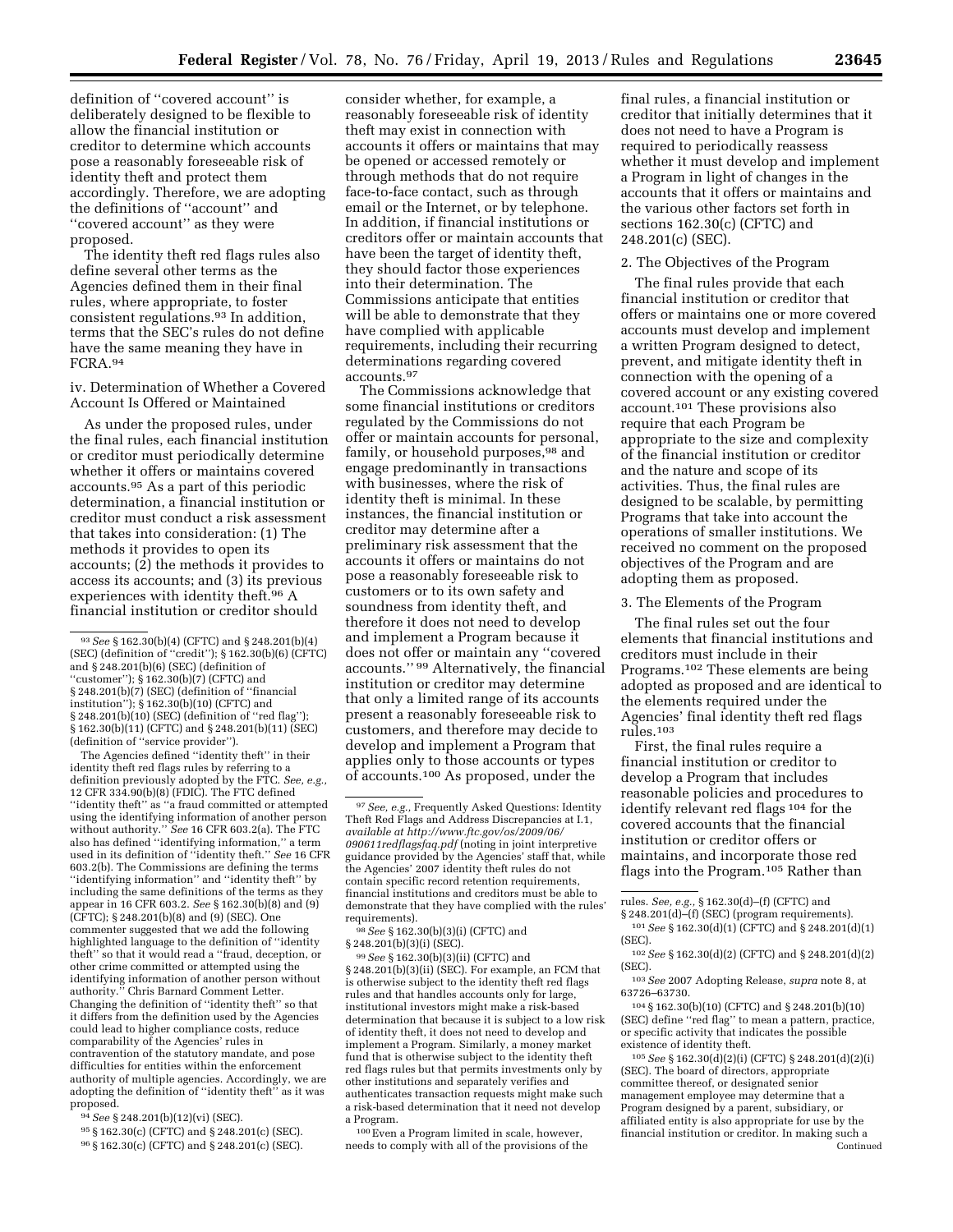singling out specific red flags as mandatory or requiring specific policies and procedures to identify possible red flags, this first element provides financial institutions and creditors with flexibility in determining which red flags are relevant to their businesses and the covered accounts they manage over time. The list of factors that a financial institution or creditor should consider (as well as examples) are included in Section II of the guidelines, which appear at the end of the final rules.106 Given the changing nature of identity theft, the Commissions believe that this element allows financial institutions or creditors to respond and adapt to new forms of identity theft and the attendant risks as they arise.

Second, the final rules require financial institutions and creditors to have reasonable policies and procedures to detect the red flags that the Program incorporates.107 This element does not provide a specific method of detection. Instead, section III of the guidelines provides examples of various means to detect red flags.108

Third, the final rules require financial institutions and creditors to have reasonable policies and procedures to respond appropriately to any red flags that they detect.109 This element incorporates the requirement that a financial institution or creditor assess whether the red flags that are detected evidence a risk of identity theft and, if so, determine how to respond appropriately based on the degree of risk. Section IV of the guidelines sets out a list of aggravating factors and examples that a financial institution or creditor should consider in determining the appropriate response.<sup>110</sup>

Finally, the rules require financial institutions and creditors to have reasonable policies and procedures to periodically update the Program (including the red flags determined to be relevant), to reflect changes in risks to customers and to the safety and soundness of the financial institution or creditor from identity theft.111 As discussed above, financial institutions and creditors are required to determine

109*See* § 162.30(d)(2)(iii) (CFTC) and

111*See* § 162.30(d)(2)(iv) (CFTC) and

which red flags are relevant to their businesses and the covered accounts they offer or maintain. The Commissions are requiring a periodic update, rather than immediate or continuous updates, to be parallel with the identity theft red flags rules of the Agencies and to avoid unnecessary regulatory burdens. Section V of the guidelines provides a set of factors that should cause a financial institution or creditor to update its Program.112 We received no comment on the proposed elements of Programs and are adopting them as proposed.

# 4. Administration of the Program

The final rules provide direction to financial institutions and creditors regarding the administration of Programs as a means of enhancing the effectiveness of those Programs.113 First, the final rules require that a financial institution or creditor obtain approval of the initial written Program from either its board of directors, an appropriate committee of the board of directors, or if the entity does not have a board, from a designated senior management employee.<sup>114</sup> This requirement highlights the responsibility of the board of directors in approving a Program. One commenter asked us to clarify that an entity that already has an existing Program in place, in compliance with the other Agencies' rules, need not have the board reapprove the Program to comply with this requirement.<sup>115</sup> We agree that if a financial institution or creditor already has a Program in place, the board is not required to reapprove the existing Program in response to this requirement, provided the Program otherwise meets the requirements of the final rules.

Second, the final rules provide that financial institutions and creditors must involve the board of directors, an appropriate committee thereof, or a designated senior management employee in the oversight, development, implementation, and administration of the Program.116 The designated senior management employee who is responsible for the oversight of a broker-dealer's, investment company's or investment adviser's Program may be the entity's

chief compliance officer.<sup>117</sup> Third, the final rules provide that financial institutions and creditors must train staff, as necessary, to effectively implement their Programs.<sup>118</sup>

Finally, the rules provide that financial institutions and creditors must exercise appropriate and effective oversight of service provider arrangements.119 The Commissions believe that it is important that the rules address service provider arrangements so that financial institutions and creditors remain legally responsible for compliance with the rules, irrespective of whether such financial institutions and creditors outsource their identity theft red flags detection, prevention, and mitigation operations to a service provider.120 The final rules do not prescribe a specific manner in which appropriate and effective oversight of service provider arrangements must occur. Instead, the requirement provides flexibility to financial institutions and creditors in maintaining their service provider arrangements, while making clear that such institutions and creditors are still required to fulfill their legal compliance obligations.121 We received no comments on the substance of this aspect of the proposal 122 and are adopting the requirements related to the administration of Programs as proposed.

120For example, a financial institution or creditor that uses a service provider to open accounts on its behalf, could reserve for itself the responsibility to verify the identity of a person opening a new account, may direct the service provider to do so, or may use another service provider to verify identity. Ultimately, however, the financial institution or creditor remains responsible for ensuring that the activity is conducted in compliance with a Program that meets the requirements of the identity theft red flags rules.

121These legal compliance obligations include, but are not limited to, the maintenance of records in connection with any service provider arrangements. *See* 17 CFR 240.17a–4(b)(7) (requiring that each broker-dealer maintain a record of all written agreements entered into by the brokerdealer relating to its business as such); 17 CFR  $275.204 - 2(a)(10)$  (requiring that each investment adviser maintain a record of all written agreements entered into by the investment adviser with any client or otherwise relating to the business of the investment adviser as such).

122*But see infra* note 143 and accompanying text (discussing a comment received on the costs associated with this aspect of the proposal).

determination, the board (or committee or designated employee) must conduct an independent review to ensure that the Program is suitable and complies with the requirements of the red flags rules. *See* 2007 Adopting Release, *supra*  note 8, at 63730.

<sup>106</sup>*See* Section II.B.2 below.

<sup>107</sup>*See* § 162.30(d)(2)(ii) (CFTC) and § 248.201(d)(2)(ii) (SEC).

<sup>108</sup>*See* Section II.B.3 below.

<sup>§ 248.201(</sup>d)(2)(iii) (SEC). 110*See* Section II.B.4 below.

<sup>§ 248.201(</sup>d)(2)(iv) (SEC).

<sup>112</sup>*See* Section II.B.5 below.

<sup>113</sup>*See* § 162.30(e) (CFTC) and § 248.201(e) (SEC). 114*See* § 162.30(e)(1) (CFTC) and § 248.201(e)(1) (SEC), *see also* § 162.30(b)(2) (CFTC) and § 248.201(b)(2) (SEC).

<sup>115</sup> ICI Comment Letter.

<sup>116</sup>*See* § 162.30(e)(2) (CFTC) and § 248.201(e)(2) (SEC). Section VI of the guidelines elaborates on this provision.

<sup>117</sup>*See, e.g.,* rule 38a–1(a)(4) under the Investment Company Act (addressing the chief compliance officer position), 17 CFR 270.38a–  $1(a)(4)$ ; rule 206(4)–7(c) under the Investment Advisers Act, 17 CFR 275.206(4)–7 (same).

<sup>118</sup>*See* § 162.30(e)(3) (CFTC) and § 248.201(e)(3) (SEC).

<sup>119</sup>*See* § 162.30(e)(4) (CFTC) and § 248.201(e)(4) (SEC). § 162.30(b)(11) (CFTC) and § 248.201(b)(11) (SEC) define the term ''service provider'' to mean a person that provides a service directly to the financial institution or creditor.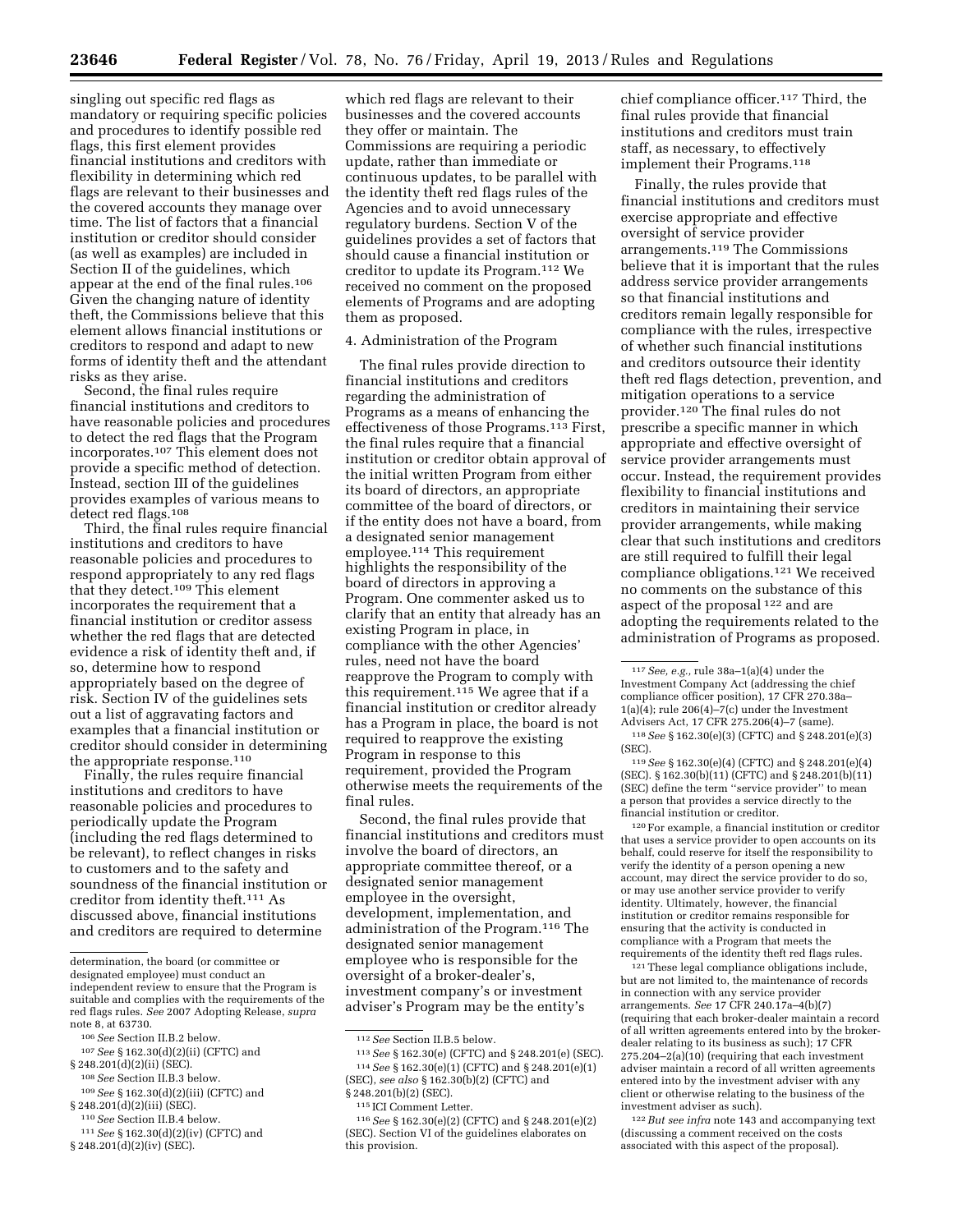#### *B. Final Guidelines*

As amended by the Dodd-Frank Act, section  $615(e)(1)(A)$  of the FCRA provides that the Commissions must jointly ''establish and maintain guidelines for use by each financial institution and each creditor regarding identity theft with respect to account holders at, or customers of, such entities, and update such guidelines as often as necessary.'' 123 Accordingly, the Commissions are jointly adopting guidelines in an appendix to the final identity theft red flags rules that are intended to assist financial institutions and creditors in the formulation and maintenance of a Program that satisfies the requirements of the rules. These guidelines are substantially similar to the guidelines adopted by the Agencies.

The final rules require each financial institution or creditor that is required to implement a Program to consider the guidelines and include in its Program those guidelines that are appropriate.124 The Program needs to contain reasonable policies and procedures to fulfill the requirements of the final rules, even if a financial institution or creditor determines that one or more guidelines are not appropriate for its circumstances. We received no comment on the guidelines, and the Commissions are adopting them as proposed.

1. Section I of the Guidelines—Identity Theft Prevention Program

Section I of the guidelines makes clear that a financial institution or creditor may incorporate into its Program, as appropriate, its existing policies, procedures, and other arrangements that control reasonably foreseeable risks to customers or to the safety and soundness of the financial institution or creditor from identity theft. An example of such existing policies, procedures, and other arrangements may include other policies, procedures, and arrangements that the financial institution or creditor has developed to prevent fraud or otherwise ensure compliance with applicable laws and regulations.

2. Section II of the Guidelines— Identifying Relevant Red Flags

Section II(a) of the guidelines sets out several risk factors that a financial institution or creditor must consider in identifying relevant red flags for covered accounts, as appropriate. These risk factors are: (i) The types of covered accounts a financial institution or creditor offers or maintains; (ii) the

methods it provides to open or access its covered accounts; and (iii) its previous experiences with identity theft. Thus, for example, red flags relevant to one type of covered account may differ from those relevant to another type of covered account. Under the guidelines, a financial institution or creditor also should consider identifying as relevant those red flags that directly relate to its previous experiences with identity theft.

Section II(b) of the guidelines sets out examples of sources from which financial institutions and creditors should derive relevant red flags. As discussed in the Proposing Release, this section of the guidelines does not require financial institutions and creditors to incorporate relevant red flags strictly from these sources. Instead, financial institutions and creditors must consider them when developing a Program.

Section II(c) of the guidelines identifies five categories of red flags that financial institutions and creditors must consider including in their Programs, as appropriate:

• Alerts, notifications, or other warnings received from consumer reporting agencies or service providers, such as fraud detection services;

• Presentation of suspicious documents, such as documents that appear to have been altered or forged;

• Presentation of suspicious personal identifying information, such as a suspicious address change;

• Unusual use of, or other suspicious activity related to, a covered account; and

• Notice from customers, victims of identity theft, law enforcement authorities, or other persons regarding possible identity theft in connection with covered accounts held by the financial institution or creditor.

Supplement A to the guidelines includes a non-comprehensive list of examples of red flags from each of these categories.

3. Section III of the Guidelines— Detecting Red Flags

Section III of the guidelines provides examples of policies and procedures that a financial institution or creditor must consider including in its Program's policies and procedures for the purpose of detecting red flags. As discussed in the Proposing Release, entities that are currently subject to the Agencies' identity theft red flags rules,<sup>125</sup> the federal customer identification program (''CIP'') rules 126 or other Bank Secrecy

Act rules.<sup>127</sup> the Federal Financial Institutions Examination Council's guidance on authentication,128 or the Interagency Guidelines Establishing Information Security Standards 129 may already be engaged in detecting red flags. These entities may wish to integrate the policies and procedures already developed for purposes of complying with these rules and standards into their Programs. However, such policies and procedures may need to be supplemented.130

4. Section IV of the Guidelines— Preventing and Mitigating Identity Theft

Section IV of the guidelines states that a Program's policies and procedures should provide for appropriate responses to the red flags that a financial institution or creditor has detected, that are commensurate with the degree of risk posed by each red flag. In determining an appropriate response, under the guidelines, a financial institution or creditor is required to consider aggravating factors that may heighten the risk of identity theft. Section IV of the guidelines also provides several examples of appropriate responses. These examples are identical to those included in the Agencies' final guidelines. Financial institutions and creditors also may consider adopting measures to prevent and mitigate identity theft that are not listed in the guidelines.

5. Section V of the Guidelines— Updating the Identity Theft Prevention Program

Section V of the guidelines includes a list of factors on which a financial institution or creditor could base the periodic updates to its Program. These factors are: (i) The experiences of the financial institution or creditor with identity theft; (ii) changes in methods of

128*See* ''Authentication in an Internet Banking Environment,'' *available at [http://www.ffiec.gov/](http://www.ffiec.gov/pdf/authentication_guidance.pdf) [pdf/authentication](http://www.ffiec.gov/pdf/authentication_guidance.pdf)*\_*guidance.pdf*.

129*See* 12 CFR part 30, app. B (national banks); 12 CFR part 208, app. D–2 and part 225, app. F (state member banks and bank holding companies); 12 CFR part 364, app. B (state non-member banks); 12 CFR part 570, app. B (savings associations); 12 CFR part 748, app. A (credit unions).

130For example, the CIP rules were written to implement section 326 (31 U.S.C. 5318(*l*)) of the USA PATRIOT Act (Pub. L. 107–56 (2001)), and certain types of ''accounts,'' ''customers,'' and products are exempted or treated specially in the CIP rules because they pose a lower risk of money laundering or terrorist financing. Such special treatment may not be appropriate to accomplish the broader objective of detecting, preventing, and mitigating identity theft.

 $\overline{12315}$  U.S.C. 1681m(e)(1)(A).

<sup>124</sup>*See* § 162.30(f) (CFTC) and § 248.201(f) (SEC).

<sup>125</sup>*See* 2007 Adopting Release, *supra* note 8. 126*See, e.g.,* 31 CFR 1023.220 (broker-dealers), 1024.220 (mutual funds), and 1026.220 (futures

commission merchants and introducing brokers). The CIP regulations implement section 326 of the USA PATRIOT Act, codified at 31 U.S.C. 5318(l).

<sup>127</sup>*See, e.g.,* 31 CFR 103.130 (anti-money laundering programs for mutual funds).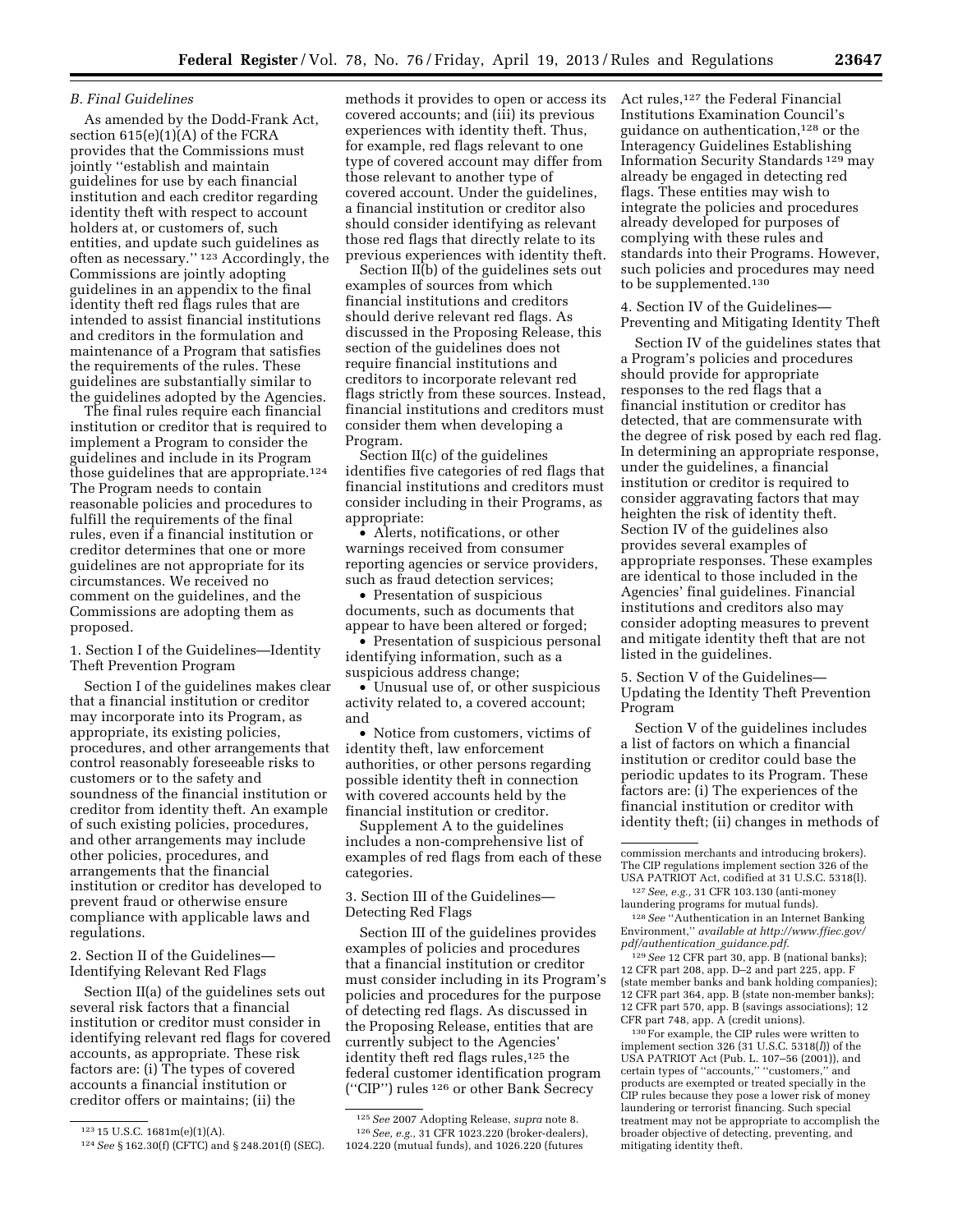identity theft; (iii) changes in methods to detect, prevent, and mitigate identity theft; (iv) changes in the types of accounts that the financial institution or creditor offers or maintains; and (v) changes in the business arrangements of the financial institution or creditor, including mergers, acquisitions, alliances, joint ventures, and service provider arrangements.

6. Section VI of the Guidelines— Methods for Administering the Identity Theft Prevention Program

Section VI of the guidelines provides additional guidance for financial institutions and creditors to consider in administering their Programs. These guideline provisions are substantially identical to those prescribed by the Agencies in their final guidelines.

i. Oversight of Identity Theft Prevention Program

Section VI(a) of the guidelines states that oversight by the board of directors, an appropriate committee of the board, or a designated senior management employee should include: (i) Assigning specific responsibility for the Program's implementation; (ii) reviewing reports prepared by staff regarding compliance by the financial institution or creditor with the final rules; and (iii) approving material changes to the Program as necessary to address changing identity theft risks.

ii. Reporting to the Board of Directors

Section VI(b) of the guidelines states that staff of the financial institution or creditor responsible for development, implementation, and administration of its Program should report to the board of directors, an appropriate committee of the board, or a designated senior management employee, at least annually, on compliance by the financial institution or creditor with the final rules. In addition, section VI(b) of the guidelines provides that the report should address material matters related to the Program and evaluate issues such as recommendations for material changes to the Program.131

iii. Oversight of Service Provider Arrangements

Section VI(c) of the guidelines provides that whenever a financial institution or creditor engages a service

provider to perform an activity in connection with one or more covered accounts, the financial institution or creditor should take steps to ensure that the activity of the service provider is conducted in accordance with reasonable policies and procedures designed to detect, prevent, and mitigate the risk of identity theft. As discussed in the Proposing Release, the Commissions believe that these guidelines make clear that a service provider that provides services to multiple financial institutions and creditors may do so in accordance with its own program to prevent identity theft, as long as the service provider's program meets the requirements of the identity theft red flags rules.

Section VI(c) of the guidelines also includes, as an example of how a financial institution or creditor may comply with this provision, that a financial institution or creditor could require the service provider by contract to have policies and procedures to detect relevant red flags that may arise in the performance of the service provider's activities, and either report the red flags to the financial institution or creditor, or to take appropriate steps to prevent or mitigate identity theft. In those circumstances, the Commissions expect that the contractual arrangements would include the provision of sufficient documentation by the service provider to the financial institution or creditor to enable it to assess compliance with the identity theft red flags rules.

7. Section VII of the Guidelines—Other Applicable Legal Requirements

Section VII of the guidelines identifies other applicable legal requirements from the FCRA and USA PATRIOT Act that financial institutions and creditors should keep in mind when developing, implementing, and administering their Programs.

#### 8. Supplement A to the Guidelines

Supplement A to the guidelines provides illustrative examples of red flags that financial institutions and creditors are required to consider incorporating into their Programs, as appropriate. These examples are substantially similar to the examples identified in the Agencies' final guidelines. The examples are organized under the five categories of red flags that are set forth in section II(c) of the guidelines.

The Commissions recognize that some of the examples of red flags may be more reliable indicators of identity theft, while others are more reliable when detected in combination with other red

flags. The Commissions intend that Supplement A to the guidelines be flexible and allow a financial institution or creditor to tailor the red flags it chooses for its Program to its own operations. Although the final rules do not require a financial institution or creditor to justify to the Commissions failure to include in its Program a specific red flag from the list of examples, a financial institution or creditor has to account for the overall effectiveness of its Program, and ensure that the Program is appropriate to the entity's size and complexity, and to the nature and scope of its activities.

# *C. Final Card Issuer Rules*

Section 615(e)(1)(C) of the FCRA provides that the CFTC and SEC must ''prescribe regulations applicable to card issuers to ensure that, if a card issuer receives notification of a change of address for an existing account, and within a short period of time (during at least the first 30 days after such notification is received) receives a request for an additional or replacement card for the same account, the card issuer may not issue the additional or replacement card, unless the card issuer applies certain address validation procedures.''132 Accordingly, the Commissions are adopting rules that set out the duties of card issuers regarding changes of address.133 These rules are similar to the final card issuer rules adopted by the Agencies.134 The rules apply only to a person that issues a debit or credit card (''card issuer'') and that is subject to the enforcement authority of either Commission.135 The Commissions did not receive any comments on the card issuer rules, and are adopting them as proposed.

As discussed in the Proposing Release, the CFTC is not aware of any entities subject to its enforcement authority that issue debit or credit cards and, as a matter of practice, believes that it is highly unlikely that CFTC-regulated entities would issue debit or credit cards. As also discussed in the Proposing Release, the SEC understands that a number of entities within its enforcement authority issue cards in partnership with affiliated or unaffiliated banks and financial institutions, but that these cards are generally issued by the partner bank, and not by the SEC-regulated entity. The SEC therefore expects that no entities within its enforcement authority will be subject to the card issuer rules.

<sup>131</sup>The other issues referenced in the guideline are: (i) The effectiveness of the policies and procedures of the financial institution or creditor in addressing the risk of identity theft in connection with the opening of covered accounts and with respect to existing covered accounts; (ii) service provider arrangements; and (iii) significant incidents involving identity theft and management's response.

<sup>132</sup> 15 U.S.C. 1681m(e)(1)(C).

<sup>133</sup>*See* § 162.32 (CFTC) and § 248.202 (SEC).

<sup>134</sup>*See, e.g.,* 16 CFR 681.3 (FTC).

<sup>135</sup>*See supra* Section II.A.1.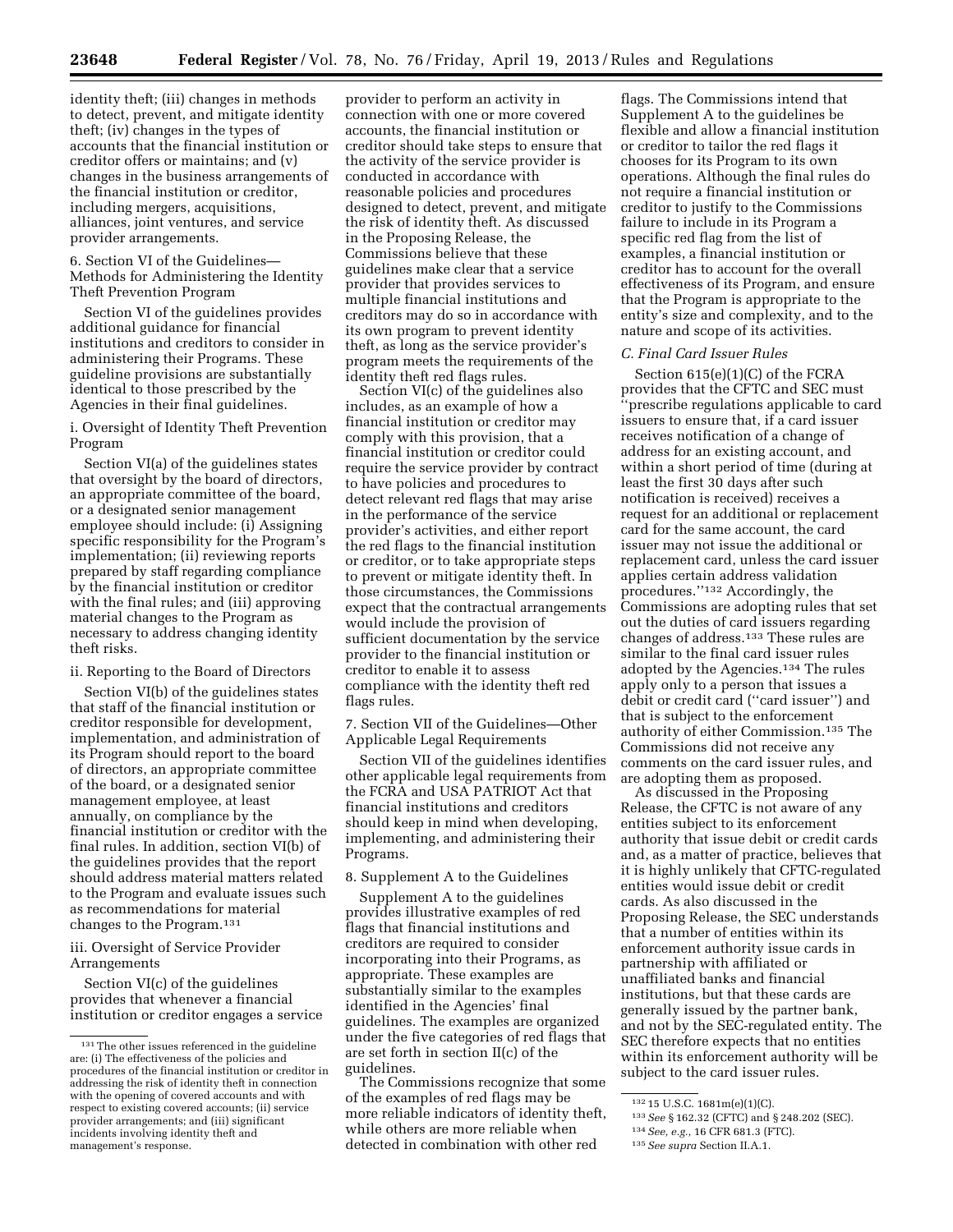# **III. Related Matters**

*A. Cost-Benefit Considerations (CFTC) and Economic Analysis (SEC)* 

# CFTC

Section 15(a) of the CEA 136 requires the CFTC to consider the costs and benefits of its actions before promulgating a regulation under the CEA or issuing certain orders. Section 15(a) further specifies that the costs and benefits shall be evaluated in light of the following five broad areas of market and public concern: (1) Protection of market participants and the public; (2) efficiency, competitiveness, and financial integrity of futures markets; (3) price discovery; (4) sound risk management practices; and (5) other public interest considerations. The CFTC considers the costs and benefits resulting from its discretionary determinations with respect to the section 15(a) considerations.<sup>137</sup> In the paragraphs that follow, the CFTC summarizes the proposal and comments to the same before considering the costs and benefits of the final rule in light of the 15(a) considerations.

Cost-Benefit Considerations of Identity Theft Red Flags Rules

*Background and Proposal.* As discussed above, section 1088 of the Dodd-Frank Act transferred authority over certain parts of FCRA from the Agencies to the CFTC and the SEC for entities they regulate. On February 28, 2012, the CFTC, together with the SEC, issued proposed rules to help protect investors from identity theft by ensuring that FCMs, IBs, CPOs, and other CFTCregulated entities create programs to detect and respond appropriately to red flags.138 The proposed rules, which were substantially similar to rules adopted in 2007 by the FTC and other federal financial regulatory agencies, would require CFTC-regulated entities to adopt written identity theft programs that include reasonable policies and procedures to: (1) Identify relevant red flags; (2) detect the occurrence of red flags; (3) respond appropriately to the detected red flags; and (4) periodically update their programs. The proposed rules also included guidelines and examples of red flags to help regulated entities administer their programs.

In its proposed consideration of costs and benefits pursuant to CEA section 15(a), the CFTC stated that section 162.30 should not result in any significant new costs or benefits because it generally reflects a statutory transfer

of enforcement authority from the FTC to the CFTC. The CFTC requested comment on all aspects of its proposed consideration of costs and benefits.

*Comments.* The CFTC received two comments on its consideration of the costs and benefits of the joint proposal. These two commenters were divided on the reasonableness of the Commissions' estimated costs of compliance. In a letter focused on the SEC's proposed regulations (which are, of course, substantially similar to the CFTC's proposed regulations), one commenter stated that because Regulation S–ID ''is substantially similar to'' the existing FTC rules and guidelines, broker-dealers should not bear ''any new costs in coming into compliance with proposed Regulation S–ID.''139 This commenter further stated that ''broker-dealers should already have in place a program that complies with the FTC rule. While firms will need to update some of their procedures to reflect the SEC's new responsibility for the oversight of the application of this rule, many of the changes would be cosmetic and grammatical in nature.'' 140 In marked contrast, another comment letter, submitted on behalf of the Financial Services Roundtable (''FSR'') and the Securities Industry and Financial Markets Association (''SIFMA''), stated that the ''consensus of our members is that the estimated compliance costs for the proposed Rules are extremely low and unrealistic.'' 141

The FSR/SIFMA Comment Letter also stated that the FSR and SIFMA members estimated that the initial compliance burden to implement the rules would average 2,000 hours for each line of business conducted by a ''large, complex financial institution,'' noting that the estimate would vary based on the number of ''covered accounts'' for each line of business. In addition, this comment letter also stated that continuing compliance monitoring for such an institution would average 400 hours annually. They did not provide any data or information from which the CFTC could replicate its estimates.

The FSR/SIFMA Comment Letter also stated that ''financial institutions with an existing Red Flags program would experience an incremental burden due to reassessing the scope of the 'covered accounts' and reevaluating whether a business activity would be defined as a 'financial institution' or as a 'creditor' for purposes of the Agencies' Rules.''142

The letter did not attribute a time estimate to this ''incremental burden.''

Finally, the FSR/SIFMA Comment Letter contended that the Commissions' ''estimated compliance costs further fail to consider the cost to third-party service providers, many of which may be required to implement an identity theft program even though they are not financial institutions or creditors.'' 143

*CFTC Response to Comments Regarding Costs and Benefits.* In considering the costs and benefits of the final rules, the CFTC assumes that each CFTC-regulated entity covered by the final rules is already in existence and acting in compliance with the law, including the FTC's identity theft rules.144 Under this assumption, the CFTC believes, as one of the commenters did,145 that entities will incur few if any new costs in complying with the CFTC's regulations because they are largely unchanged in terms of scope and substance from the FTC's rules. The CFTC believes that the costs of compliance for such entities may actually decrease as a result of the additional guidance provided in this rulemaking. Without such guidance from the CFTC, entities might incur the costs of seeking advice from third parties. With respect to the comment that CFTC-regulated entities will experience an ''incremental burden'' in reassessing covered accounts and determining whether their activities fall within the scope of the rules,<sup>146</sup> the CFTC notes that the FTC's identity theft rules also include the requirement to periodically reassess covered accounts, and thus costs associated with this requirement are not new costs.

With regard to the estimate in the FSR/SIFMA Comment Letter that a ''large, complex financial institution'' will incur 2,000 hours of ''initial compliance burden,''147 the CFTC is unaware of any such institution that is not already acting in compliance with the FCRA and the FTC's rules. But even if such a large, complex financial institution exists and is not already in compliance with FCRA and the FTC's rules, the ''initial burden'' that such an entity would incur is largely attributable to the FCRA, as amended by the Dodd-Frank Act. As discussed above,

<sup>136</sup> 7 U.S.C. 19(a).

<sup>137</sup> *Id.* 

<sup>138</sup> 77 FR 13450 (Mar. 6, 2012).

<sup>139</sup>*See* NSCP Comment Letter.

<sup>140</sup> *Id.* 

<sup>141</sup>*See* FSR/SIFMA Comment Letter.

<sup>142</sup> *Id.* 

<sup>143</sup> *Id.* 

<sup>144</sup>As discussed above, the final rules implement a shift in oversight of identity theft red flags rules for CFTC-regulated entities from the FTC to the CFTC. The rules do not contain new requirements, nor do they substantially expand the scope of the FTC's rules. Most entities should already be in compliance with the FTC's existing rules, which the FTC began enforcing on January 1, 2011.

<sup>145</sup>*See* NSCP Comment Letter.

<sup>146</sup>*See supra* note 142 and accompanying text.

<sup>147</sup>*See* FSR/SIFMA Comment Letter.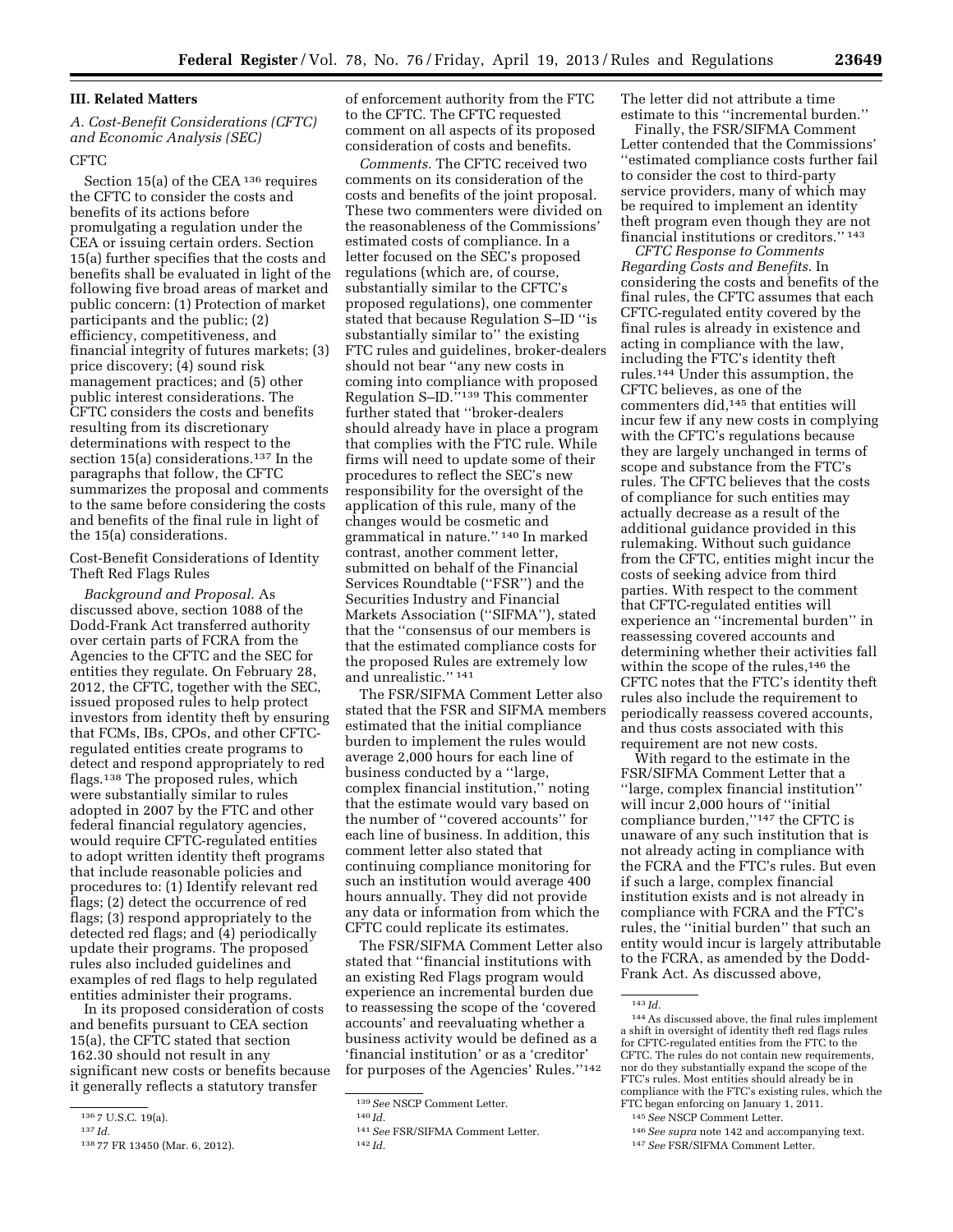Congress mandated that the CFTC promulgate rules to bring its regulated entities into compliance with FCRA, and the CFTC has elected to do so in a manner that imposes minimal incremental cost on CFTC-regulated entities. In response to the comments concerning the costs to ''third-party service providers,'' the CFTC stresses these costs have already been taken into account, as CFTC-regulated entities that have outsourced identity theft detection, prevention, and mitigation operations to affiliates or third-party service providers have effectively shifted a burden that the CFTC-regulated entities otherwise would have carried themselves.

One commenter also stated that since it maintains no covered accounts and has no plans to, it should be specifically excluded from the scope of the rules to avoid any potential that it would be subject to the requirements of the final rules. According to this commenter, to include it within the scope of the final rules would require it needlessly to incur compliance costs associated with periodically reassessing whether they maintain any covered accounts and documenting the same.<sup>148</sup>

The majority of the per-entity costs associated with the final rules would be incurred by those financial institutions and creditors that maintain covered accounts.149 Additionally, even if financial institutions and creditors do not currently maintain, or intend to maintain, covered accounts, such entities must nevertheless periodically assess whether they maintain covered accounts, as certain accounts may be deemed to be ''covered accounts'' if reasonably foreseeable identity theft risks are associated with these accounts.150 Moreover, the CFTC reiterates that the final rules do not contain any new requirements or significantly expand the scope of the pre-existing FTC rules. Therefore, no financial institutions or creditors, regardless of whether they maintain covered accounts, should incur any additional costs other than the costs already being incurred under the previous regulatory framework.

*Consideration of Costs and Benefits in Light of CEA Section 15(a).* As discussed above, the Dodd-Frank Act shifted enforcement authority over CFTCregulated entities that are subject to section 615(e) of the FCRA from the FTC to the CFTC. Section 615(e) of the FCRA, as amended by the Dodd-Frank Act, requires that the CFTC, jointly with

the Agencies and the SEC, adopt identity theft red flags rules. To carry out this requirement, the CFTC is adopting section 162.30, which is substantially similar to the identity theft red flags rules adopted by the Agencies in 2007.

Section 162.30 will shift oversight of identity theft rules of CFTC-regulated entities from the FTC to the CFTC. These entities should already be in compliance with the FTC's existing identity theft red flags rules, which the FTC began enforcing on January 1, 2011. Because section 162.30 is substantially similar to those existing rules, these entities should not bear any significant costs in coming into compliance with section 162.30. The new regulation does not contain new requirements, nor does it expand the scope of the rules significantly. The new regulation does contain examples and minor language changes designed to help guide entities within the CFTC's enforcement authority in complying with the rules, which the CFTC expects will mitigate costs of compliance. Moreover, section 162.30 would not impose any significant new costs on new entities since any newly-formed entities would already be covered under the FTC's existing rules.

In the analysis for the Paperwork Reduction Act of 1995 (''PRA'') below, the staff identified certain initial and ongoing hour burdens and associated time costs related to compliance with section 162.30. However, these costs are not new costs, but are current costs associated with compliance with the Agencies' existing rules. CFTC-regulated entities will incur these hours and costs regardless of whether the CFTC adopts section 162.30. These hours and costs would be transferred from the Agencies' PRA allotment to the CFTC. No new costs should result from the adoption of section 162.30.

These existing costs related to section 162.30 would include, for newly-formed CFTC-regulated entities, the one-time cost for financial institutions and creditors to conduct initial assessments of covered accounts, create a Program, obtain board approval of the Program, and train staff.151 The existing costs

would also include the ongoing cost to periodically review and update the Program, report periodically on the Program, and conduct periodic assessments of covered accounts.152

The benefits related to adoption of section 162.30, which already exist in connection with the Agencies' identity theft red flags rules, would include a reduction in the risk of identity theft for investors (consumers) and cardholders, and a reduction in the risk of losses due to fraud for financial institutions and creditors. It is not practicable for the CFTC to estimate with precision the dollar value associated with the benefits that will inure to the public from the adoption of section 162.30, as the quantity or value of identity theft

based on the following calculations:  $$354 \times 12$ hours =  $$4,248$ ;  $$66 \times 17 = $1,122$ ;  $$4,000 \times 2 =$  $$8,000; $4,248 + $1,122 + $8,000 = $13,370.$ 

As discussed in the PRA analysis, CFTC staff estimates that there are 702 CFTC-regulated entities that newly form each year and that would fall within the definitions of ''financial institution'' or ''creditor.'' Of these 702 entities, 54 entities would maintain covered accounts. *See infra* note 168 and text following note 168. CFTC staff estimates that 2 hours of internal counsel's time would be spent conducting an initial assessment to determine whether they have covered accounts and whether they are subject to the proposed rule (or 702 entities). The cost associated with this determination is \$497,016 based on the following calculation:  $$354 \times 2 = $708$ ;  $$708 \times 702 =$ \$497,016. CFTC staff estimates that 54 entities would bear the remaining specified costs for a total cost of \$683,748 (54 × \$12,662 = \$683,748). *See*  SIFMA's Office Salaries in the Securities Industry 2011.

Staff also estimates that in response to Dodd-Frank, there will be approximately 125 newly registered SDs and MSPs. Staff believes that each of these SDs and MSPs will be a financial institution or creditor with covered accounts. The additional cost of these SDs and MSPs is \$1,671,250  $(125 \times $13.370 = $1.671.250).$ 

152CFTC staff estimates that the ongoing burden of compliance would include 2 hours to conduct periodic assessments of covered accounts, 2 hours to periodically review and update the Program, and 4 hours to prepare and present an annual report to the board, for a total of 8 hours. CFTC staff estimates that, of the 8 hours incurred, 7 hours would be spent by internal counsel at an hourly rate of \$354 and 1 hour would be spent by the board of directors as a whole, at an hourly rate of \$4,000, for a total hourly cost of \$6,500. This estimate is based on the following calculations rounded to two significant digits:  $$354 \times 7$  hours = \$2,478; \$4,000  $\times$  1 hour = \$4,000; \$2,478 + \$4,000 = \$6,478  $\approx$ \$6,500.

As discussed in the PRA analysis, CFTC staff estimates that 2,946 existing CFTC-regulated entities would be financial institutions or creditors, of which 260 maintain covered accounts. CFTC staff estimates that 2 hours of internal counsel's time would be spent conducting periodic assessments of covered accounts and that all financial institutions or creditors subject to the proposed rule (or 2,946 entities) would bear this cost for a total cost of \$2,100,000 based on the following calculations rounded to two significant digits:  $$354 \times 2 = $708;$  $$708 \times 2,946 = $2,085,768 \approx $2,100,000$ . CFTC staff estimates that 260 entities would bear the remaining specified ongoing costs for a total cost of  $$1,500,000$  (260 × \$5,770 = \$1,500,200  $\approx$ \$1,500,000).

<sup>148</sup>*See* OCC Comment Letter.

<sup>149</sup>*See infra* notes 151 and 152. 150*See supra* notes 95–100 and accompanying text.

<sup>151</sup>CFTC staff estimates that the one-time burden of compliance would include 2 hours to conduct initial assessments of covered accounts, 25 hours to develop and obtain board approval of a Program, and 4 hours to train staff. CFTC staff estimates that, of the 31 hours incurred, 12 hours would be spent by internal counsel at an hourly rate of \$354, 17 hours would be spent by administrative assistants at an hourly rate of \$66, and 2 hours would be spent by the board of directors as a whole, at an hourly rate of \$4000, for a total cost of \$13,370 per entity for entities that need to come into compliance with proposed subpart C to Part 162. This estimate is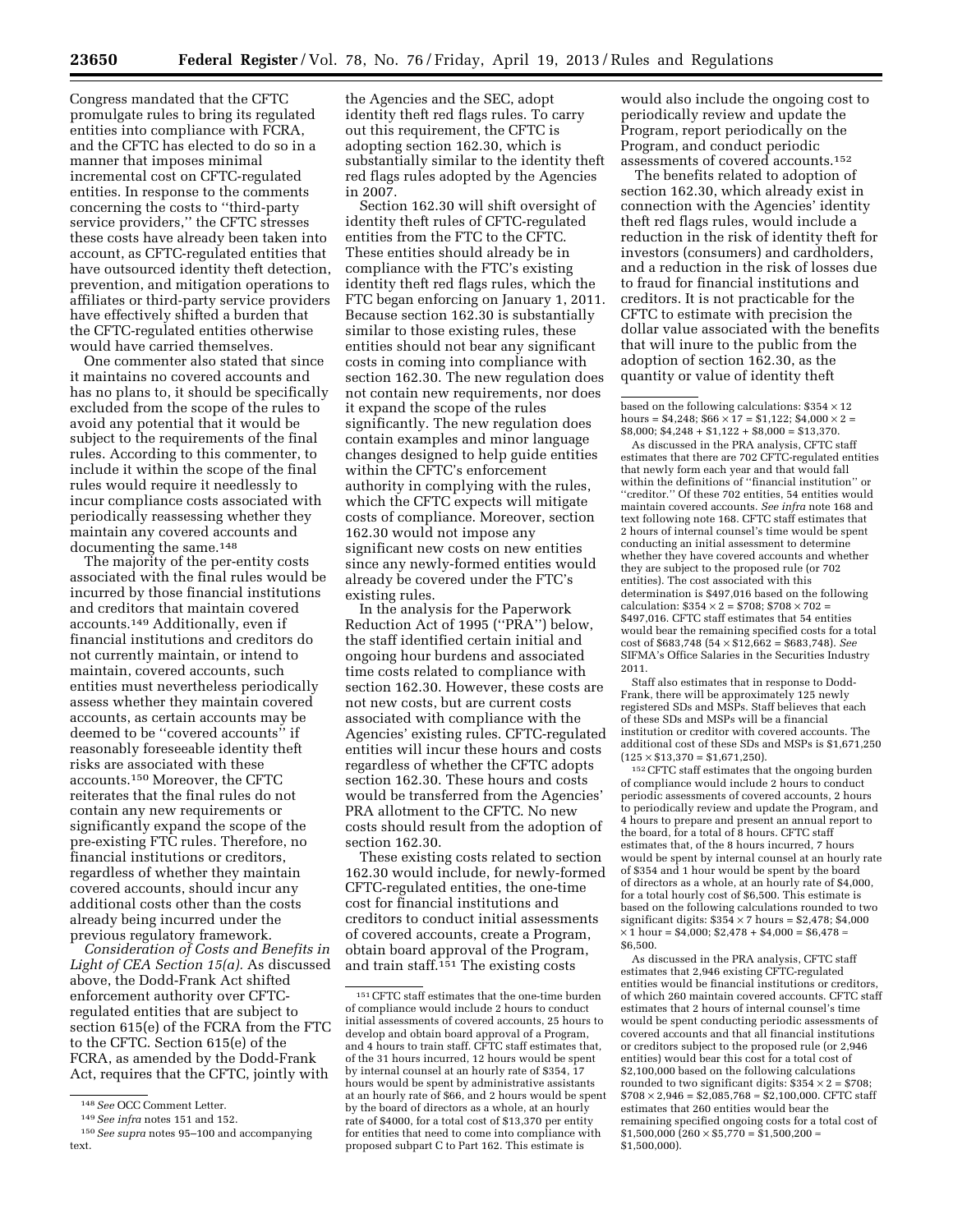deterred or prevented is not knowable. The CFTC, however, recognizes that the cost of any given instance of identity theft may be substantial to the individual involved. Joint adoption of identity theft red flags rules in a form that is substantially similar to the Agencies' identity theft red flags rules might also benefit financial institutions and creditors because entities regulated by multiple federal agencies could comply with a single set of standards, which would reduce potential compliance costs. As is true of the Agencies' identity theft red flags rules, the CFTC has designed section 162.30 to provide financial institutions and creditors significant flexibility in developing and maintaining a Program that is tailored to the size and complexity of their business and the nature of their operations, as well as in satisfying the address verification procedures.

Accordingly, as previously discussed, section 162.30 should not result in any significant new costs or benefits, because it generally reflects a statutory transfer of enforcement authority from the FTC to the CFTC, does not include any significant new requirements, and does not include new entities that were not previously covered by the Agencies' rules.

*Section 15(a) Analysis.* As stated above, the CFTC is required to consider costs and benefits of proposed CFTC action in light of (1) protection of market participants and the public; (2) efficiency, competitiveness, and financial integrity of futures markets; (3) price discovery; (4) sound risk management practices; and (5) other public interest considerations. These rules protect market participants and the public by detecting, preventing, and mitigating identity theft, an illegal act that may be costly to them in both time and money.153 Because, however, these rules create no new requirements rather, as explained above, the CFTC is adopting rules that reflect requirements already in place — the impact of the rules on the protection of market participants and the public will remain the same. The Commission is not aware of any effect of these rules on the efficiency, competitiveness, and financial integrity of futures markets,

price discovery, sound risk management practices, or other public interest considerations. Customers of CFTC registrants will continue to benefit from these rules in the same way they have benefited from the rules as they were administered by the Agencies.

# Cost-Benefit Considerations of Card Issuer Rules

With respect to specific types of identity theft, section 615(e) of the FCRA identified the scenario involving credit and debit card issuers as being a possible indicator of identity theft. Accordingly, the card issuer rules in section 162.32 set out the duties of card issuers regarding changes of address. The card issuer rules will apply only to a person that issues a debit or credit card and that is subject to the CFTC's enforcement authority. The card issuer rules require a card issuer to comply with certain address validation procedures in the event that such issuer receives a notification of a change of address for an existing account from a cardholder, and within a short period of time (during at least the first 30 days after such notification is received) receives a request for an additional or replacement card for the same account. The card issuer may not issue the additional or replacement card unless it complies with those procedures. The procedures include: (1) Notifying the cardholder of the request in writing or electronically either at the cardholder's former address, or by any other means of communication that the card issuer and the cardholder have previously agreed to use; or (2) assessing the validity of the change of address in accordance with established policies and procedures.

Section 162.32 will shift oversight of card issuer rules of CFTC-regulated entities from the FTC to the CFTC. These entities should already be in compliance with the FTC's existing card issuer rules, which the FTC began enforcing on January 1, 2011. Because section 162.32 is substantially similar to those existing card issuer rules, these entities should not bear any new costs in coming into compliance. The new regulation does not contain new requirements, nor does it expand the scope of the rules to include new entities that were not already previously covered by the Agencies' card issuer rules.

victims has decreased in recent years. *Id.* 154*See id.*  card and, before issuing an additional or The existing costs related to section 162.32 would include the cost for card issuers to establish policies and procedures that assess the validity of a change of address notification submitted shortly before a request for an additional

replacement card, either notify the cardholder at the previous address or through another previously agreed-upon form of communication, or alternatively assess the validity of the address change through existing policies and procedures. As discussed in the PRA analysis, CFTC staff does not expect that any CFTC-regulated entities would be subject to the requirements of section 162.32.

The benefits related to adoption of section 162.32, which already exist in connection with the Agencies' card issuer rules, would include a reduction in the risk of identity theft for cardholders, and a reduction in the risk of losses due to fraud for card issuers. However, it is not practicable for the CFTC to estimate with precision the dollar value associated with the benefits that will inure to the public from these card issuer rules. As is true of the Agencies' card issuer rules, the CFTC has designed section 162.32 to provide card issuers significant flexibility in developing and maintaining a Program that is tailored to the size and complexity of their business and the nature of their operations.

Accordingly, as previously discussed, the card issuer rules should not result in any significant new costs or benefits, because they generally reflect a statutory transfer of enforcement authority from the FTC to the CFTC, do not include any significant new requirements, and do not include new entities that were not previously covered by the Agencies' rules.

*Section 15(a) Analysis.* As stated above, the CFTC is required to consider costs and benefits of proposed CFTC action in light of (1) Protection of market participants and the public; (2) efficiency, competitiveness, and financial integrity of futures markets; (3) price discovery; (4) sound risk management practices; and (5) other public interest considerations. These rules protect market participants and the public by preventing identity theft, an illegal act that may be costly to them in both time and money.154 Because, however, these rules create no new requirements—rather, as explained above, the CFTC is adopting rules that reflect requirements already in place their cost and benefits have no incremental impact on the five section 15(a) factors. Customers of CFTC registrants will continue to benefit from these rules in the same way they have benefited from the rules as they were administered by the Agencies.

<sup>153</sup>According to the Javelin 2011 Identity Fraud Survey Report, consumer costs (the average out-of-pocket dollar amount victims pay) increased in 2010. *See Javelin 2011 Identity Fraud Survey Report* (2011). The report attributed this increase to new account fraud, which showed longer periods of misuse and detection and therefore more dollar losses associated with it than any other type of fraud. Notwithstanding the increase in cost, the report stated that the number of identity theft victims has decreased in recent years.  $Id$ .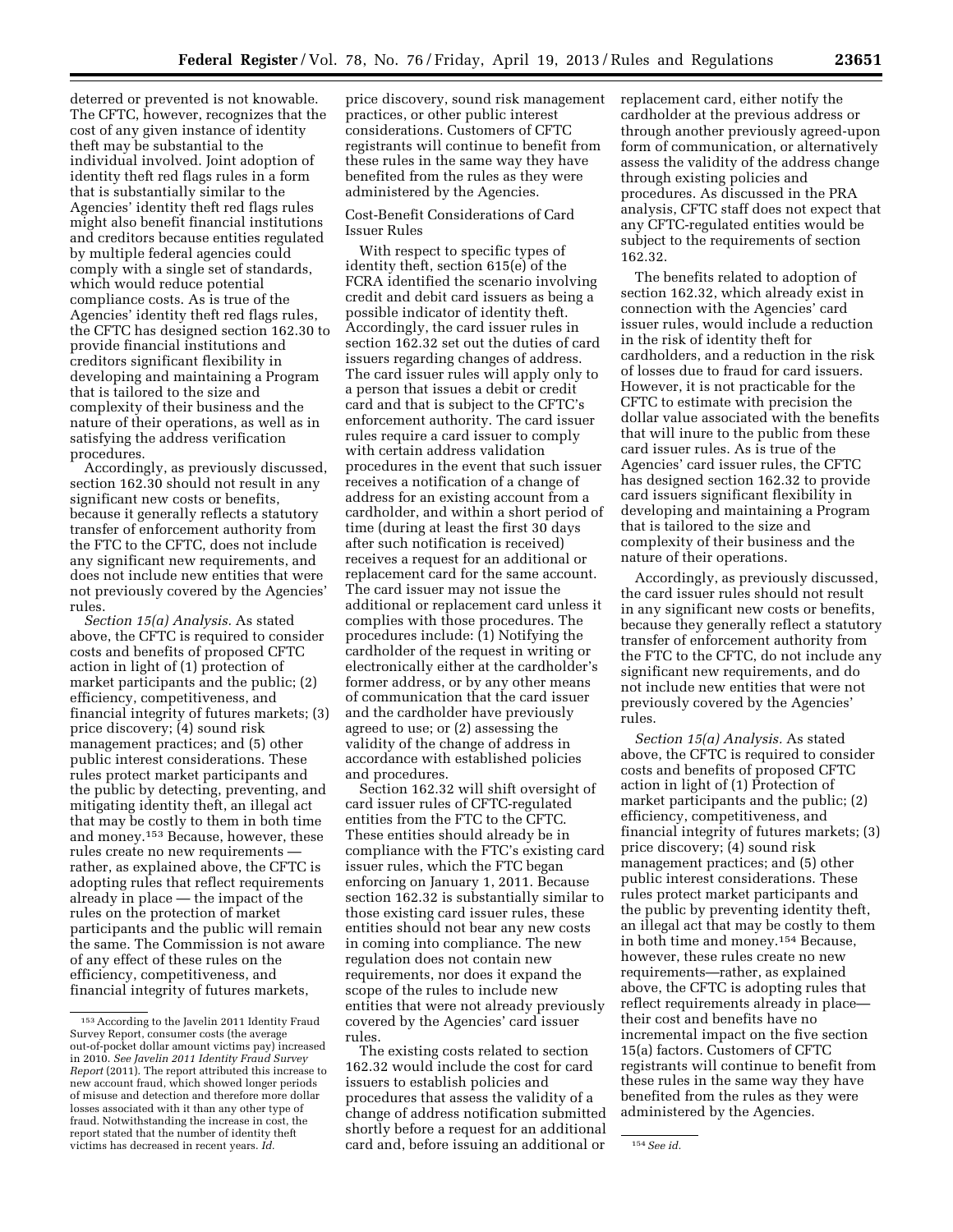### SEC

The SEC is sensitive to the costs and benefits imposed by its rules. As discussed above, the Dodd-Frank Act shifted enforcement authority over SECregulated entities that are subject to section 615(e) of the FCRA from the Agencies to the SEC. Section 615(e) of the FCRA, as amended by the Dodd-Frank Act, requires that the SEC, jointly with the Agencies and the CFTC, adopt identity theft red flags rules and guidelines. To carry out this requirement, the SEC is adopting Regulation S–ID, which is substantially similar to the identity theft red flags rules and guidelines adopted by the Agencies in 2007, and whose scope covers the same categories of SECregulated entities that were covered under the Agencies' red flags rules.

Regulation S–ID requires a financial institution or creditor that is subject to the SEC's enforcement authority and that offers or maintains covered accounts to develop, implement, and administer a written identity theft prevention Program. A financial institution or creditor must design its Program to detect, prevent, and mitigate identity theft in connection with the opening of a covered account or any existing covered account. A financial institution or creditor also must appropriately tailor its Program to its size and complexity, and to the nature and scope of its activities. In addition, a financial institution or creditor must take certain steps to comply with the requirements of the identity theft red flags rules, including training staff, providing annual reports to the board of directors, an appropriate committee thereof, or a designated senior management employee, and, if applicable, oversight of service providers.

Section 615(e)(1)(C) of the FCRA singles out change of address notifications sent to credit and debit card issuers as a possible indicator of identity theft, and requires the SEC to prescribe regulations concerning such notifications. Accordingly, the card issuer rules in this release set out the duties of card issuers regarding changes of address. The card issuer rules apply only to SEC-regulated entities that issue credit or debit cards.155 The card issuer rules require a card issuer to comply with certain address validation procedures in the event that such issuer receives a notification of a change of address for an existing account, and within a short period of time (during at least the first 30 days after it receives

such notification) receives a request for an additional or replacement card for the same account. The card issuer may not issue the additional or replacement card unless it complies with those procedures. The procedures include: (1) Notifying the cardholder of the request either at the cardholder's former address, or by any other means of communication that the card issuer and the cardholder have previously agreed to use; or (2) assessing the validity of the change of address in accordance with established policies and procedures.

The baseline we use to analyze the economic effects of Regulation S–ID is the identity theft red flags regulatory scheme administered by the Agencies. Regulation S–ID, as discussed above, implements the transfer of oversight of identity theft red flags rules for SECregulated entities from the Agencies to the SEC. Entities that qualify as a financial institution or creditor and offer or maintain covered accounts should already have existing identity theft red flags Programs. Regulation S–ID does not contain new requirements, nor does it expand the scope of the Agencies' rules to include new entities that the Agencies' rules did not previously cover. Regulation S–ID does contain examples and minor language changes designed to help guide entities within the SEC's enforcement authority in complying with the rules. Because Regulation S–ID is substantially similar to the Agencies' rules, the entities within its scope should not bear new costs in coming into compliance with Regulation S–ID.156

#### Costs

The costs of complying with section 248.201 of Regulation S–ID include both

156*See, e.g.,* NSCP Comment Letter (''Because proposed Regulation S–ID is substantially similar to [the Agencies'] existing rules and guidelines, broker-dealer firms should not bear any new costs in coming into compliance with proposed Regulation S–ID.''). As previously indicated, the SEC staff understands that a number of investment advisers may not currently have identity theft red flags Programs. *See supra* note 55 and *infra* notes 186 and 190. The new guidance in this release may lead some of these entities to determine that they should comply with Regulation S–ID. Although the costs and benefits of Regulation S–ID discussed below would be new to these entities, the costs would result not from Regulation S–ID but instead from the entities' recognition that these rules and the previously-existing rules apply to them. In that regard, the initial, one-time costs of Regulation S– ID could be up to \$756 for each investment adviser that qualifies as a financial institution or creditor, and additional one-time costs of \$13,885 for each such investment adviser that maintains covered accounts. *See infra* notes 158 and 159. Not all investment advisers will bear the full extent of these costs, however, as some may already have in place certain identity theft protections. And, the guidance in this release could have the benefit of further reducing identity theft. *See infra* discussion of benefits in Part III.A of this release.

ongoing costs and initial, one-time costs.157 These are the same costs that were associated with the requirements of the Agencies' red flags rules, and these costs will continue to apply after the adoption of the SEC's identity theft red flags rules (section 248.201 of Regulation S–ID). The ongoing costs include the costs to periodically review and update the Program, report on the Program, and conduct assessments of covered accounts.158 All entities that qualify as financial institutions or creditors and that maintain covered accounts will bear these costs. Existing entities subject to Regulation S–ID should already bear, and will continue to be subject to, the ongoing costs.

Initial, one-time costs relate to the initial assessments of covered accounts, creation of a Program, board approval of the Program, and the training of staff.159 New entities will bear these costs.

SEC staff estimates that the ongoing burden of compliance will include 2 hours to conduct periodic assessments of covered accounts, 2 hours to periodically review and update the Program, and 4 hours to prepare and present an annual report to the board, for a total of 8 hours. SEC staff estimates that, of the 8 hours incurred, 7 hours will be spent by internal counsel at an hourly rate of \$378 and 1 hour will be spent by the board of directors as a whole, at an hourly rate of \$4500, for a total hourly cost of \$7146 per entity. This estimate is based on the following calculations:  $$378 \times 7$  hours  $= $2646; $4500 \times 1$  hour  $= $4500; $2646 + $4500$ = \$7146. The cost estimate for the board of directors is derived from estimates made by SEC staff regarding typical board size and compensation that is based on information received from fund representatives and publicly available sources.

As discussed in the PRA analysis, SEC staff estimates that 10,339 existing SEC-regulated entities will be financial institutions or creditors under Regulation S–ID, and approximately 90%, or 9305, of these entities will maintain covered accounts. *See infra* notes 190 and 191 and accompanying text. SEC staff estimates that 2 hours of internal counsel's time will be spent conducting periodic assessments of covered accounts and that all financial institutions or creditors subject to the rule (or 10,339 entities) will bear this cost for a total cost of \$7,816,284 based on the following calculations:  $$378 \times 2 = $756$ ;  $$756 \times 10.339 = $7.816.284$ . SEC staff estimates that 9305 entities will bear the remaining specified ongoing costs for a total cost of  $$59,458,950 (9305 \times (($378 \times 5) + ($4500 \times 1)) =$ \$59,458,950).

 $^{159}\rm{SEC}$  staff estimates that the incremental onetime burden of compliance includes 2 hours to conduct initial assessments of covered accounts, 25 hours to develop and obtain board approval of a Program, and 4 hours to train staff. SEC staff estimates that, of the 31 hours incurred, 12 hours will be spent by internal counsel at an hourly rate of \$378, 17 hours will be spent by administrative

<sup>155</sup>*See* § 248.202(a) (defining scope of the SEC's rules).

<sup>157</sup>*See infra* note 182 and accompanying text. 158Unless otherwise stated, all cost estimates for personnel time are derived from SIFMA's Management & Professional Earnings in the Securities Industry 2011, modified to account for an 1800-hour work-year and multiplied by 5.35 to account for bonuses, entity size, employee benefits, and overhead. The estimates in this release, both for salary rates and numbers of entities affected, have been updated from those in the Proposing Release to reflect recent SIFMA management and professional salary data.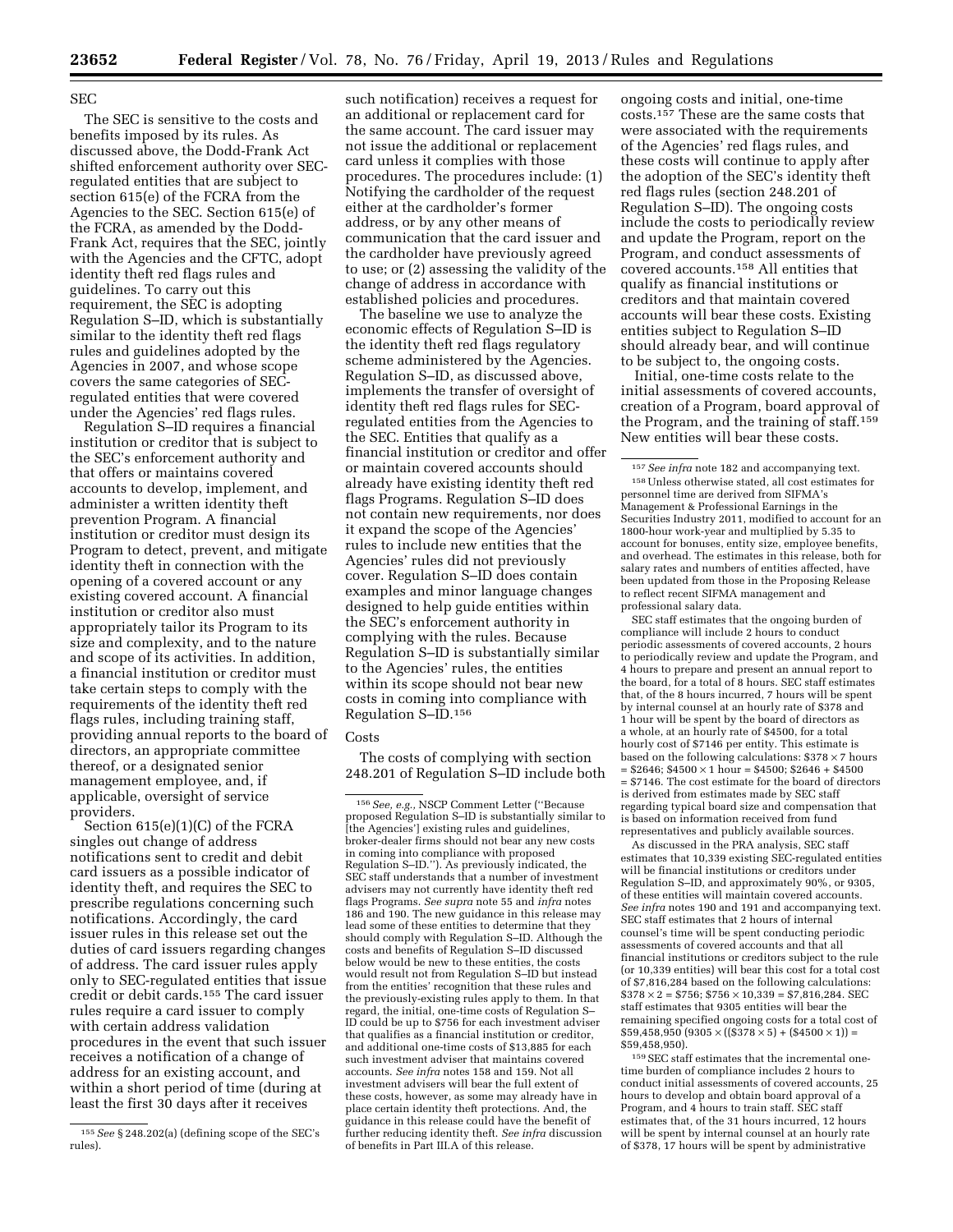much greater than estimated.162 This

As discussed above, the final rules require financial institutions and creditors to tailor their Programs to the size and complexity of the entity and to the nature and scope of the entity's activities. Ongoing and one-time costs will therefore depend on the size and complexity of the SEC-regulated entity. Entities may already have other policies and procedures in place that are designed to reduce the risks of identity theft for their customers. The presence of other related policies and procedures could reduce the ongoing and one-time costs of compliance.

Two commenters agreed with the SEC that the substantial similarity of Regulation S–ID to the Agencies' rules should minimize any compliance costs for entities that have previously complied with the Agencies' rules,160 and another commenter stated that the benefits of reduced risk of identity theft would outweigh the costs associated with the rules.<sup>161</sup> Another commenter raised concerns with the cost estimates in the Proposing Release, and argued that actual costs of compliance could be

As discussed in the PRA analysis, SEC staff estimates that there are 1271 SEC-regulated entities that newly form each year and that could be financial institutions or creditors, of which 668 are likely to qualify as financial institutions or creditors. *See infra* note 186. Of these 668 entities that are likely to qualify as financial institutions or creditors, SEC staff estimates that approximately 90%, or 601, of these entities will maintain covered accounts. *See infra* note 188 and accompanying text. SEC staff estimates that 2 hours of internal counsel's time will be spent conducting an initial assessment of covered accounts and that all newlyformed financial institutions or creditors subject to Regulation S–ID (or 668 entities) will bear this cost for a total cost of \$505,008 based on the following calculation:  $$378 \times 2 = $756$ ;  $$756 \times 668 =$ \$505,008. SEC staff estimates that the 601 entities that will maintain covered accounts will bear the remaining specified costs for a total cost of  $$8,344,885$  (601 × ((\$378 × 10) + (\$65 × 17) + (\$4500  $\times$  2)) = \$8,344,885).

160*See* NSCP Comment Letter (''Because proposed Regulation S–ID is substantially similar to [the Agencies'] existing rules and guidelines, broker-dealer firms should not bear any new costs in coming into compliance with proposed Regulation S–ID.''); ICI Comment Letter (''We commend the Commission for proposing requirements that are consistent with those that have applied to certain SEC registrants since 2008 pursuant to rules of the [FTC] under [the FACT Act]. This consistency will facilitate registrants' transition from compliance with the FTC's rule to the Commission's rule with little or no disruption or added expense.'')

161*See* Eric Speicher Comment Letter.

commenter provided hour burden estimates for large, complex financial institutions that were significantly higher than the estimates made for those entities in the Proposing Release. Additionally, the commenter stated that the Commissions' estimated compliance costs did not consider the costs to thirdparty service providers that may be required to implement an identity theft red flags Program, even though they are not financial institutions or creditors. The commenter also noted, however, that burdens placed upon entities currently complying with the Agencies' rules would be the same burdens that each of these entities already incurs in regularly assessing whether it maintains covered accounts and evaluating whether it falls within the rules' scope.

We note that the commenter who suggested that significantly higher hour burdens would be associated with the rules focused on large, complex financial institutions. Regulation S–ID requires each financial institution and creditor to tailor its Program to its size and complexity, and to the nature and scope of its activities. Our estimates take into account the hour burdens for small financial institutions and creditors, which we understand, based on discussions with industry representatives, to be significantly less than the estimates provided by this commenter. We also note that costs to service providers have already been taken into account, as SEC-regulated entities that have outsourced identity theft detection, prevention, and mitigation operations to service providers have effectively shifted a burden that the SEC-regulated entities otherwise would have carried themselves.163 As mentioned above, the costs of Regulation S–ID are not new, and existing entities should already have identity theft red flags Programs and bear the ongoing costs associated with Regulation S–ID.

The existing costs related to the card issuer rules (section 248.202 of Regulation S–ID) include the cost for card issuers to establish policies and procedures that assess the validity of a change of address notification submitted

163*See infra* Section III.C. (describing the SEC's PRA collection of information requirements).

shortly before a request for an additional or replacement card and, before issuing an additional or replacement card, either notify the cardholder at the previous address or through another previously agreed-upon form of communication, or alternatively assess the validity of the address change through existing policies and procedures. As discussed in the PRA analysis, SEC staff does not expect that any SEC-regulated entities will be subject to the card issuer rules.

In the PRA analysis below, the staff identifies certain ongoing and initial hour burdens and associated time costs related to compliance with Regulation S–ID. These hour burdens and costs are consistent with those associated with the requirements of the Agencies' existing rules.

#### Benefits

The benefits related to adoption of Regulation S–ID, which already exist in connection with the Agencies' identity theft red flags rules, include a reduction in the risk of identity theft for investors (consumers) and cardholders, and a reduction in the risk of losses due to fraud for financial institutions and creditors. The SEC is the federal agency best positioned to oversee the financial institutions and creditors subject to its enforcement authority because of its experience in overseeing these entities. Adoption of Regulation S–ID therefore may have the added benefit of increasing entities' adherence to their identity theft red flags Programs, thus further reducing the risk of identity theft for investors. As is true of the Agencies' identity theft red flags rules, the SEC has designed Regulation S–ID to provide financial institutions, creditors, and card issuers significant flexibility in developing and maintaining a Program that is tailored to the size and complexity of their business and the nature of their operations, as well as in satisfying the address verification procedures. Many of the benefits and costs discussed are difficult to quantify, in particular when discussing the potential reduction in the risk of identity theft. The SEC staff cannot quantify the benefits of the potential reduction in the risk of identity theft because of the uncertainty of its effect on customer behavior. Therefore, we discuss much of the benefits qualitatively but, where possible, the SEC staff attempted to quantify the costs.

# Alternatives

In analyzing the costs and benefits that could result from the implementation of Regulation S–ID, the

assistants at an hourly rate of \$65, and 2 hours will be spent by the board of directors as a whole, at an hourly rate of \$4500, for a total cost of \$14,641 per new entity. This estimate is based on the following calculations:  $$378 \times 12$  hours = \$4536; \$65  $\times 17$  =  $$1105; $4500 \times 2 = $9000; $4536 + $1105 + $9000$ = \$14,641. The cost estimate for administrative assistants is derived from SIFMA's Office Salaries in the Securities Industry 2011, modified to account for an 1800-hour work-year and multiplied by 2.93 to account for bonuses, entity size, employee benefits, and overhead.

<sup>162</sup>*See* FSR/SIFMA Comment Letter. FSR/SIFMA estimated that ''the initial compliance burden to implement the [proposed rules] would average 2,000 hours for each line of business conducted by a large, complex financial institution . . .'' and that ''the continuing compliance monitoring for a large, complex financial institution . . . would average 400 hours annually.'' FSR/SIFMA also noted that ''financial institutions with an existing Red Flags program would experience an incremental burden'' in connection with the SEC's rules.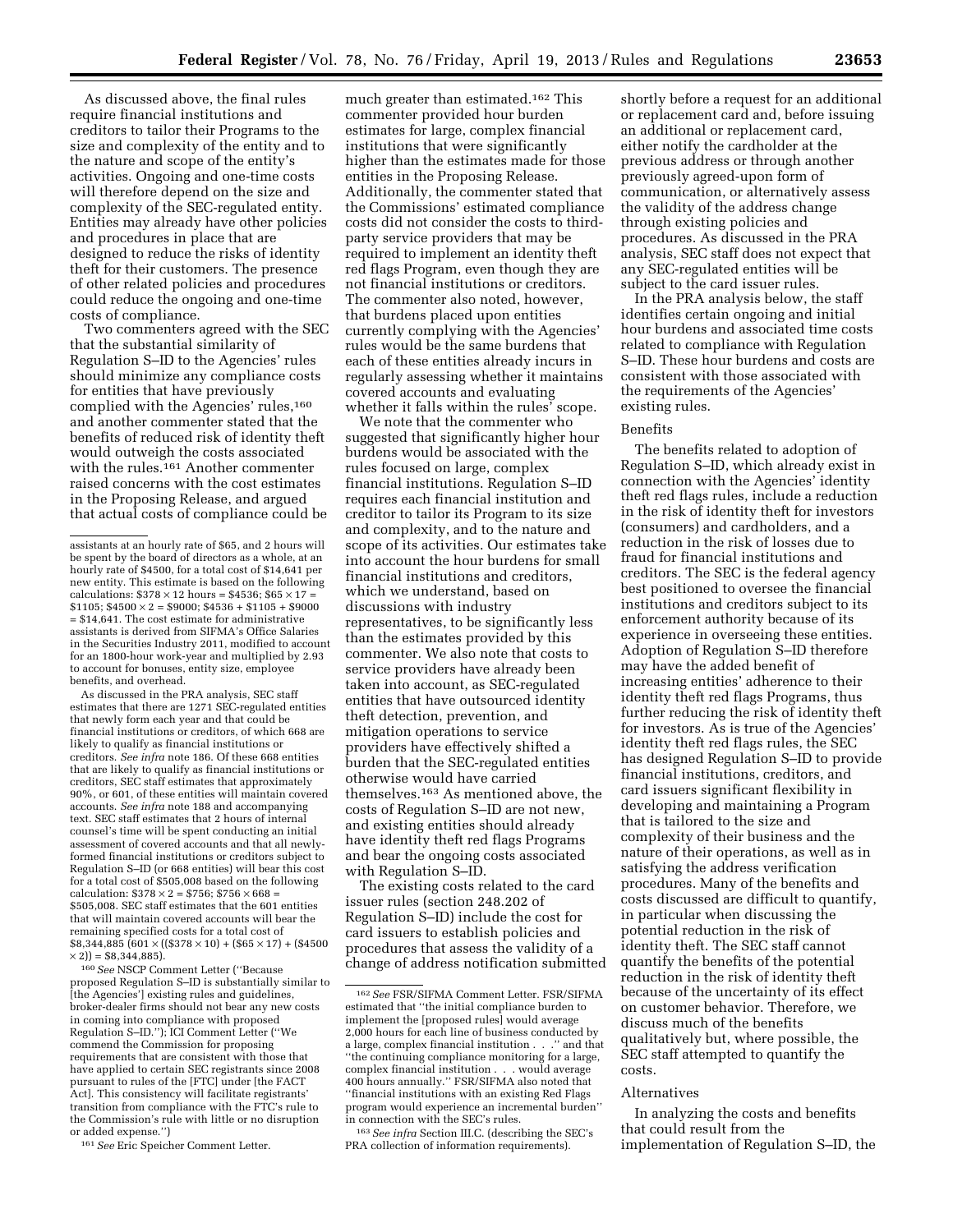SEC also considered the costs and benefits of any plausible alternatives to the final rules as set forth in this release. As discussed above, section 615(e) of the FCRA, as amended by the Dodd-Frank Act, requires that the SEC, jointly with the Agencies and the CFTC, adopt identity theft red flags rules and guidelines that are substantially similar to those adopted by the Agencies. The rules the SEC promulgates should achieve a similar outcome with respect to the reduction in the risk of identity theft as the rules of other Agencies. Alternatives to the identity theft red flags rules that would achieve a similar outcome may impose additional costs, especially for those entities that would need to alter existing Programs to conform to a new set of rules. The SEC does provide additional guidance in this release to better enable entities to determine whether they fall within the rules' scope. Although the SEC could have provided different guidance with this release, the SEC believes that the release provides sufficient guidance to enable entities to determine whether they need to adopt identity theft red flags Programs. Lastly, for the reasons discussed above, the SEC is not exempting certain entities from certain requirements of the identity theft red flags rules. The SEC believes that if an entity determines that it is a financial institution or a creditor that offers or maintains covered accounts, then the risk of identity theft that the rules are designed to address is present. Under such circumstances, we believe that the benefits of the rules justify the costs to the financial institution or creditor subject to the rules and, therefore, no exemptions are appropriate.

# *B. Analysis of Effects on Efficiency, Competition, and Capital Formation*

Section 3(f) of the Exchange Act and section 2(c) of the Investment Company Act require the SEC, whenever it engages in rulemaking and must consider or determine if an action is necessary, appropriate, or consistent with the public interest, to consider, in addition to the protection of investors, whether the action would promote efficiency, competition, and capital formation. In addition, section 23(a)(2) of the Exchange Act requires the SEC, when making rules under the Exchange Act, to consider the impact the rules may have upon competition. Section 23(a)(2) of the Exchange Act prohibits the SEC from adopting any rule that would impose a burden on competition that is not necessary or appropriate in

furtherance of the purposes of the Exchange Act.164

As discussed in the cost-benefit analysis above, Regulation S–ID will carry out the requirement in the Dodd-Frank Act that the SEC adopt rules governing identity theft protections, pursuant to section 615(e) of the FCRA with regard to entities that are subject to the SEC's enforcement authority. This requirement was designed to transfer regulatory oversight of identity theft red flags rules for SEC-regulated entities from the Agencies to the SEC. Regulation S–ID is substantially similar to the identity theft red flags rules adopted by the Agencies in 2007, and does not contain new requirements. The entities covered by Regulation S–ID should already be in compliance with existing identity theft red flags rules.

For the reasons discussed above, Regulation S–ID should have a negligible effect on efficiency, competition, and capital formation because it does not include new requirements and does not include new entities that were not previously covered by the Agencies' rules.165 The SEC thereby finds that, pursuant to Exchange Act section 23(a)(2), the adoption of Regulation S–ID would not result in any burden on competition, efficiency, or capital formation that is not necessary or appropriate in furtherance of the purposes of the Exchange Act.

165*See infra* note 182 (discussing the entities that the SEC staff expects, based on discussions with industry representatives and a review of applicable law, will fall within the scope of Regulation S–ID). The SEC staff understands, however, that a number of investment advisers may not currently have identity theft red flags Programs. *See supra* note 55. The guidance in this release regarding situations in which certain SEC-regulated entities could qualify as financial institutions or creditors should not produce any significant effects. These entities may experience a negligible increase to business efficiency due to the industry-specific guidance in this release regarding the types of activities that could cause an entity to fall within the scope of Regulation S–ID. The guidance should also have a negligible effect on capital formation. Prior to Regulation S–ID, investors preferring to base their capital allocations on the existence of identity theft red flags Programs could have allocated capital with entities adhering to the Agencies' rules. The guidance therefore should have a negligible effect on the amount of capital allocated for investment purposes. In addition, all entities that conclude based on this guidance that they are subject to the final rules will be subject to the same requirements, and experience the same costs and benefits, as all other entities currently adhering to the Agencies' existing rules. The guidance therefore should have a negligible effect on competition.

*C. Paperwork Reduction Act*  CFTC

Provisions of sections 162.30 and 162.32 contain collection of information requirements within the meaning of the PRA. The CFTC submitted the proposal to the Office of Management and Budget (''OMB'') for review and public comment, in accordance with 44 U.S.C. 3507(d) and 5 CFR 1320.11. The title for this collection of information is ''Part 162 Subpart C—Identity Theft.'' Responses to this new collection of information are mandatory.

1. Information Provided by Reporting Entities/Persons

Under part 162, subpart C, CFTC regulated entities—which presently would include approximately 260 CFTC registrants 166 plus 125 new CFTC registrants pursuant to Title VII of the Dodd-Frank Act 167—are required to design, develop and implement reasonable policies and procedures to identify relevant red flags, and potentially to notify cardholders of identity theft risks. In addition, CFTCregulated entities are required to: (i) Collect information and keep records for the purpose of ensuring that their Programs met requirements to detect, prevent, and mitigate identity theft in

Of the total 2,946 entities, all of the FCMs (104) are likely to qualify as financial institutions or creditors carrying covered accounts, approximately 10 percent of CTAs (104) and CPOs (52) are likely to qualify as financial institutions or creditors carrying covered accounts and none of the IBs are likely to qualify as a financial institution or creditor carrying covered accounts, for a total of 260 financial institutions or creditors that would bear the initial one-time burden of compliance with the CFTC's rules.

167CFTC staff estimates that 125 SDs and MSPs will register with the CFTC upon the issuance of final rules under the Dodd-Frank Act further defining the terms ''swap dealers'' and ''major swap participants'' and setting forth a registration regime for these entities. The CFTC estimates the number of MSPs to be quite small, at six or fewer.

<sup>164</sup>*See infra* Section IV (setting forth statutory authority under, among other things, the Exchange Act and Investment Company Act for rulemakings).

<sup>166</sup>*See* the NFA's Internet Web site at *[http://](http://www.nfa.futures.org/NFA-registration/NFA-membership-and-dues.HTML)  [www.nfa.futures.org/NFA-registration/NFA](http://www.nfa.futures.org/NFA-registration/NFA-membership-and-dues.HTML)[membership-and-dues.HTML](http://www.nfa.futures.org/NFA-registration/NFA-membership-and-dues.HTML)* for the most up-todate number of CFTC regulated entities. For the purposes of the PRA calculation, CFTC staff used the number of registered FCMs, CTAs, CPOs IBs and RFEDs on the NFA's Internet Web site as of November 20, 2012. The NFA's site states that there are 3,485 CFTC registrants as of October 31, 2012. (The total number of registrants also includes 7 exchanges which are not subject to this rule and not included in the calculation.) Of the 3,485 registrants, there are 104 FCMs, 1,284 IBs, 1,041 CTAs, 1,035 CPOs, and 14 RFEDs. CFTC staff has observed that approximately 50 percent of all CPOs (518) are dually registered as CTAs. Moreover, CFTC staff also has observed that all entities registering as RFEDs (14) also register as FCMs. Based on these observations, the CFTC has determined that the total number of entities is 2,946 (this total excludes the 7 exchanges that are not subject to this rule, the 518 CPOs that are also registered as CTAs, and the 14 RFEDs that are also registered as FCMs).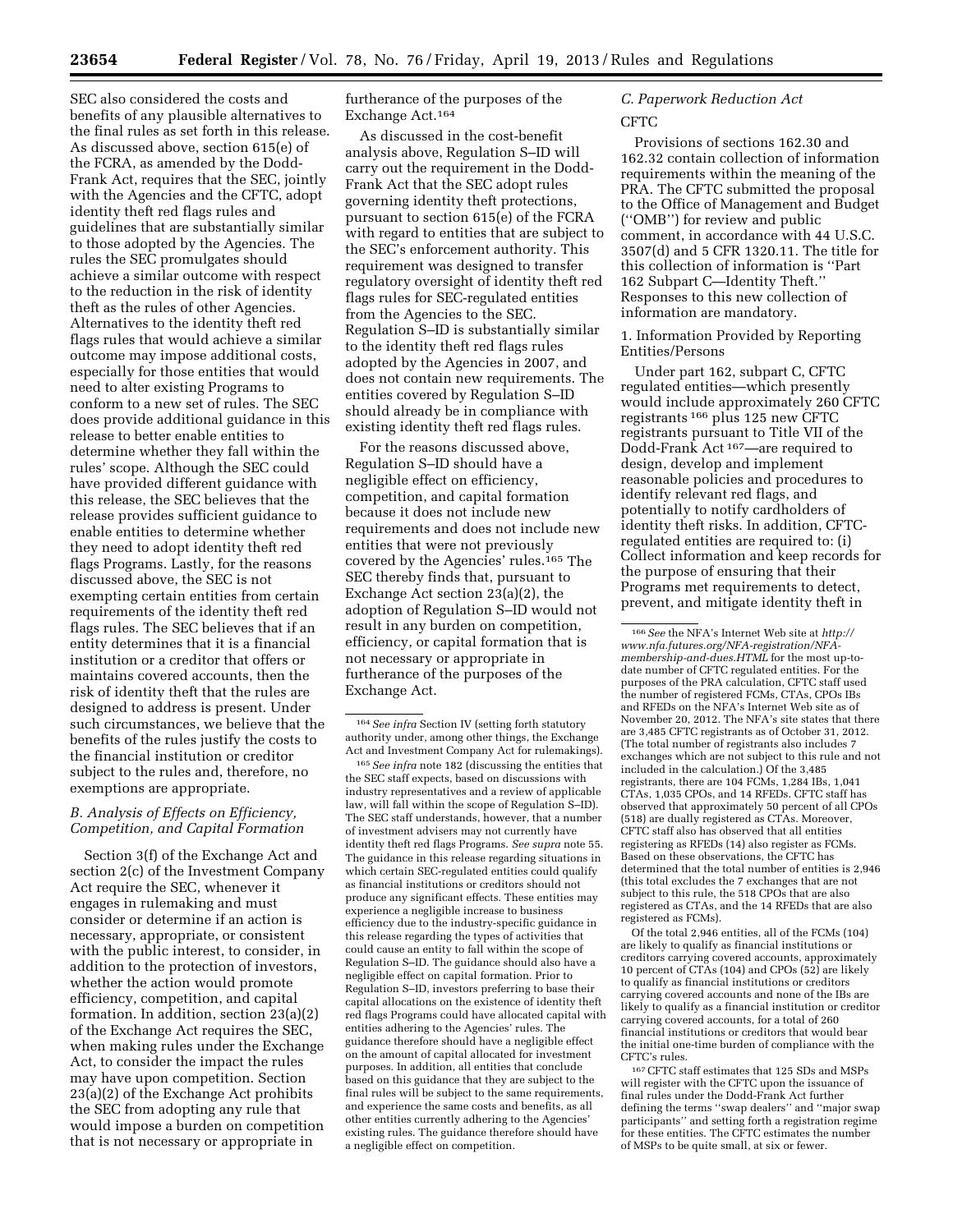connection with the opening of a covered account or any existing covered account; (ii) develop and implement reasonable policies and procedures to identify, detect and respond to relevant red flags, as well as periodic reports related to the Program; and (iii) from time to time, notify cardholders of possible identity theft with respect to their covered accounts, as well as assess the validity of those accounts.

These burden estimates assume that CFTC-regulated entities already comply with the identity theft red flags rules jointly adopted by the FTC with the Agencies, as of January 1, 2011. Consequently, these entities may already have in place many of the customary protections addressing identity theft and changes of address required by these regulations.

Burden means the total time, effort, or financial resources expended by persons to generate, maintain, retain, disclose or provide information to or for a federal agency. Because compliance with identity theft red flags rules jointly adopted by the FTC with the Agencies may have occurred, the CFTC estimates the time and cost burdens of complying with part 162 to be both one-time and ongoing burdens. However, any initial or one-time burdens associated with compliance with part 162 would apply only to newly-formed entities, and the ongoing burden to all CFTC-regulated entities.

# i. Initial Burden

The CFTC estimates that the one-time burden of compliance with part 162 for its regulated entities with covered accounts would be: (i) 25 hours to develop and obtain board approval of a Program; (ii) 4 hours for staff training; and (iii) 2 hours to conduct an initial assessment of covered accounts, totaling 31 hours. Of the 31 hours, the CFTC estimates that 15 hours would involve internal counsel, 14 hours expended by administrative assistants, and 2 hours by the board of directors in total, for those newly-regulated entities.

The CFTC estimates that approximately 702 FCMs, CTAs and CPOs 168 would need to conduct an

initial assessment of covered accounts. As noted above, the CFTC estimates that approximately 125 newly registered SDs and MSPs would need to conduct an initial assessment of covered accounts. The total number of newly registered CFTC registrants would be 827 entities. Each of these 827 entities would need to conduct an initial assessment of covered accounts, for a total of 1,654 hours.169 Of these 827 entities, CFTC staff estimates that approximately 179 of these entities may maintain covered accounts. Accordingly, the CFTC estimates the one-time burden for these 179 entities to be  $5,191$  hours,<sup>170</sup> for a total burden among newly registered entities of 6,845 hours.171

# ii. Ongoing Burden

The CFTC staff estimates that the ongoing compliance burden associated with part 162 would include: (i) 2 hours to periodically review and update the Program, review and preserve contracts with service providers, and review and preserve any documentation received from such providers; (ii) 4 hours to prepare and present an annual report to the board; and (iii) 2 hours to conduct periodic assessments to determine if the entity offers or maintains covered accounts, for a total of 8 hours. The CFTC staff estimates that of the 8 hours expended, 7 hours would be spent by internal counsel, and 1 hour would be spent by the board of directors as a whole.

The CFTC estimates that approximately 3,071 entities may maintain covered accounts, and that they would be required to periodically review their accounts to determine if they comply with these rules, for a total of 6,142 hours for these entities.172 Of these 3,071 entities, the CFTC estimates that approximately 385 maintain

169This estimate is based on the following calculation: 827 entities  $\times$  2 hours = 1,654 hours.

170This estimate is based on the following calculation: 179 entities  $\times$  29 hours = 5,191 hours.

171This estimate is based on the following calculation: 1,654 hours for all newly registered CFTC registrants + 5,191 hours for the one-time burden of newly registered entities with covered accounts, for a total of 6,845 hours.

172This estimate is based on the following calculation:  $3,071$  entities x 2 hours =  $6,142$  hours. (The Proposing Release contained an arithmetic error in the calculation for the total ongoing burden for all CFTC registrants. The total number of hours was erroneously calculated to total 76,498 hours rather than 6,498. *See* 77 FR 13450, 13467.)

covered accounts, and thus would need to incur the additional burdens related to complying with the rule, for a total of 2,310 hours.<sup>173</sup> The total ongoing burden for all CFTC registrants is 8,452 hours.174

#### SEC:

Provisions of sections 248.201 and 248.202 contain ''collection of information'' requirements within the meaning of the PRA. In the Proposing Release, the SEC solicited comment on the collection of information requirements. The SEC also submitted the proposed collections of information to the OMB for review in accordance with 44 U.S.C. 3507(d) and 5 CFR 1320.11. The title for this collection of information is ''Part 248, Subpart C— Regulation S–ID.'' In response to this submission, the OMB issued control number 3235–0692.175 Responses to the new collection of information provisions are mandatory, and the information, when provided to the SEC in connection with staff examinations or investigations, is kept confidential to the extent permitted by law.

#### 1. Description of the Collections

Under Regulation S–ID, SEC-regulated entities are required to develop and implement reasonable policies and procedures to identify, detect and respond to relevant red flags and, in the case of entities that issue credit or debit cards, to assess the validity of, and communicate with cardholders regarding, address changes. Section 248.201 of Regulation S–ID includes the following ''collections of information'' by SEC-regulated entities that are financial institutions or creditors if the entity maintains covered accounts: (1) Creation and periodic updating of a Program that is approved by the board of directors, an appropriate committee thereof, or a designated senior management employee; (2) periodic staff reporting on compliance with the identify theft red flags rules and guidelines, as required to be considered by section VI of the guidelines; and (3) training of staff to implement the Program. Section 248.202 of Regulation S–ID includes the following ''collections of information'' by SEC-regulated entities that are credit or debit card issuers: (1) Establishment of policies and procedures that assess the validity

<sup>168</sup>Based on a review of new registrations typically filed with the CFTC each year, CFTC staff estimates that approximately 7 FCMs, 225 IBs, 400 CTAs, and 140 CPOs are newly formed each year, for a total of 772 entities. CFTC staff also has observed that approximately 50 percent of all CPOs are duly registered as CTAs. With respect to RFEDs, CFTC staff has observed that all entities registering as RFEDs also register as FCMs. Based on these observations, CFTC has determined that the total number of newly-formed financial institutions and creditors is  $702 (772 - 70 \text{ CPOs}$  that are also registered as CTAs). Each of these 702 financial institutions or creditors would bear the initial onetime burden of compliance with the proposed rules.

Of the total 702 newly-formed entities, staff estimates that all of the FCMs are likely to carry covered accounts, 10 percent of CTAs and CPOs are likely to carry covered accounts, and none of the IBs are likely to carry covered accounts, for a total of 54 newly-formed financial institutions or creditors carrying covered accounts that would be required to conduct an initial one-time burden of compliance with subpart C or Part 162.

<sup>173</sup>This estimate is based on the following calculation: 385 entities  $x$  6 hours = 2,310 hours.

<sup>174</sup>This estimate is based on the following calculation: 6,142 hours + 2,310 hours = 8,452 hours.

<sup>175</sup>An agency may not conduct or sponsor, and a person is not required to respond to, a collection of information unless it displays a currently valid OMB control number.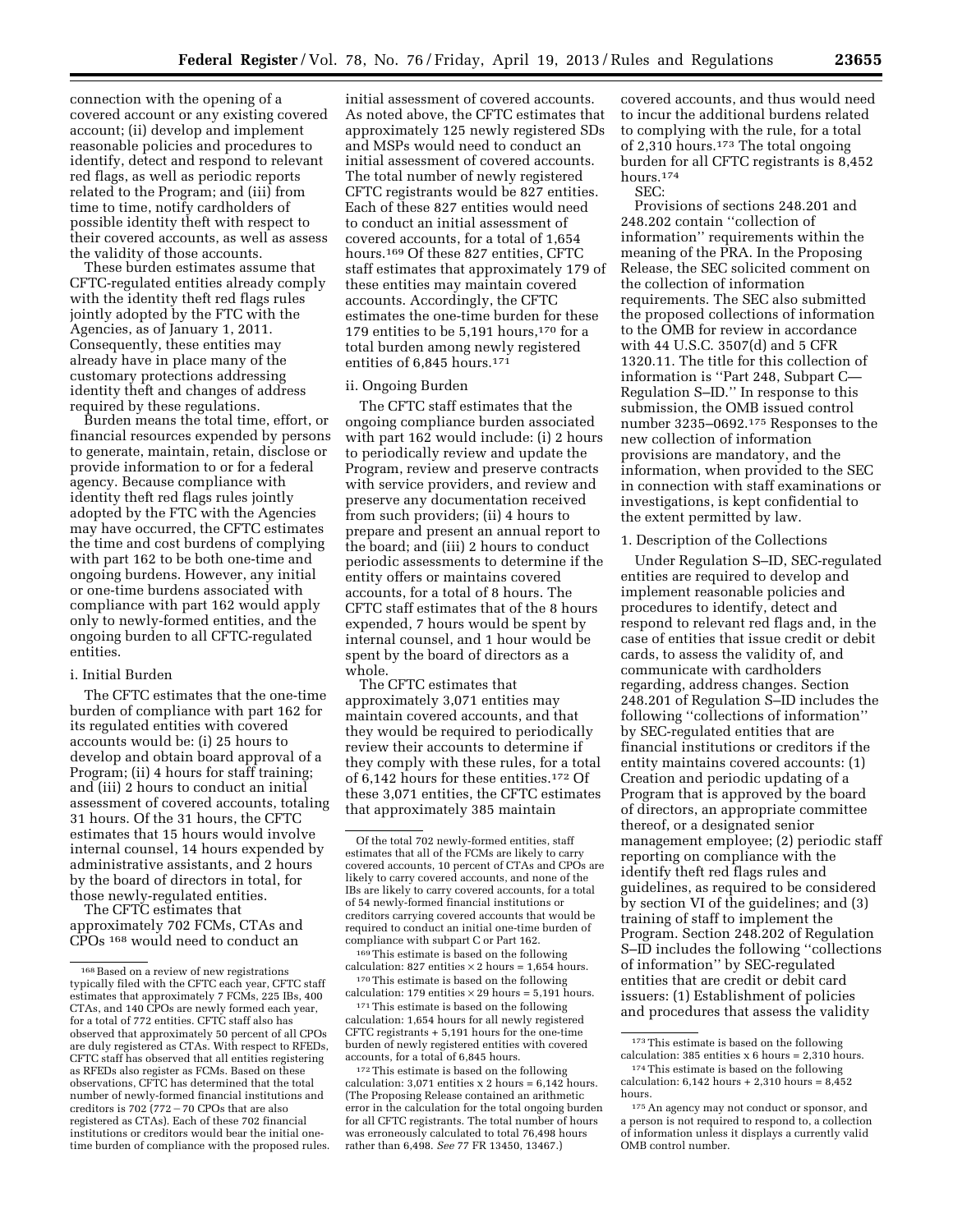of a change of address notification if a request for an additional or replacement card on the account follows soon after the address change; and (2) notification of a cardholder, before issuance of an additional or replacement card, at the previous address or through some other previously agreed-upon form of communication, or alternatively, assessment of the validity of the address change request through the entity's established policies and procedures.

SEC-regulated entities that must comply with the collections of information required by Regulation S– ID should already be in compliance with the identity theft red flags rules that the Agencies jointly adopted in 2007.176 The requirements of those rules are substantially similar and comparable to the requirements of Regulation S– ID.177

In addition, SEC staff understands that most SEC-regulated entities that are financial institutions or creditors may otherwise have in place many of the protections regarding identity theft and changes of address that Regulation S–ID requires because they are usual and customary business practices that they engage in to minimize losses from fraud. Furthermore, SEC staff believes that many of them are likely to have already effectively implemented most of the requirements as a result of having to comply (or an affiliate having to comply) with other, existing statutes, regulations and guidance, such as the federal CIP rules implementing section 326 of the USA PATRIOT Act,178 the Interagency Guidelines Establishing Information Security Standards that implement section 501(b) of the Gramm-Leach-Bliley Act (GLBA),179 section 216 of the FACT Act,<sup>180</sup> and guidance issued by the Agencies or the Federal Financial Institutions Examination

177*See* 2007 Adopting Release, *supra* note 8, at Section VI.A (discussing the PRA analysis with respect to the Agencies' identity theft red flags rules); ''FTC Extends Enforcement Deadline for Identity Theft Red Flags Rule'' at *[http://](http://www.ftc.gov/opa/2010/05/redflags.shtm) [www.ftc.gov/opa/2010/05/redflags.shtm.](http://www.ftc.gov/opa/2010/05/redflags.shtm)* 

178 31 U.S.C. 5318(l) (requiring verification of the identity of persons opening accounts).

- 179 15 U.S.C. 6801.
- 180 15 U.S.C. 1681w.

Council regarding information security, authentication, identity theft, and response programs.181

SEC staff estimates of time and cost burdens represent the one-time burden of complying with Regulation S–ID for newly-formed SEC-regulated entities, and the ongoing costs of compliance for all SEC-regulated entities.182 SEC staff estimates also attribute all burdens to entities that are directly subject to the requirements of the rulemaking. An entity directly subject to Regulation S– ID that outsources activities to a service provider is, in effect, shifting to that service provider the burden that it would otherwise have carried itself. Under these circumstances, the burden is, by contract, shifted from the entity that is directly subject to Regulation S– ID to the service provider, but the total amount of burden is not increased. Thus, service provider burdens are already included in the burden estimates provided for entities that are directly subject to Regulation S–ID. The time and cost estimates made here are based on conversations with industry representatives and on a review of comments received on the proposed rules as well as the estimates made in the regulatory analyses of the identity theft red flags rules previously issued by the Agencies.

2. Section 248.201 (Duties Regarding the Detection, Prevention, and Mitigation of Identity Theft)

The collections of information required by section 248.201 apply to SEC-regulated entities that are financial institutions or creditors.183 As stated above, SEC staff expects that SECregulated entities should already have incurred initial or one-time burdens associated with compliance with Regulation S–ID because they should already be in compliance with the substantially identical requirements of the Agencies' identity theft red flags rules.184 Any initial or one-time burden

<sup>182</sup> Based on discussions with industry representatives and a review of applicable law, SEC staff expects that, of the SEC-regulated entities that fall within the scope of Regulation S–ID, most broker-dealers, many investment companies (including almost all open-end investment companies and ESCs), and some registered investment advisers will likely qualify as financial institutions or creditors. SEC staff expects that other SEC-regulated entities described in the scope section of Regulation S–ID, such as BDCs, transfer agents, NRSROs, SROs, and clearing agencies may be less likely to be financial institutions or creditors as defined in the rules, and therefore we do not include these entities in our estimates.

183 § 248.201(a).

184*See* 2007 Adopting Release, *supra* note 8, at Section VI.A (discussing the PRA analysis with

estimates associated with compliance with section 248.201 of Regulation S–ID apply only to newly-formed entities. The ongoing burden estimates apply to all SEC-regulated entities that are financial institutions or creditors. Existing entities subject to Regulation S–ID should already bear, and will continue to be subject to, this burden. In the Proposing Release, the SEC solicited comment on its estimates of the burdens associated with the collections of information required by section 248.201; one commenter raised concerns with the estimates in the Proposing Release, arguing that actual burdens could be greater than estimated.185

# i. Initial Burden

SEC staff estimates that the one-time burden of compliance with section 248.201 for SEC-regulated financial institutions and creditors with covered accounts is: (i) 25 hours to develop and obtain board approval of a Program; (ii) 4 hours to train staff; and (iii) 2 hours to conduct an initial assessment of covered accounts, for a total of 31 hours. SEC staff estimates that, of the 31 hours incurred, 12 hours will be spent by internal counsel, 17 hours will be spent by administrative assistants, and 2 hours will be spent by the board of directors as a whole for newly-formed entities.

SEC staff estimates that approximately 668 SEC-regulated financial institutions and creditors are newly formed each year.186 Each of these 668 entities will need to conduct an initial assessment of covered accounts, for a total of 1336 hours.187 Of these 668 entities, SEC staff estimates that approximately 90% (or

185*See supra* note 162 and accompanying text. 186Based on a review of new registrations typically filed with the SEC each year, SEC staff estimates that approximately 900 investment advisers, 231 broker-dealers, 139 investment companies, and 1 ESC typically apply for registration with the SEC or otherwise are newly formed each year, for a total of 1271 entities that could be financial institutions or creditors. Of these, SEC staff estimates that all of the investment companies, ESCs, and broker-dealers are likely to qualify as financial institutions or creditors, and 33% (or 297) of investment advisers are likely to qualify, for a total of 668 total financial institutions or creditors that will bear the initial one-time burden of assessing covered accounts under Regulation S–ID. Information regarding the method used to estimate that 33% of investment advisers are likely to qualify as financial institutions or creditors can be found in note 190 below.

187This estimate is based on the following calculation:  $668$  entities  $\times$  2 hours = 1336 hours.

<sup>176</sup> SEC staff, however, understands that a number of investment advisers may not currently have identity theft red flags Programs. *See supra* note 55. Under the new guidance, for entities having now determined that they should comply with Regulation S–ID, the collections of information required by Regulation S–ID and the estimates of time and costs discussed below may be new. As discussed further below, SEC staff estimates that there are approximately 3791 investment advisers that are currently registered with the SEC and are likely to qualify as financial institutions or creditors. SEC staff is unable to estimate how many of these investment advisers previously complied with the Agencies' identity theft red flags rules.

<sup>181</sup>*See* 2007 Adopting Release, *supra* note 8, at nn.55–57 (describing applicable statutes,

respect to the Agencies' identity theft red flags rules). Because the requirements of Regulation S– ID are substantially identical to the requirements of the Agencies' identity theft red flags rules, the SEC staff took the Agencies' PRA analysis into account in estimating the regulatory burdens of Regulation S–ID.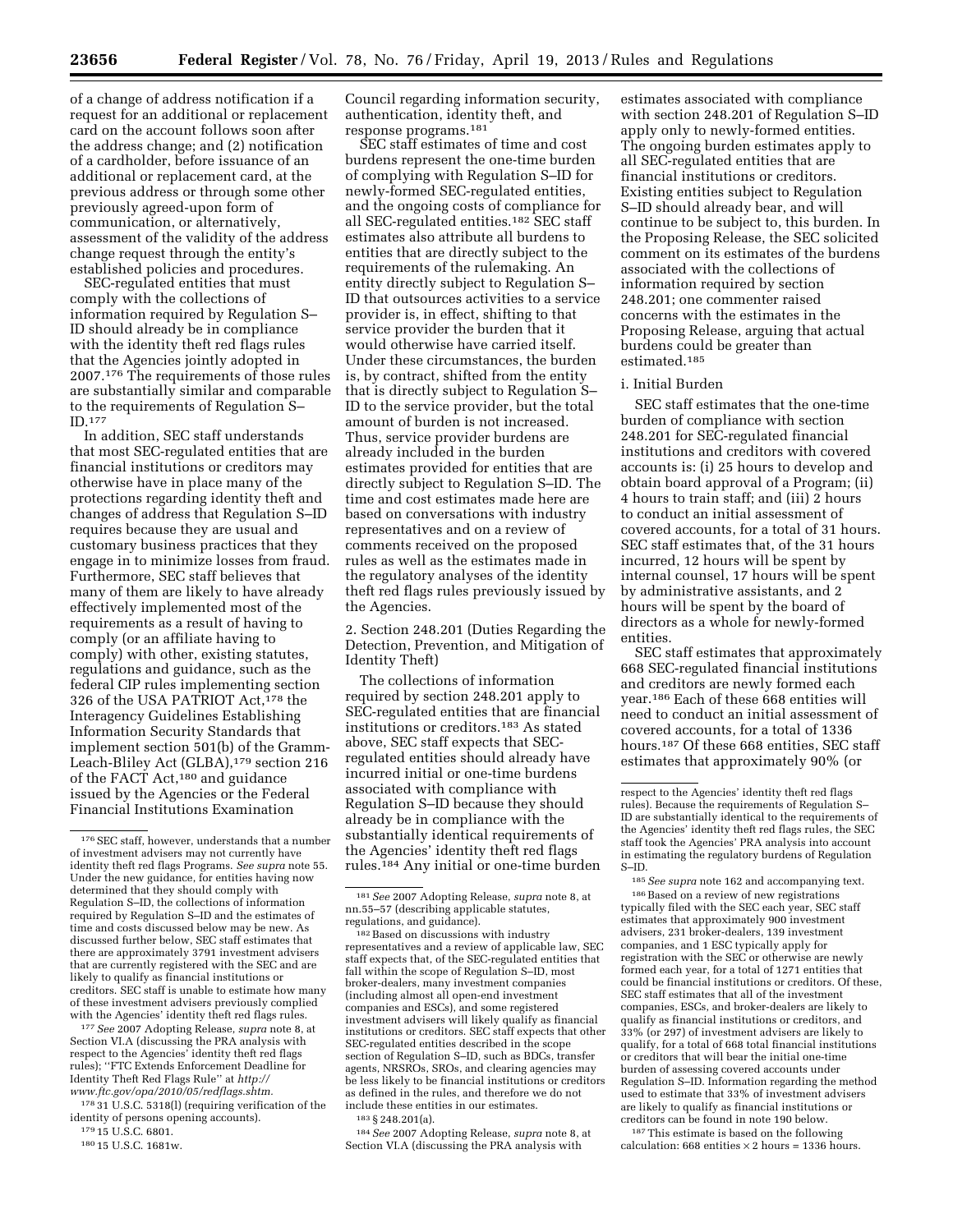601) maintain covered accounts.188 Accordingly, SEC staff estimates that the total initial burden for the 601 newly formed SEC-regulated entities that are likely to qualify as financial institutions or creditors and maintain covered accounts is 18,631 hours, and the total initial burden for all newly formed SECregulated entities is 18,765 hours.189

# ii. Ongoing Burden

SEC staff estimates that the ongoing burden of compliance with section 248.201 includes: (i) 2 hours to conduct periodic assessments to determine if the entity offers or maintains covered accounts; (ii) 4 hours to prepare and present an annual report to the board; and (iii) 2 hours to periodically review and update the Program, including review and preservation of contracts with service providers, and review and preservation of any documentation received from service providers, for a total of 8 hours. SEC staff estimates that, of the 8 hours incurred, 7 hours will be spent by internal counsel and 1 hour will be spent by the board of directors as a whole.

SEC staff estimates that there are 10,339 SEC-regulated entities that are either financial institutions or creditors, and that all of these are required to periodically review their accounts to determine if they offer or maintain covered accounts, for a total of 20,678 hours for these entities.190 Of these

189These estimates are based on the following calculations: 601 financial institutions and creditors that maintain covered accounts  $\times$  31 hours = 18,631 hours; 17,429 hours (601 financial institutions and creditors that maintain covered accounts x 29 hours) + 1336 hours (burden for all SEC-regulated entities that are financial institutions or creditors to conduct an initial assessment of covered accounts) = 18,765 hours.

190Based on a review of entities that the SEC regulates, SEC staff estimates that, as of July 1, 2012, there are approximately 11,622 investment advisers, 4706 broker-dealers, 1692 active open-end investment companies, and 150 ESCs. Of these, SEC staff estimates that all of the broker-dealers, openend investment companies and ESCs are likely to qualify as financial institutions or creditors, and approximately 3791 investment advisers (or about 33%, as explained further below) are likely to qualify, for a total of 10,339 total financial institutions or creditors that will bear the ongoing burden of assessing covered accounts under Regulation S–ID. (The SEC staff estimates that the other types of entities that are covered by the scope of the SEC's rules will not be financial institutions or creditors and therefore will not be subject to the rules' requirements. *See supra* note 182.) The total hours estimate is based on the following calculation: 10,339 entities  $\times$  2 hours = 20,678 hours.

The SEC staff estimate that 33% of SEC-registered investment advisers will be subject to the requirements of Regulation S–ID is based on the

10,339 entities, SEC staff estimates that approximately 90%, or 9305, maintain covered accounts, and thus will bear the additional burdens related to complying with the rules.191 Accordingly, SEC staff estimates that the total ongoing burden for these 9305 financial institutions and creditors that maintain covered accounts will be 74,440 hours.192 The estimated total ongoing burden for the 10,339 SEC-regulated entities that are financial institutions or creditors covered by Regulation S–ID will be 76,508 hours.193

# 2. *Section 248.202 (Duties of Card Issuers Regarding Changes of Address).*

The collections of information required by section 248.202 apply only to SEC-regulated entities that issue credit or debit cards.194 SEC staff understands that SEC-regulated entities generally do not issue credit or debit cards, but instead have arrangements with other entities, such as banks, that issue cards on their behalf. These other

191 In the Proposing Release, the SEC requested comment on the estimate that approximately 90% of all financial institutions and creditors maintain covered accounts; the SEC received no comments on this estimate. *See supra* note 188 and accompanying text. If a financial institution or creditor does not maintain covered accounts, there will be no ongoing annual burden for purposes of the PRA.

192This estimate is based on the following calculation: 9305 financial institutions and creditors that maintain covered accounts  $\times$  8 hours  $= 74.440$  hours.

193This estimate is based on the following calculation: 20,678 hours (10,339 financial institutions and creditors  $\times$  2 hours (for review of accounts)) + 55,830 hours (9305 financial institutions and creditors that maintain covered  $\arccos x \times 6$  hours (for report to board, and review and update of Program)) = 76,508 hours. 194 § 248.202(a).

entities, which are not regulated by the SEC, are already subject to substantially similar change of address obligations pursuant to the Agencies' identity theft red flags rules. In addition, SEC staff understands that card issuers already assess the validity of change of address requests and, for the most part, have automated the process of notifying the cardholder or using other means to assess the validity of changes of address. Therefore, implementation of this requirement poses no further burden.

SEC staff does not expect that any SEC-regulated entities will be subject to the information collection requirements of section 248.202. Accordingly, SEC staff estimates that there is no hourly or cost burden for SEC-regulated entities related to section 248.202. In the Proposing Release, the SEC solicited comment on this same estimate of the burdens associated with the collections of information required by section 248.202 and received no comments on its burden estimate.

# *D. Regulatory Flexibility Act*

#### CFTC

The Regulatory Flexibility Act (''RFA'') requires that federal agencies consider whether the rules they propose will have a significant economic impact on a substantial number of small entities and, if so, provide a regulatory flexibility analysis respecting the impact.195 The CFTC has already established certain definitions of ''small entities'' to be used in evaluating the impact of its rules on such small entities in accordance with the RFA.196 The CFTC's final identity theft red flags regulations affect FCMs, RFEDs, IBs, CTAs, CPOs, SDs, and MSPs. SDs and MSPs are new categories of registrants. Accordingly, the CFTC has noted in other rule proposals that it has not previously addressed the question of whether such persons were, in fact, small entities for purposes of the RFA.197

In this regard, the CFTC has previously determined that FCMs should not be considered to be small entities for purposes of the RFA, based, in part, upon FCMs' obligation to meet the minimum financial requirements established by the CFTC to enhance the protection of customers' segregated funds and protect the financial condition of FCMs generally.198 Like FCMs, SDs will be subject to minimum capital and margin requirements, and

<sup>188</sup> In the Proposing Release, the SEC requested comment on the estimate that approximately 90% of all financial institutions and creditors maintain covered accounts; the SEC received no comments on this estimate.

following calculation. According to Investment Adviser Registration Depository (IARD) data, there are approximately 11,622 investment advisers registered with the SEC as of July 1, 2012. Of these advisers, approximately 7327 could potentially be subject to the rule as financial institutions because they indicate they have customers who are natural persons. We estimate that approximately 16%, or 1202 of these 7327 advisers, hold transaction accounts belonging to natural persons and therefore would qualify as financial institutions under the rule. Additionally, 4055 of the 11,622 advisers registered with the SEC have private fund clients. We expect that most of the funds advised by these advisers would have at least one natural person investor, and thus they could potentially meet the definition of ''financial institution.'' In addition, some of these private fund advisers may engage in lending activities that would also qualify them as creditors under the rule. In order to avoid duplication, however, we are deducting 1466 private fund advisers from the total number of advisers we estimate will be subject to the rule, because they also indicated on Form ADV that they have individual or high net worth clients and are already accounted for in our estimates above. Accordingly, the staff estimates that approximately 3791 (*i.e.*, 1202 + 4055 - 1466) advisers registered with the SEC will be subject to the rule. These 3791 advisers are about 33% of the 11,622 SEC-registered advisers.

<sup>195</sup>*See* 5 U.S.C. 601–612.

<sup>196</sup> 47 FR 18618 (Apr. 30, 1982).

<sup>197</sup>*See* 75 FR 81519 (Dec. 28, 2010); 76 FR 6708 (Feb. 8, 2011); 76 FR 6715 (Feb. 8, 2011).

<sup>198</sup>*See, e.g.,* 75 FR 81519 (Dec. 28, 2010).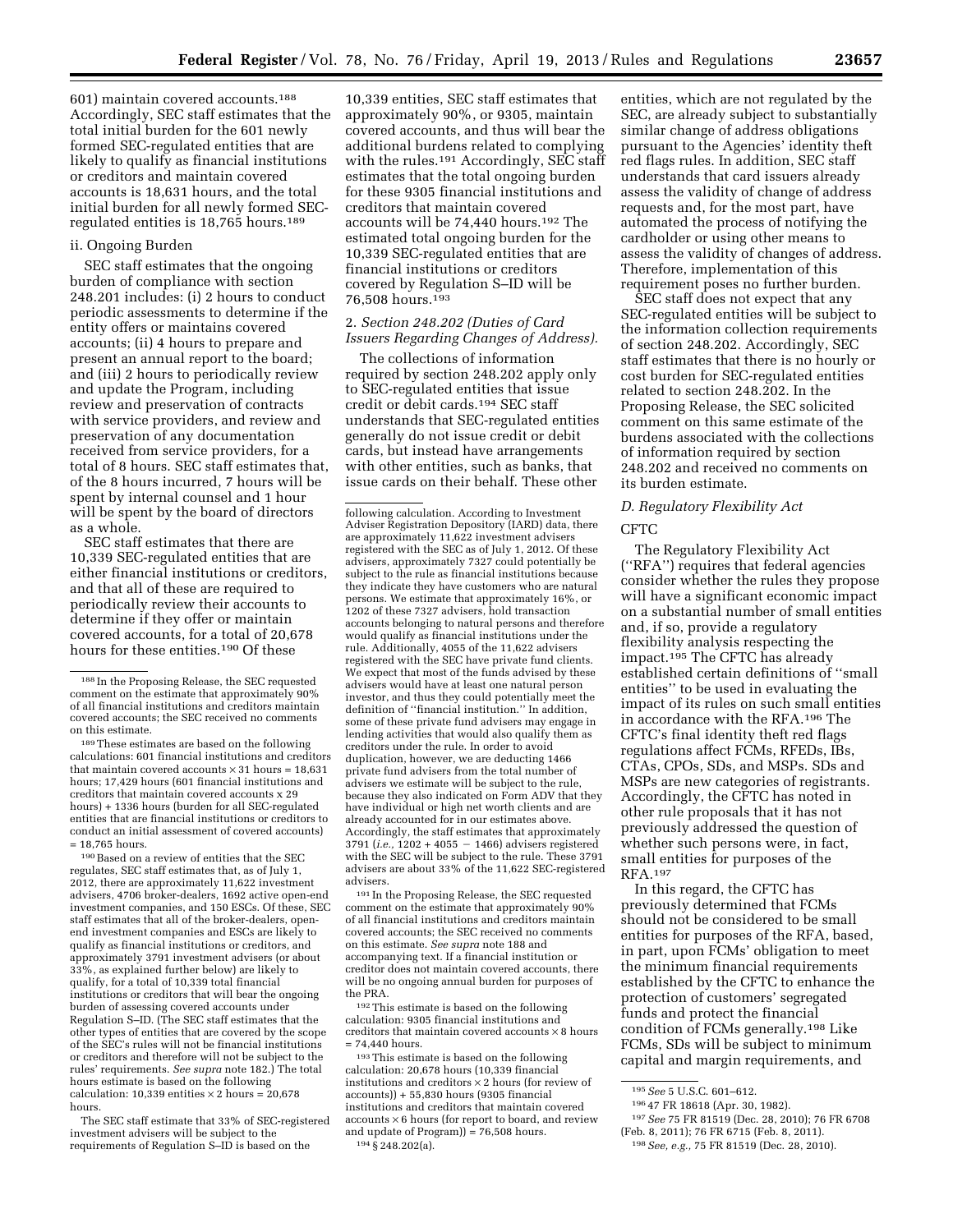are expected to comprise the largest global financial institutions—and the CFTC is required to exempt from designation as an SD entities that engage in a de minimis level of swaps dealing in connection with transactions with or on behalf of customers. Accordingly, for purposes of the RFA, the CFTC has determined that SDs not be considered ''small entities'' for essentially the same reasons that it has previously determined FCMs not to be small entities.199

The CFTC also has previously determined that large traders are not ''small entities'' for RFA purposes, with the CFTC considering the size of a trader's position to be the only appropriate test for the purpose of large trader reporting.200 The CFTC also has noted that MSPs maintain substantial positions in swaps, creating substantial counterparty exposure that could have serious adverse effects on the financial stability of the United States banking system or financial markets.201 Accordingly, for purposes of the RFA, the CFTC has determined that MSPs not be considered ''small entities'' for essentially the same reasons that it has previously determined large traders not to be small entities.202

The CFTC did not receive any comments on its analysis of the application of the RFA to SDs and MSPs. Moreover, the CFTC has issued final rules in which it determined that the registration and regulation of SDs and MSPs would not have a significant economic impact on a substantial number of small entities.203

Further, the CFTC has determined that the requirements on financial institutions and creditors, and card issuers set forth in the identity theft red flags rules, respectively, will not have a significant economic impact on a substantial number of small entities because many of these entities are already complying with the identity theft red flags rules of the Agencies. Moreover, the CFTC believes that the rules include a great deal of flexibility to assist its regulated entities in complying with such rules and guidelines.

In accordance with 5 U.S.C. 605(b), the CFTC Chairman, on behalf of the CFTC, certifies that these rules will not have a significant economic impact on a substantial number of small entities.

# SEC

The SEC has prepared the following Final Regulatory Flexibility Analysis (''FRFA'') regarding Regulation S–ID in accordance with 5 U.S.C. 604. The SEC included an Initial Regulatory Flexibility Analysis (''IRFA'') in the Proposing Release in February 2012.204

#### 1. Need for Regulation S–ID

The FACT Act, which amended FCRA to address identity theft red flags, was enacted in part to help prevent the theft of consumer information. The statute contains several provisions relating to the detection, prevention, and mitigation of identity theft. Section 1088(a) of the Dodd-Frank Act amended section 615(e) of the FCRA by adding the SEC (and CFTC) to the list of federal agencies required to adopt rules related to the detection, prevention, and mitigation of identity theft. Regulation S–ID implements the statutory directives in section 615(e) of the FCRA, which require the SEC to adopt identity theft rules jointly with the Agencies and the CFTC.

Section 615(e) requires the SEC to adopt rules that require financial institutions and creditors to establish policies and procedures to implement guidelines established by the SEC that address identity theft with respect to account holders and customers. Section 615(e) also requires the SEC to adopt rules applicable to credit and debit card issuers to implement policies and procedures to assess the validity of change of address requests.

2. Significant Issues Raised by Public Comment

In the Proposing Release, we requested comment on the IRFA. None of the comment letters we received specifically addressed the IRFA. None of the comment letters made specific comments about Regulation S–ID's impact on smaller financial institutions and creditors.

3. Small Entities Subject to the Rule

For purposes of the Regulatory Flexibility Act (''RFA''), an investment company is a small entity if it, together with other investment companies in the same group of related investment companies, has net assets of \$50 million or less as of the end of its most recent fiscal year. SEC staff estimates that approximately 119 of the 1692 active open-end investment companies registered on Form N–1A meet this definition.205

Under SEC rules, for purposes of the Investment Advisers Act and the RFA, an investment adviser generally is a small entity if it: (i) Has assets under management having a total value of less than \$25 million; (ii) did not have total assets of \$5 million or more on the last day of its most recent fiscal year; and (iii) does not control, is not controlled by, and is not under common control with another investment adviser that has assets under management of \$25 million or more, or any person (other than a natural person) that had total assets of \$5 million or more on the last day of its most recent fiscal year.206 Based on information in filings submitted to the SEC, 561 of the approximately 11,622 investment advisers registered with the SEC are small entities.207

For purposes of the RFA, a brokerdealer is a small business if it had total capital (net worth plus subordinated liabilities) of less than \$500,000 on the date in the prior fiscal year as of which its audited financial statements were prepared pursuant to rule 17a–5(d) of the Exchange Act or, if not required to file such statements, a broker-dealer that had total capital (net worth plus subordinated liabilities) of less than \$500,000 on the last business day of the preceding fiscal year (or in the time that it has been in business, if shorter) and if it is not an affiliate of an entity that is not a small business.208 SEC staff estimates that approximately 797 broker-dealers meet this definition.209

4. Projected Reporting, Recordkeeping, and Other Compliance Requirements

Section 615(e) of the FCRA, as amended by section 1088 of the Dodd-Frank Act, requires the SEC to adopt rules that require financial institutions and creditors to establish reasonable policies and procedures to implement guidelines established by the SEC that address identity theft with respect to account holders and customers. Section 248.201 of Regulation S–ID implements this mandate by requiring a covered financial institution or creditor that offers or maintains certain accounts to create an identity theft prevention Program that detects, prevents, and

<sup>199</sup> *Id.* 

<sup>200</sup>*See* 47 FR 18618 (Apr. 30, 1982).

<sup>201</sup>*See, e.g.,* 75 FR 81519 (Dec. 28, 2010). 202 *Id.* 

<sup>203</sup>*See, e.g.,* 77 FR 2613 (Jan. 19, 2012); 77 FR 20128 (Apr. 3, 2012).

<sup>204</sup>*See* Proposing Release, *supra* note 12. 205This information is based on staff analysis of information from filings on Form N–SAR and from

databases compiled by third-party information providers, including Lipper Inc.

<sup>206</sup> 17 CFR 275.0–7(a).

<sup>207</sup>This information is based on data from the Investment Adviser Registration Depository (IARD) as of July 1, 2012.

<sup>208</sup> 17 CFR 240.0–10(c).

<sup>209</sup>This estimate is based on information provided in FOCUS Reports filed with the SEC as of July 1, 2012. There are approximately 4706 broker-dealers registered with the SEC.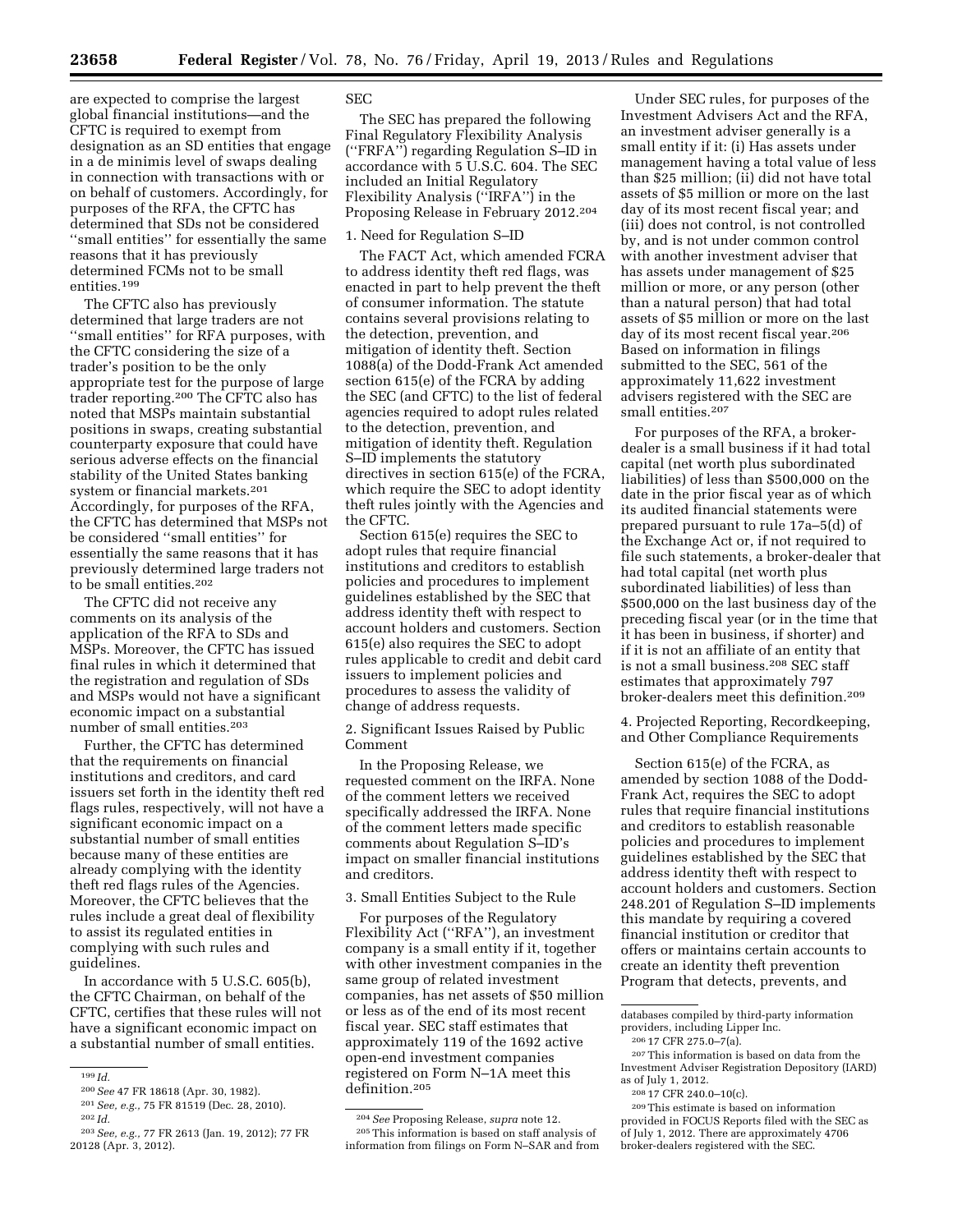mitigates the risk of identity theft applicable to these accounts.

Section 615(e) also requires the SEC to adopt rules applicable to credit and debit card issuers to implement policies and procedures to assess the validity of change of address requests. Section 248.202 of Regulation S–ID implements this requirement by requiring credit and debit card issuers to establish reasonable policies and procedures to assess the validity of a change of address if it receives notification of a change of address for a credit or debit card account and within a short period of time afterwards (within 30 days), the issuer receives a request for an additional or replacement card for the same account.

Because all SEC-regulated entities, including small entities, should already be in compliance with the substantially similar identity theft red flags rules that the Agencies began enforcing in 2008 and 2011,210 Regulation S–ID should not impose new compliance, recordkeeping, or reporting burdens. If a SEC-regulated small entity is not already in compliance with the existing identity theft red flags rules issued by the Agencies, the burden of compliance with Regulation S–ID should be minimal because we understand that these entities already engage in various activities to minimize losses due to fraud as part of their usual and customary business practices. In particular, the rules allow these entities to consolidate their existing policies and procedures into their written Program and may require some additional staff training. Accordingly, the impact of the requirements should be largely incremental and not significant, and we do not anticipate that Regulation S–ID will disproportionately affect small entities.

The SEC has estimated the costs of Regulation S–ID for all entities (including small entities) in the PRA and economic analysis included in this release. No new classes of skills are required to comply with Regulation S– ID. SEC staff does not anticipate that small entities will face unique or special burdens when complying with Regulation S–ID.

5. Agency Action To Minimize Effect on Small Entities

The RFA directs the SEC to consider significant alternatives that would accomplish our stated objective, while minimizing any significant economic impact on small issuers. In connection with Regulation S–ID, the SEC considered the following alternatives: (i)

The establishment of differing compliance or reporting requirements or timetables that take into account the resources available to small entities; (ii) the clarification, consolidation, or simplification of compliance requirements under Regulation S–ID for small entities; (iii) the use of performance rather than design standards; and (iv) an exemption from coverage of Regulation S–ID, or any part thereof, for small entities.

Regulation S–ID requires covered financial institutions and creditors that offer or maintain certain accounts to create an identity theft prevention Program and report to the board of directors, an appropriate committee thereof, or a designated senior management employee at least annually on compliance with the regulations. Credit and debit card issuers are required to respond to a change of address request by notifying the cardholder or using other means to assess the validity of a change of address.

The standards in Regulation S–ID are flexible, and take into account a covered financial institution or creditor's size and sophistication, as well as the costs and benefits of alternative compliance methods. A Program under Regulation S–ID should be tailored to the risk of identity theft in a financial institution or creditor's covered accounts, thereby permitting small entities whose accounts pose a low risk of identity theft to avoid much of the cost of compliance. Because small entities maintain covered accounts that pose a risk of identity theft for consumers just as larger entities do, providing an exemption from Regulation S–ID for small entities could subject consumers with covered accounts at small entities to a higher risk of identity theft.

Pursuant to section 615(e) of the FCRA, as amended by section 1088 of the Dodd-Frank Act, the SEC and the CFTC are jointly adopting identity theft red flags rules that are substantially similar and comparable to the identity theft red flags rules previously adopted by the Agencies. Providing a new exemption for small entities, or further consolidating or simplifying the regulations for small entities, could result in significant differences between the identity theft red flags rules adopted by the Commissions and the rules adopted by the Agencies. Because SECregulated entities, including small entities, should already be in compliance with the substantially similar identity theft red flags rules that the Agencies began enforcing in 2008 and 2011, SEC staff does not expect that small entities will need a delayed

effective or compliance date beyond that already provided to all entities subject to the rules.

# **IV. Statutory Authority and Text of Amendments**

The CFTC is amending Part 162 under the authority set forth in sections 1088(a)(8), 1088(a)(10), and 1088(b) of the Dodd-Frank Act,<sup>211</sup> and sections 615(e), 621(b), 624, and 628 of the FCRA.212

The SEC is adopting Regulation S–ID under the authority set forth in sections 1088(a)(8), 1088(a)(10), and 1088(b) of the Dodd-Frank Act,213 section 615(e) of the FCRA,<sup>214</sup> sections 17 and 23 of the Exchange Act,215 sections 31 and 38 of the Investment Company Act,<sup>216</sup> and sections 204 and 211 of the Investment Advisers Act.217

# **List of Subjects**

#### *17 CFR Part 162*

Cardholders, Card issuers, Commodity pool operators, Commodity trading advisors, Confidential business information, Consumer reports, Credit, Creditors, Consumer, Customer, Financial institutions, Futures commission merchants, Identity theft, Introducing brokers, Major swap participants, Privacy, Red flags, Reporting and recordkeeping requirements, Retail foreign exchange dealers, Self-regulatory organizations, Service provider, Swap dealers.

# *17 CFR Part 248*

Affiliate marketing, Brokers, Cardholders, Card issuers, Confidential business information, Consumers, Consumer financial information, Consumer reports, Credit, Creditors, Customers, Dealers, Financial institutions, Identity theft, Investment advisers, Investment companies, Privacy, Red flags, Reporting and recordkeeping requirements, Securities, Security measures, Self-regulatory organizations, Service providers, Transfer agents.

# **Text of Final Rules**

# **Commodity Futures Trading Commission**

For the reasons stated above in the preamble, the Commodity Futures

<sup>210</sup>*See supra* note 8.

<sup>211</sup>Pub. L. 111–203, §§ 1088(a)(8), 1088(a)(10),

and § 1088(b), 124 Stat. 1376 (2010).

<sup>212</sup> 15 U.S.C 1681–(e), 1681s(b), 1681s–3 and note, and 1681w(a)(1).

<sup>213</sup>Pub. L. 111–203, §§ 1088(a)(8), 1088(a)(10), 1088(b), 124 Stat. 1376 (2010).

<sup>214</sup> 15 U.S.C. 1681m(e).

<sup>215</sup> 15 U.S.C. 78q and 78w.

<sup>216</sup> 15 U.S.C. 80a–30 and 80a–37.

<sup>217</sup> 15 U.S.C. 80b–4 and 80b–11.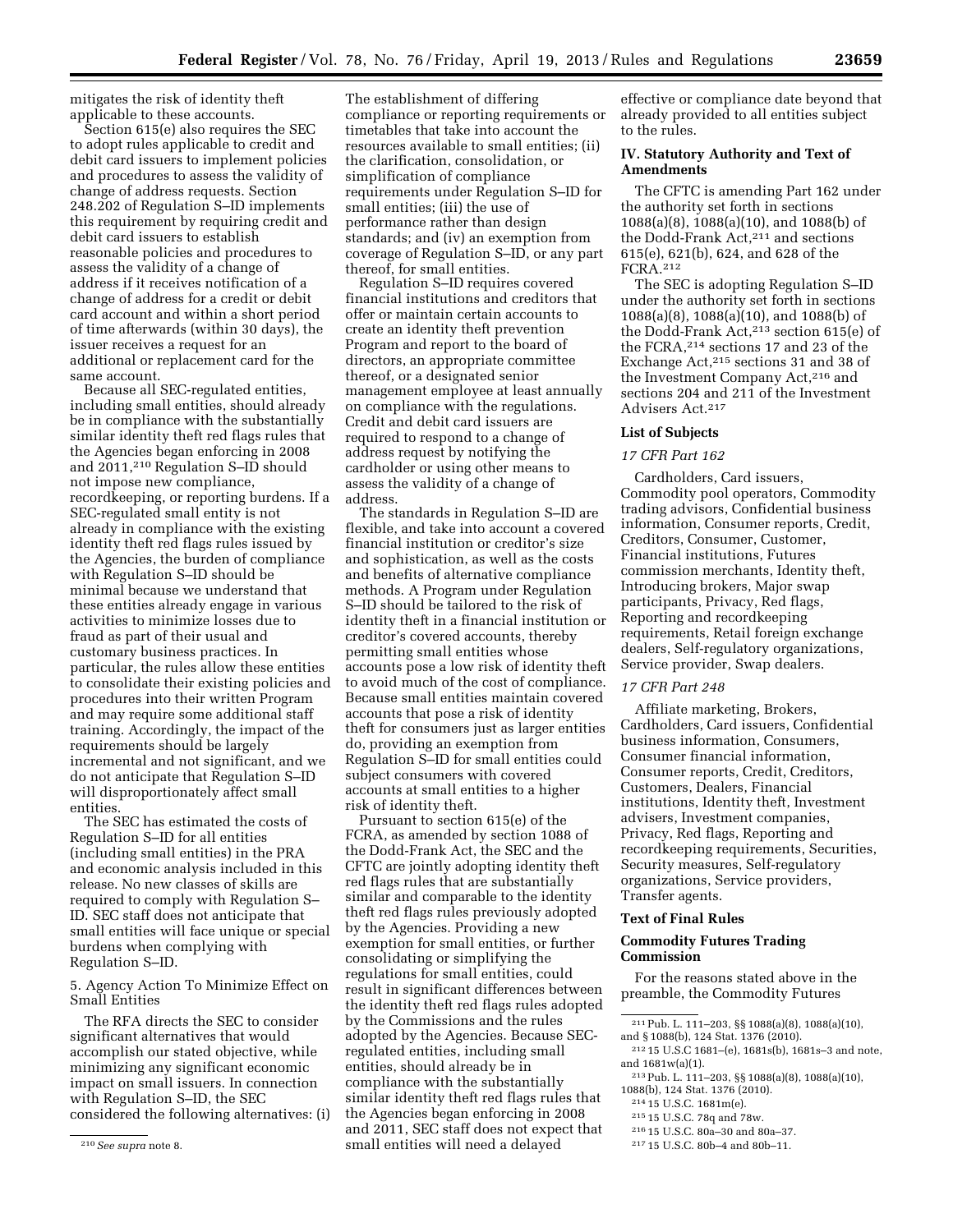Trading Commission is amending 17 CFR part 162 as follows:

# **PART 162—PROTECTION OF CONSUMER INFORMATION UNDER THE FAIR CREDIT REPORTING ACT**

■ 1. The authority citation for part 162 continues to read as follows:

**Authority:** Sec. 1088, Pub. L. 111–203; 124 Stat. 1376 (2010).

■ 2. Add subpart C to part 162 read as follows:

# **Subpart C—Identity Theft Red Flags**  Sec.

162.30 Duties regarding the detection, prevention, and mitigation of identity theft.

162.31 [Reserved]

162.32 Duties of card issuers regarding changes of address.

# **Subpart C—Identity Theft Red Flags**

### **§ 162.30 Duties regarding the detection, prevention, and mitigation of identity theft.**

(a) *Scope of this subpart.* This section applies to financial institutions or creditors that are subject to administrative enforcement of the FCRA by the Commission pursuant to Sec. 621(b)(1) of the FCRA, 15 U.S.C.  $1681s(b)(1)$ .

(b) *Special definitions for this subpart.* For purposes of this section, and Appendix B to this part, the following definitions apply:

(1) Account means a continuing relationship established by a person with a financial institution or creditor to obtain a product or service for personal, family, household or business purposes. Account includes an extension of credit, such as the purchase of property or services involving a deferred payment.

(2) The term *board of directors*  includes:

(i) In the case of a branch or agency of a foreign bank, the managing official in charge of the branch or agency; and

(ii) In the case of any other creditor that does not have a board of directors, a designated senior management employee.

(3) *Covered account* means:

(i) An account that a financial institution or creditor offers or maintains, primarily for personal, family, or household purposes, that involves or is designed to permit multiple payments or transactions, such as a margin account; and

(ii) Any other account that the financial institution or creditor offers or maintains for which there is a reasonably foreseeable risk to customers or to the safety and soundness of the financial institution or creditor from

identity theft, including financial, operational, compliance, reputation, or litigation risks.

(4) *Credit* has the same meaning in Sec. 603(r)(5) of the FCRA, 15 U.S.C. 1681a(r)(5).

(5) *Creditor* has the same meaning as in 15 U.S.C. 1681m(e)(4), and includes any futures commission merchant, retail foreign exchange dealer, commodity trading advisor, commodity pool operator, introducing broker, swap dealer, or major swap participant that regularly extends, renews, or continues credit; regularly arranges for the extension, renewal, or continuation of credit; or in acting as an assignee of an original creditor, participates in the decision to extend, renew, or continue credit.

(6) *Customer* means a person that has a covered account with a financial institution or creditor.

(7) *Financial institution* has the same meaning as in 15 U.S.C. 1681a(t) and includes any futures commission merchant, retail foreign exchange dealer, commodity trading advisor, commodity pool operator, introducing broker, swap dealer, or major swap participant that directly or indirectly holds a transaction account belonging to a consumer.

(8) *Identifying information* means any name or number that may be used, alone or in conjunction with any other information, to identify a specific person, including any—

(i) Name, Social Security number, date of birth, official State or government issued driver's license or identification number, alien registration number, government passport number, employer or taxpayer identification number;

(ii) Unique biometric data, such as fingerprint, voice print, retina or iris image, or other unique physical representation;

(iii) Unique electronic identification number, address, or routing code; or

(iv) Telecommunication identifying information or access device (as defined in 18 U.S.C. 1029(e)).

(9) *Identity theft* means a fraud committed or attempted using the identifying information of another person without authority.

(10) *Red Flag* means a pattern, practice, or specific activity that indicates the possible existence of identity theft.

(11) *Service provider* means a person that provides a service directly to the financial institution or creditor.

(c) *Periodic identification of covered accounts.* Each financial institution or creditor must periodically determine whether it offers or maintains covered

accounts. As a part of this determination, a financial institution or creditor shall conduct a risk assessment to determine whether it offers or maintains covered accounts described in paragraph (b)(3)(ii) of this section, taking into consideration:

(1) The methods it provides to open its accounts;

(2) The methods it provides to access its accounts; and

(3) Its previous experiences with identity theft.

(d) *Establishment of an Identity Theft Prevention Program*–(1) Program requirement. Each financial institution or creditor that offers or maintains one or more covered accounts must develop and implement a written Identity Theft Prevention Program that is designed to detect, prevent, and mitigate identity theft in connection with the opening of a covered account or any existing covered account. The Identity Theft Prevention Program must be appropriate to the size and complexity of the financial institution or creditor and the nature and scope of its activities.

(2) *Elements of the Identity Theft Prevention Program.* The Identity Theft Prevention Program must include reasonable policies and procedures to:

(i) Identify relevant Red Flags for the covered accounts that the financial institution or creditor offers or maintains, and incorporate those Red Flags into its Identity Theft Prevention Program;

(ii) Detect Red Flags that have been incorporated into the Identity Theft Prevention Program of the financial institution or creditor;

(iii) Respond appropriately to any Red Flags that are detected pursuant to paragraph (d)(2)(ii) of this section to prevent and mitigate identity theft; and

(iv) Ensure the Identity Theft Prevention Program (including the Red Flags determined to be relevant) is updated periodically, to reflect changes in risks to customers and to the safety and soundness of the financial institution or creditor from identity theft.

(e) *Administration of the Identity Theft Prevention Program.* Each financial institution or creditor that is required to implement an Identity Theft Prevention Program must provide for the continued administration of the Identity Theft Prevention Program and must:

(1) Obtain approval of the initial written Identity Theft Prevention Program from either its board of directors or an appropriate committee of the board of directors;

(2) Involve the board of directors, an appropriate committee thereof, or a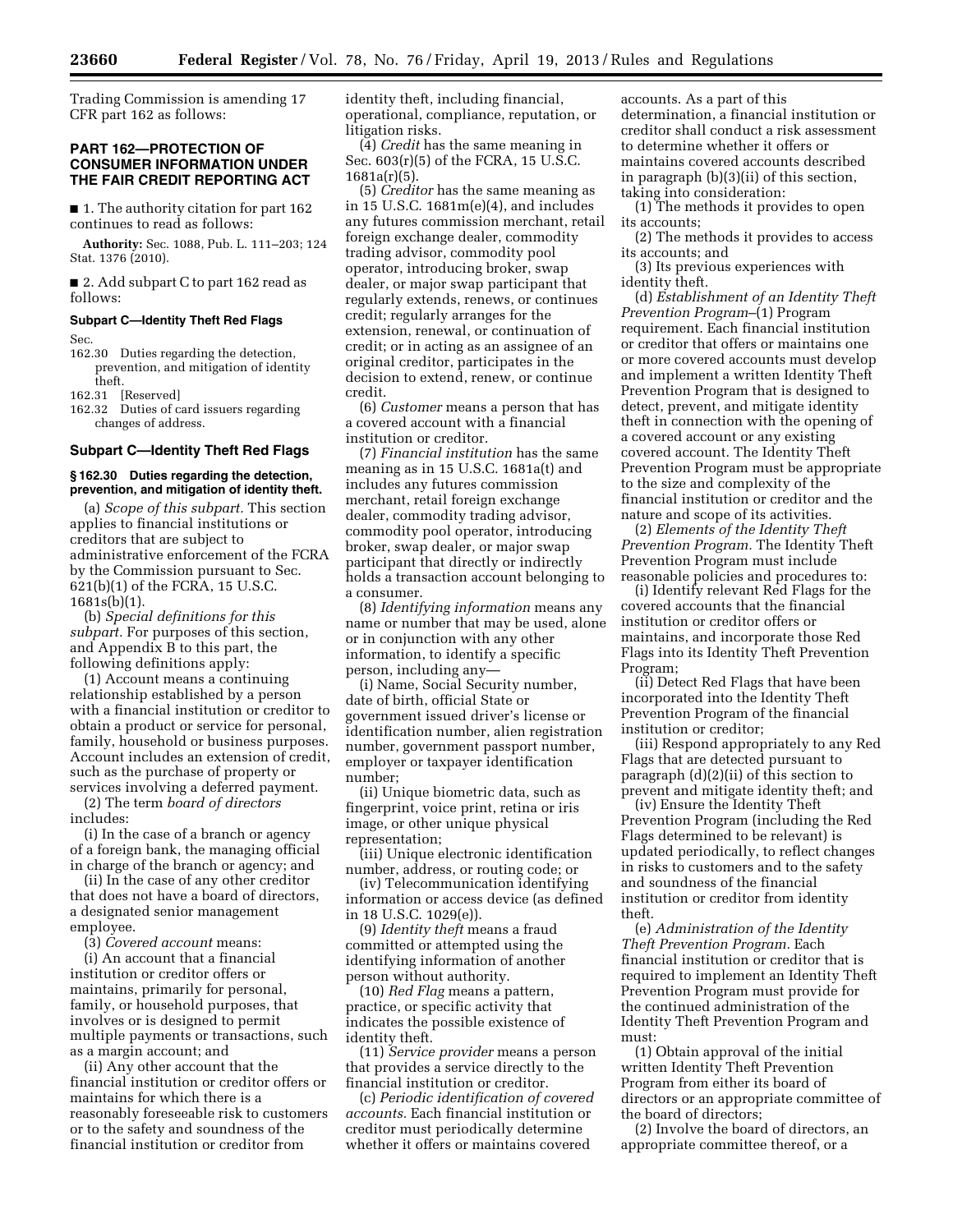designated employee at the level of senior management in the oversight, development, implementation and administration of the Identity Theft Prevention Program;

(3) Train staff, as necessary, to effectively implement the Identity Theft Prevention Program; and

(4) Exercise appropriate and effective oversight of service provider arrangements.

(f) *Guidelines.* Each financial institution or creditor that is required to implement an Identity Theft Prevention Program must consider the guidelines in appendix B of this part and include in its Identity Theft Prevention Program those guidelines that are appropriate.

#### **§ 162.31 [Reserved]**

# **§ 162.32 Duties of card issuers regarding changes of address.**

(a) *Scope.* This section applies to a person described in § 162.30(a) that issues a debit or credit card (card issuer).

(b) *Definition of cardholder.* For purposes of this section, a cardholder means a consumer who has been issued a credit or debit card.

(c) *Address validation requirements.*  A card issuer must establish and implement reasonable policies and procedures to assess the validity of a change of address if it receives notification of a change of address for a consumer's debit or credit card account and, within a short period of time afterwards (during at least the first 30 days after it receives such notification), the card issuer receives a request for an additional or replacement card for the same account. Under these circumstances, the card issuer may not issue an additional or replacement card, until, in accordance with its reasonable policies and procedures and for the purpose of assessing the validity of the change of address, the card issuer:

(1)(i) Notifies the cardholder of the request:

(A) At the cardholder's former address; or

(B) By any other means of communication that the card issuer and the cardholder have previously agreed to use; and

(ii) Provides to the cardholder a reasonable means of promptly reporting incorrect address changes; or

(2) Otherwise assesses the validity of the change of address in accordance with the policies and procedures the card issuer has established pursuant to § 162.30.

(d) *Alternative timing of address validation.* A card issuer may satisfy the requirements of paragraph (c) of this

section if it validates an address pursuant to the methods in paragraph  $(c)(1)$  or  $(c)(2)$  of this section when it receives an address change notification, before it receives a request for an additional or replacement card.

(e) *Form of notice.* Any written or electronic notice that the card issuer provides under this paragraph must be clear and conspicuous and provided separately from its regular correspondence with the cardholder.

■ 3. Add Appendix B to part 162 to read as follows:

# **Appendix B to Part 162—Interagency Guidelines on Identity Theft Detection, Prevention, and Mitigation**

Section 162.30 requires each financial institution or creditor that offers or maintains one or more covered accounts, as defined in § 162.30(b)(3), to develop and provide for the continued administration of a written Identity Theft Prevention Program to detect, prevent, and mitigate identity theft in connection with the opening of a covered account or any existing covered account. These guidelines are intended to assist financial institutions and creditors in the formulation and maintenance of an Identity Theft Prevention Program that satisfies the requirements of § 162.30.

# **I. The Identity Theft Prevention Program**

In designing its Identity Theft Prevention Program, a financial institution or creditor may incorporate, as appropriate, its existing policies, procedures, and other arrangements that control reasonably foreseeable risks to customers or to the safety and soundness of the financial institution or creditor from identity theft.

#### **II. Identifying Relevant Red Flags**

(a) *Risk factors.* A financial institution or creditor should consider the following factors in identifying relevant Red Flags for covered accounts, as appropriate:

(1) The types of covered accounts it offers or maintains;

(2) The methods it provides to open its covered accounts;

(3) The methods it provides to access its covered accounts; and

(4) Its previous experiences with identity theft.

(b) *Sources of Red Flags.* Financial institutions and creditors should incorporate relevant Red Flags from sources such as:

(1) Incidents of identity theft that the financial institution or creditor has experienced;

(2) Methods of identity theft that the financial institution or creditor has identified that reflect changes in identity theft risks; and

(3) Applicable supervisory guidance. (c) *Categories of Red Flags.* The Identity Theft Prevention Program should include relevant Red Flags from the following categories, as appropriate. Examples of Red Flags from each of these categories are appended as Supplement A to this Appendix  $\overline{B}$ .

(1) Alerts, notifications, or other warnings received from consumer reporting agencies or service providers, such as fraud detection services;

(2) The presentation of suspicious documents;

(3) The presentation of suspicious personal identifying information, such as a suspicious address change;

(4) The unusual use of, or other suspicious activity related to, a covered account; and

(5) Notice from customers, victims of identity theft, law enforcement authorities, or other persons regarding possible identity theft in connection with covered accounts held by the financial institution or creditor.

# **III. Detecting Red Flags**

The Identity Theft Prevention Program's policies and procedures should address the detection of Red Flags in connection with the opening of covered accounts and existing covered accounts, such as by:

(a) Obtaining identifying information about, and verifying the identity of, a person opening a covered account; and

(b) Authenticating customers, monitoring transactions, and verifying the validity of change of address requests, in the case of existing covered accounts.

#### **IV. Preventing and Mitigating Identity Theft**

The Identity Theft Prevention Program's policies and procedures should provide for appropriate responses to the Red Flags the financial institution or creditor has detected that are commensurate with the degree of risk posed. In determining an appropriate response, a financial institution or creditor should consider aggravating factors that may heighten the risk of identity theft, such as a data security incident that results in unauthorized access to a customer's account records held by the financial institution or creditor, or third party, or notice that a customer has provided information related to a covered account held by the financial institution or creditor to someone fraudulently claiming to represent the financial institution or creditor or to a fraudulent Internet Web site. Appropriate responses may include the following:

(a) Monitoring a covered account for evidence of identity theft;

(b) Contacting the customer;

(c) Changing any passwords, security codes, or other security devices that permit access to a covered account;

(d) Reopening a covered account with a new account number;

(e) Not opening a new covered account;

(f) Closing an existing covered account;

(g) Not attempting to collect on a covered account or not selling a covered account to a debt collector;

(h) Notifying law enforcement; or

(i) Determining that no response is warranted under the particular circumstances.

#### **V. Updating the Identity Theft Prevention Program**

Financial institutions and creditors should update the Identity Theft Prevention Program (including the Red Flags determined to be relevant) periodically, to reflect changes in risks to customers or to the safety and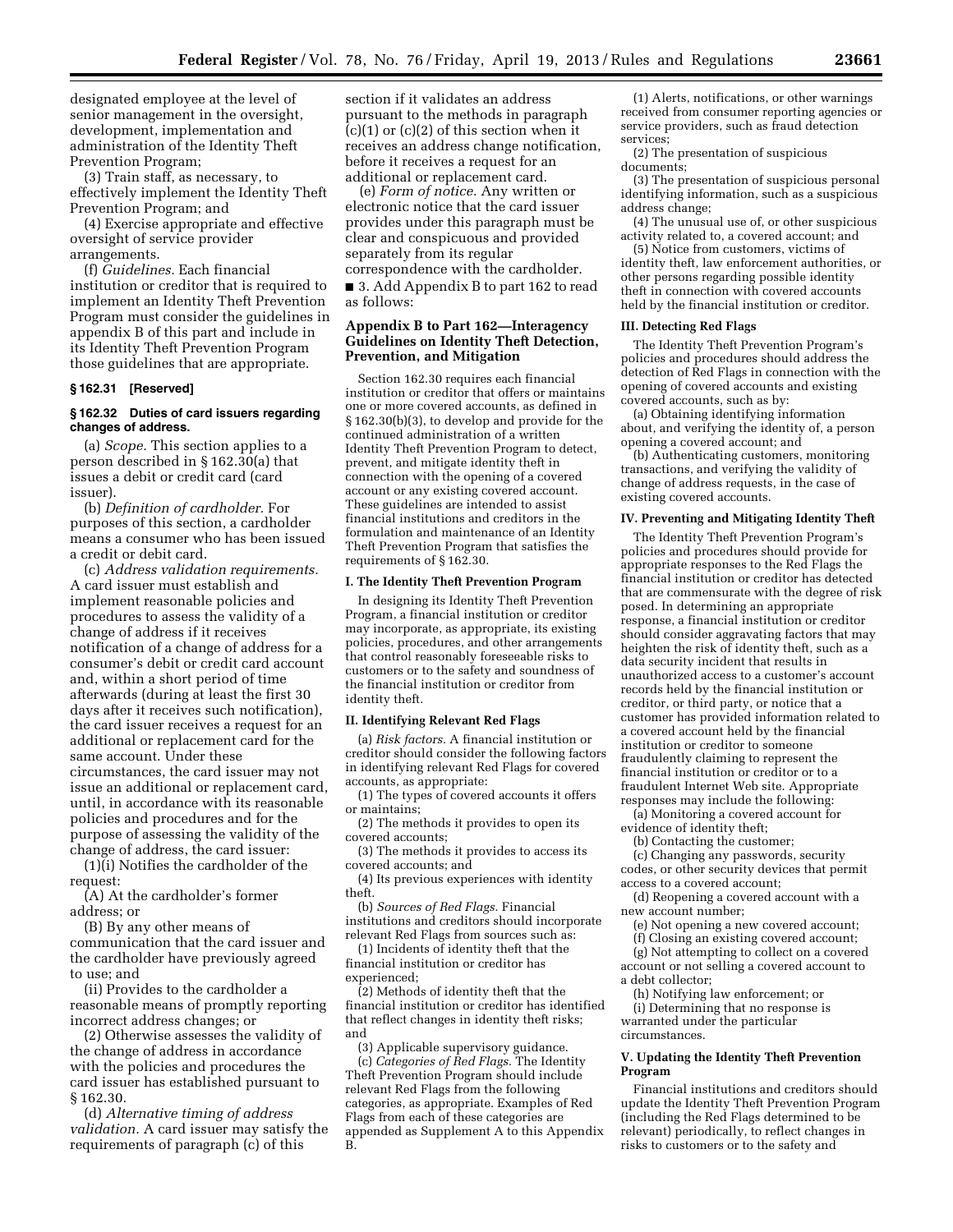soundness of the financial institution or creditor from identity theft, based on factors such as:

(a) The experiences of the financial institution or creditor with identity theft;

(b) Changes in methods of identity theft; (c) Changes in methods to detect, prevent,

and mitigate identity theft; (d) Changes in the types of accounts that the financial institution or creditor offers or maintains; and

(e) Changes in the business arrangements of the financial institution or creditor, including mergers, acquisitions, alliances, joint ventures, and service provider arrangements.

### **VI. Methods for Administering the Identity Theft Prevention Program**

(a) *Oversight of Identity Theft Prevention Program.* Oversight by the board of directors, an appropriate committee of the board, or a designated senior management employee should include:

(1) Assigning specific responsibility for the Identity Theft Prevention Program's implementation;

(2) Reviewing reports prepared by staff regarding compliance by the financial institution or creditor with § 162.30; and

(3) Approving material changes to the Identity Theft Prevention Program as necessary to address changing identity theft risks.

(b) *Reports.* (1) *In general.* Staff of the financial institution or creditor responsible for development, implementation, and administration of its Identity Theft Prevention Program should report to the board of directors, an appropriate committee of the board, or a designated senior management employee, at least annually, on compliance by the financial institution or creditor with § 162.30.

(2) *Contents of report.* The report should address material matters related to the Identity Theft Prevention Program and evaluate issues such as: The effectiveness of the policies and procedures of the financial institution or creditor in addressing the risk of identity theft in connection with the opening of covered accounts and with respect to existing covered accounts; service provider arrangements; significant incidents involving identity theft and management's response; and recommendations for material changes to the Identity Theft Prevention Program.

(c) *Oversight of service provider arrangements.* Whenever a financial institution or creditor engages a service provider to perform an activity in connection with one or more covered accounts the financial institution or creditor should take steps to ensure that the activity of the service provider is conducted in accordance with reasonable policies and procedures designed to detect, prevent, and mitigate the risk of identity theft. For example, a financial institution or creditor could require the service provider by contract to have policies and procedures to detect relevant Red Flags that may arise in the performance of the service provider's activities, and either report the Red Flags to the financial institution or creditor, or to take appropriate steps to prevent or mitigate identity theft.

#### **VII. Other Applicable Legal Requirements**

Financial institutions and creditors should be mindful of other related legal requirements that may be applicable, such as:

(a) For financial institutions and creditors that are subject to 31 U.S.C. 5318(g), filing a Suspicious Activity Report in accordance with applicable law and regulation;

(b) Implementing any requirements under 15 U.S.C. 1681c-1(h) regarding the circumstances under which credit may be extended when the financial institution or creditor detects a fraud or active duty alert;

(c) Implementing any requirements for furnishers of information to consumer reporting agencies under 15 U.S.C. 1681s-2, for example, to correct or update inaccurate or incomplete information, and to not report information that the furnisher has reasonable cause to believe is inaccurate; and

(d) Complying with the prohibitions in 15 U.S.C. 1681m on the sale, transfer, and placement for collection of certain debts resulting from identity theft.

#### *Supplement A to Appendix B*

In addition to incorporating Red Flags from the sources recommended in section II(b) of the Guidelines in Appendix B of this part, each financial institution or creditor may consider incorporating into its Identity Theft Prevention Program, whether singly or in combination, Red Flags from the following illustrative examples in connection with covered accounts:

Alerts, Notifications or Warnings From a Consumer Reporting Agency

1. A fraud or active duty alert is included with a consumer report.

2. A consumer reporting agency provides a notice of credit freeze in response to a request for a consumer report.

3. A consumer reporting agency provides a notice of address discrepancy, as defined in Sec. 603(f) of the Fair Credit Reporting Act (15 U.S.C. 1681a(f)).

4. A consumer report indicates a pattern of activity that is inconsistent with the history and usual pattern of activity of an applicant or customer, such as:

a. A recent and significant increase in the volume of inquiries;

b. An unusual number of recently established credit relationships;

c. A material change in the use of credit, especially with respect to recently established credit relationships; or

d. An account that was closed for cause or identified for abuse of account privileges by a financial institution or creditor.

#### Suspicious Documents

5. Documents provided for identification appear to have been altered or forged.

6. The photograph or physical description on the identification is not consistent with the appearance of the applicant or customer presenting the identification.

7. Other information on the identification is not consistent with information provided by the person opening a new covered account or customer presenting the identification.

8. Other information on the identification is not consistent with readily accessible information that is on file with the financial institution or creditor, such as a signature card or a recent check.

9. An application appears to have been altered or forged, or gives the appearance of having been destroyed and reassembled. Suspicious Personal Identifying Information

10. Personal identifying information provided is inconsistent when compared against external information sources used by the financial institution or creditor. For example:

a. The address does not match any address in the consumer report; or

b. The Social Security Number (SSN) has not been issued, or is listed on the Social Security Administration's Death Master File.

11. Personal identifying information provided by the customer is not consistent with other personal identifying information provided by the customer. For example, there is a lack of correlation between the SSN range and date of birth.

12. Personal identifying information provided is associated with known fraudulent activity as indicated by internal or third-party sources used by the financial institution or creditor. For example:

a. The address on an application is the same as the address provided on a fraudulent application; or

b. The phone number on an application is the same as the number provided on a fraudulent application.

13. Personal identifying information provided is of a type commonly associated with fraudulent activity as indicated by internal or third-party sources used by the financial institution or creditor. For example:

a. The address on an application is fictitious, a mail drop, or a prison; or

b. The phone number is invalid, or is associated with a pager or answering service. 14. The SSN provided is the same as that

submitted by other persons opening an account or other customers.

15. The address or telephone number provided is the same as or similar to the address or telephone number submitted by an unusually large number of other persons opening accounts or by other customers.

16. The person opening the covered account or the customer fails to provide all required personal identifying information on an application or in response to notification that the application is incomplete.

17. Personal identifying information provided is not consistent with personal identifying information that is on file with the financial institution or creditor.

18. For financial institutions or creditors that use challenge questions, the person opening the covered account or the customer cannot provide authenticating information beyond that which generally would be available from a wallet or consumer report. Unusual Use of, or Suspicious Activity Related to, the Covered Account

19. Shortly following the notice of a change of address for a covered account, the institution or creditor receives a request for a new, additional, or replacement means of accessing the account or for the addition of an authorized user on the account.

20. A new revolving credit account is used in a manner commonly associated with known patterns of fraud. For example: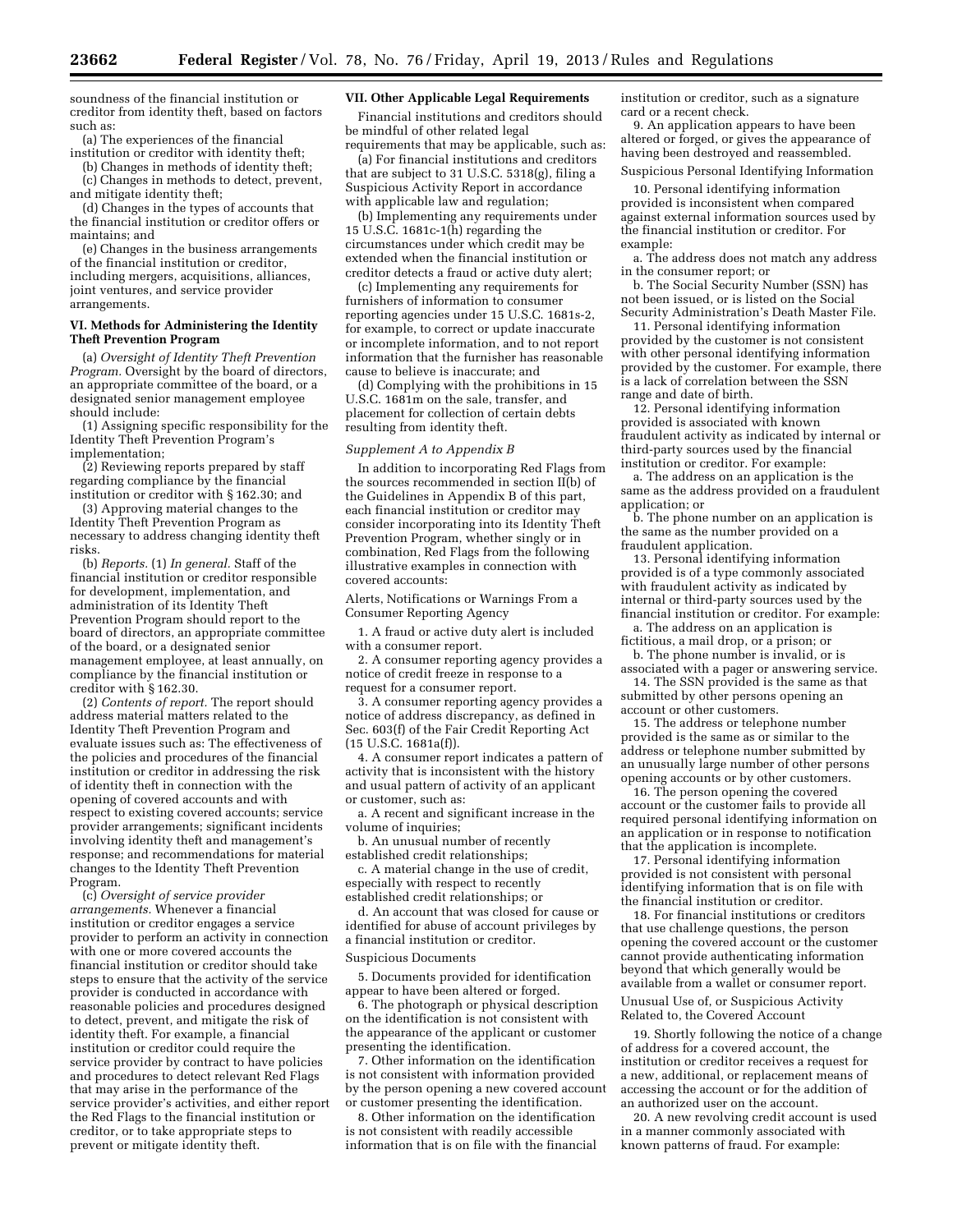a. The majority of available credit is used for cash advances or merchandise that is easily convertible to cash (*e.g.,* electronics equipment or jewelry); or

b. The customer fails to make the first payment or makes an initial payment but no subsequent payments.

21. A covered account is used in a manner that is not consistent with established patterns of activity on the account. There is, for example:

a. Nonpayment when there is no history of late or missed payments;

b. A material increase in the use of available credit;

c. A material change in purchasing or spending patterns;

d. A material change in electronic fund transfer patterns in connection with a deposit account; or

e. A material change in telephone call patterns in connection with a cellular phone account.

22. A covered account that has been inactive for a reasonably lengthy period of time is used (taking into consideration the type of account, the expected pattern of usage and other relevant factors).

23. Mail sent to the customer is returned repeatedly as undeliverable although transactions continue to be conducted in connection with the customer's covered account.

24. The financial institution or creditor is notified that the customer is not receiving paper account statements.

25. The financial institution or creditor is notified of unauthorized charges or transactions in connection with a customer's covered account.

Notice From Customers, Victims of Identity Theft, Law Enforcement Authorities, or Other Persons Regarding Possible Identity Theft in Connection With Covered Accounts Held by the Financial Institution or Creditor

26. The financial institution or creditor is notified by a customer, a victim of identity theft, a law enforcement authority, or any other person that it has opened a fraudulent account for a person engaged in identity theft.

# **Securities and Exchange Commission**

For the reasons stated in the preamble, the Securities and Exchange Commission is amending 17 CFR part 248 as follows:

# **PART 248—REGULATIONS S–P, S– AM, AND S–ID**

■ 4. The authority citation for part 248 is revised to read as follows:

**Authority:** 15 U.S.C. 78q, 78q-1, 78*o-*4, 78*o-*5, 78w, 78mm, 80a-30, 80a-37, 80b-4, 80b-11, 1681m(e), 1681s(b), 1681s-3 and note, 1681w(a)(1), 6801–6809, and 6825; Pub. L. 111–203, secs. 1088(a)(8), (a)(10), and sec. 1088(b), 124 Stat. 1376 (2010).

■ 5. Revise the heading for part 248 to read as set forth above.

■ 6. Add subpart C to part 248 to read as follows:

# **Subpart C—Regulation S–ID: Identity Theft Red Flags**

Sec.

- 248.201 Duties regarding the detection, prevention, and mitigation of identity theft.
- 248.202 Duties of card issuers regarding changes of address.

Appendix A to Subpart C of Part 248— Interagency Guidelines on Identity Theft Detection, Prevention, and Mitigation

# **Subpart C—Regulation S–ID: Identity Theft Red Flags**

### **§ 248.201 Duties regarding the detection, prevention, and mitigation of identity theft.**

(a) *Scope.* This section applies to a *financial institution* or *creditor,* as defined in the Fair Credit Reporting Act (15 U.S.C. 1681), that is:

(1) A broker, dealer or any other person that is registered or required to be registered under the Securities Exchange Act of 1934;

(2) An investment company that is registered or required to be registered under the Investment Company Act of 1940, that has elected to be regulated as a business development company under that Act, or that operates as an employees' securities company under that Act; or

(3) An investment adviser that is registered or required to be registered under the Investment Advisers Act of 1940.

(b) *Definitions.* For purposes of this subpart, and Appendix A of this subpart, the following definitions apply:

(1) *Account* means a continuing relationship established by a person with a financial institution or creditor to obtain a product or service for personal, family, household or business purposes. Account includes a brokerage account, a *mutual fund* account (*i.e.,* an account with an open-end investment company), and an investment advisory account.

(2) The term *board of directors*  includes:

(i) In the case of a branch or agency of a foreign financial institution or creditor, the managing official of that branch or agency; and

(ii) In the case of a financial institution or creditor that does not have a board of directors, a designated employee at the level of senior management.

(3) *Covered account* means: (i) An account that a financial institution or creditor offers or maintains, primarily for personal, family, or household purposes, that involves or is designed to permit multiple payments or transactions, such as a brokerage account with a brokerdealer or an account maintained by a mutual fund (or its agent) that permits

wire transfers or other payments to third parties; and

(ii) Any other account that the financial institution or creditor offers or maintains for which there is a reasonably foreseeable risk to customers or to the safety and soundness of the financial institution or creditor from identity theft, including financial, operational, compliance, reputation, or litigation risks.

(4) *Credit* has the same meaning as in 15 U.S.C. 1681a(r)(5).

(5) *Creditor* has the same meaning as in 15 U.S.C. 1681m(e)(4).

(6) *Customer* means a person that has a covered account with a financial institution or creditor.

(7) *Financial institution* has the same meaning as in 15 U.S.C. 1681a(t).

(8) *Identifying information* means any name or number that may be used, alone or in conjunction with any other information, to identify a specific person, including any—

(i) Name, Social Security number, date of birth, official State or government issued driver's license or identification number, alien registration number, government passport number, employer or taxpayer identification number;

(ii) Unique biometric data, such as fingerprint, voice print, retina or iris image, or other unique physical representation;

(iii) Unique electronic identification number, address, or routing code; or

(iv) Telecommunication identifying information or access device (as defined in 18 U.S.C. 1029(e)).

(9) *Identity theft* means a fraud committed or attempted using the identifying information of another person without authority.

(10) *Red Flag* means a pattern, practice, or specific activity that indicates the possible existence of identity theft.

(11) *Service provider* means a person that provides a service directly to the financial institution or creditor.

(12) *Other definitions.* 

(i) *Broker* has the same meaning as in section 3(a)(4) of the Securities Exchange Act of 1934 (15 U.S.C. 78c(a)(4)).

(ii) *Commission* means the Securities and Exchange Commission.

(iii) *Dealer* has the same meaning as in section 3(a)(5) of the Securities Exchange Act of 1934 (15 U.S.C. 78c(a)(5)).

(iv) *Investment adviser* has the same meaning as in section 202(a)(11) of the Investment Advisers Act of 1940 (15 U.S.C. 80b-2(a)(11)).

(v) *Investment company* has the same meaning as in section 3 of the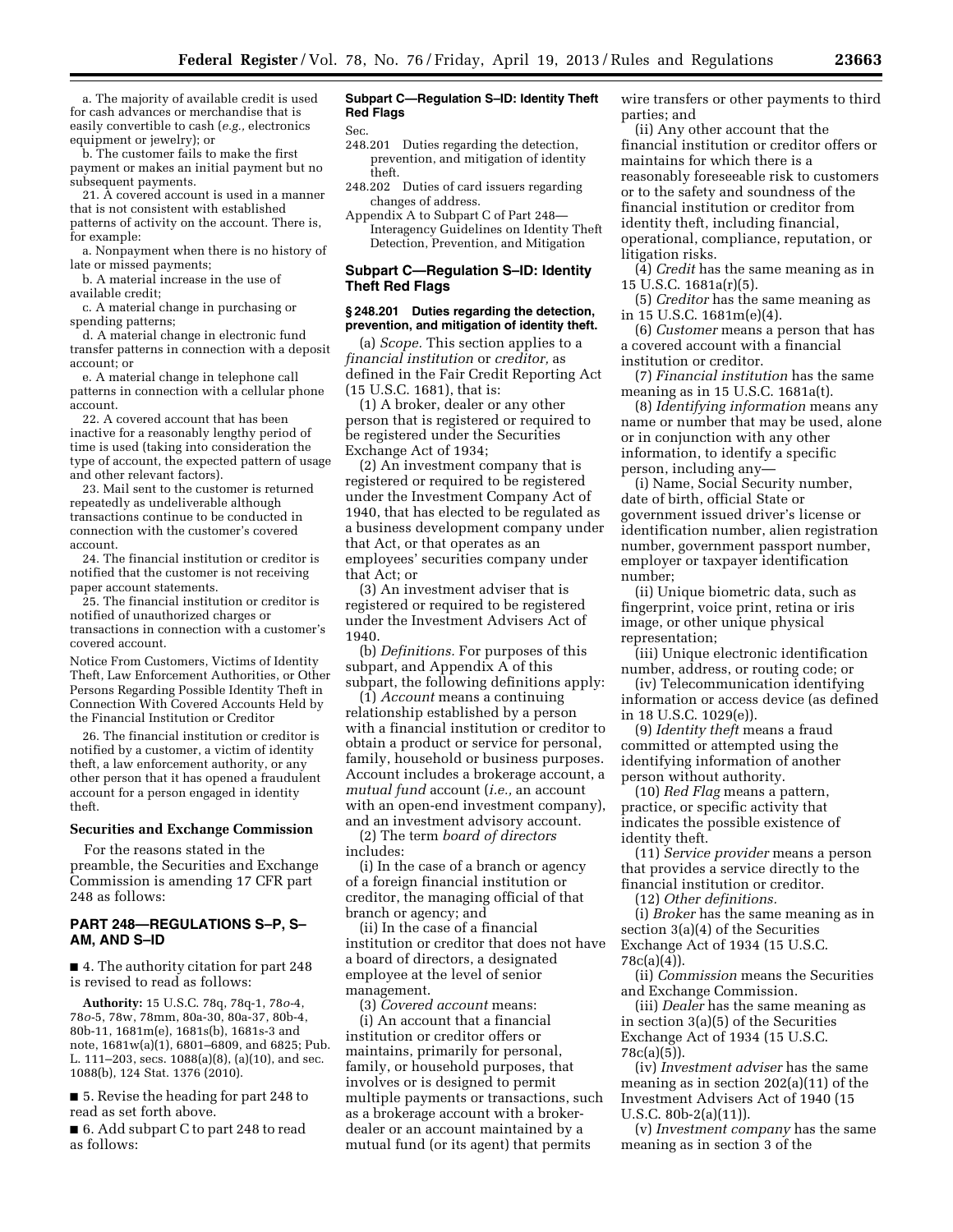Investment Company Act of 1940 (15 U.S.C. 80a-3), and includes a separate series of the investment company.

(vi) Other terms not defined in this subpart have the same meaning as in the Fair Credit Reporting Act (15 U.S.C. 1681 *et seq.*).

(c) *Periodic identification of covered accounts.* Each financial institution or creditor must periodically determine whether it offers or maintains covered accounts. As a part of this determination, a financial institution or creditor must conduct a risk assessment to determine whether it offers or maintains covered accounts described in paragraph (b)(3)(ii) of this section, taking into consideration:

(1) The methods it provides to open its accounts;

(2) The methods it provides to access its accounts; and

(3) Its previous experiences with identity theft.

(d) *Establishment of an Identity Theft Prevention Program*—

(1) *Program requirement.* Each financial institution or creditor that offers or maintains one or more covered accounts must develop and implement a written Identity Theft Prevention Program (Program) that is designed to detect, prevent, and mitigate identity theft in connection with the opening of a covered account or any existing covered account. The Program must be appropriate to the size and complexity of the financial institution or creditor and the nature and scope of its activities.

(2) *Elements of the Program.* The Program must include reasonable policies and procedures to:

(i) Identify relevant Red Flags for the covered accounts that the financial institution or creditor offers or maintains, and incorporate those Red Flags into its Program;

(ii) Detect Red Flags that have been incorporated into the Program of the financial institution or creditor;

(iii) Respond appropriately to any Red Flags that are detected pursuant to paragraph (d)(2)(ii) of this section to prevent and mitigate identity theft; and

(iv) Ensure the Program (including the Red Flags determined to be relevant) is updated periodically, to reflect changes in risks to customers and to the safety and soundness of the financial institution or creditor from identity theft.

(e) *Administration of the Program.*  Each financial institution or creditor that is required to implement a Program must provide for the continued administration of the Program and must:

(1) Obtain approval of the initial written Program from either its board of directors or an appropriate committee of the board of directors;

(2) Involve the board of directors, an appropriate committee thereof, or a designated employee at the level of senior management in the oversight, development, implementation and administration of the Program;

(3) Train staff, as necessary, to effectively implement the Program; and

(4) Exercise appropriate and effective oversight of service provider arrangements.

(f) *Guidelines.* Each financial institution or creditor that is required to implement a Program must consider the guidelines in Appendix A to this subpart and include in its Program those guidelines that are appropriate.

# **§ 248.202 Duties of card issuers regarding changes of address.**

(a) *Scope.* This section applies to a person described in § 248.201(a) that issues a credit or debit card (card issuer).

(b) *Definitions.* For purposes of this section:

(1) *Cardholder* means a consumer who has been issued a *credit card* or *debit card* as defined in 15 U.S.C. 1681a(r).

(2) *Clear and conspicuous* means reasonably understandable and designed to call attention to the nature and significance of the information presented.

(3) Other terms not defined in this subpart have the same meaning as in the Fair Credit Reporting Act (15 U.S.C. 1681 *et seq.*).

(c) *Address validation requirements.*  A card issuer must establish and implement reasonable written policies and procedures to assess the validity of a change of address if it receives notification of a change of address for a consumer's debit or credit card account and, within a short period of time afterwards (during at least the first 30 days after it receives such notification), the card issuer receives a request for an additional or replacement card for the same account. Under these circumstances, the card issuer may not issue an additional or replacement card, until, in accordance with its reasonable policies and procedures and for the purpose of assessing the validity of the change of address, the card issuer:

(1)(i) Notifies the cardholder of the request:

(A) At the cardholder's former address; or

(B) By any other means of communication that the card issuer and the cardholder have previously agreed to use; and

(ii) Provides to the cardholder a reasonable means of promptly reporting incorrect address changes; or

(2) Otherwise assesses the validity of the change of address in accordance with the policies and procedures the card issuer has established pursuant to § 248.201.

(d) *Alternative timing of address validation.* A card issuer may satisfy the requirements of paragraph (c) of this section if it validates an address pursuant to the methods in paragraph  $(c)(1)$  or  $(c)(2)$  of this section when it receives an address change notification, before it receives a request for an additional or replacement card.

(e) *Form of notice.* Any written or electronic notice that the card issuer provides under this paragraph must be clear and conspicuous and be provided separately from its regular correspondence with the cardholder.

# **Appendix A to Subpart C of Part 248— Interagency Guidelines on Identity Theft Detection, Prevention, and Mitigation**

Section 248.201 requires each financial institution and creditor that offers or maintains one or more covered accounts, as defined in § 248.201(b)(3), to develop and provide for the continued administration of a written Program to detect, prevent, and mitigate identity theft in connection with the opening of a covered account or any existing covered account. These guidelines are intended to assist financial institutions and creditors in the formulation and maintenance of a Program that satisfies the requirements of § 248.201.

#### **I. The Program**

In designing its Program, a financial institution or creditor may incorporate, as appropriate, its existing policies, procedures, and other arrangements that control reasonably foreseeable risks to customers or to the safety and soundness of the financial institution or creditor from identity theft.

### **II. Identifying Relevant Red Flags**

(a) *Risk Factors.* A financial institution or creditor should consider the following factors in identifying relevant Red Flags for covered accounts, as appropriate:

(1) The types of covered accounts it offers or maintains;

(2) The methods it provides to open its covered accounts;

(3) The methods it provides to access its covered accounts; and

(4) Its previous experiences with identity theft.

(b) *Sources of Red Flags.* Financial institutions and creditors should incorporate relevant Red Flags from sources such as:

(1) Incidents of identity theft that the financial institution or creditor has experienced;

(2) Methods of identity theft that the financial institution or creditor has identified that reflect changes in identity theft risks; and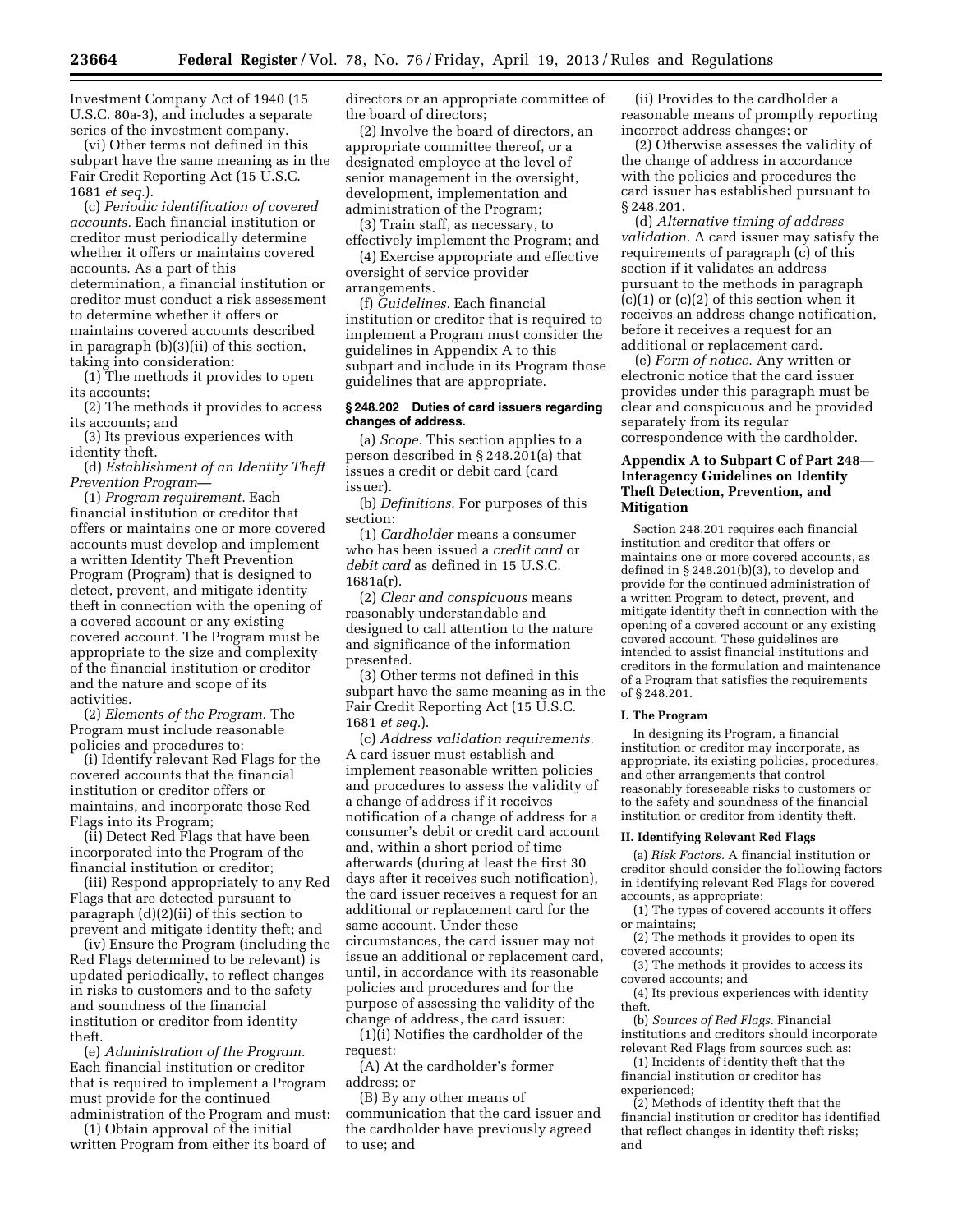(3) Applicable regulatory guidance.

(c) *Categories of Red Flags.* The Program should include relevant Red Flags from the following categories, as appropriate. Examples of Red Flags from each of these categories are appended as Supplement A to this Appendix A.

(1) Alerts, notifications, or other warnings received from consumer reporting agencies or service providers, such as fraud detection services;

(2) The presentation of suspicious documents;

(3) The presentation of suspicious personal identifying information, such as a suspicious address change;

(4) The unusual use of, or other suspicious activity related to, a covered account; and

(5) Notice from customers, victims of identity theft, law enforcement authorities, or other persons regarding possible identity theft in connection with covered accounts held by the financial institution or creditor.

#### **III. Detecting Red Flags**

The Program's policies and procedures should address the detection of Red Flags in connection with the opening of covered accounts and existing covered accounts, such as by:

(a) Obtaining identifying information about, and verifying the identity of, a person opening a covered account, for example, using the policies and procedures regarding identification and verification set forth in the Customer Identification Program rules implementing 31 U.S.C. 5318(*l*) (31 CFR 1023.220 (broker-dealers) and 1024.220 (mutual funds)); and

(b) Authenticating customers, monitoring transactions, and verifying the validity of change of address requests, in the case of existing covered accounts.

#### **IV. Preventing and Mitigating Identity Theft**

The Program's policies and procedures should provide for appropriate responses to the Red Flags the financial institution or creditor has detected that are commensurate with the degree of risk posed. In determining an appropriate response, a financial institution or creditor should consider aggravating factors that may heighten the risk of identity theft, such as a data security incident that results in unauthorized access to a customer's account records held by the financial institution, creditor, or third party, or notice that a customer has provided information related to a covered account held by the financial institution or creditor to someone fraudulently claiming to represent the financial institution or creditor or to a fraudulent Web site. Appropriate responses may include the following:

(a) Monitoring a covered account for evidence of identity theft;

(b) Contacting the customer;

(c) Changing any passwords, security codes, or other security devices that permit access to a covered account;

(d) Reopening a covered account with a new account number;

(e) Not opening a new covered account;

(f) Closing an existing covered account; (g) Not attempting to collect on a covered

account or not selling a covered account to a debt collector;

(h) Notifying law enforcement; or (i) Determining that no response is warranted under the particular circumstances.

# **V. Updating the Program**

Financial institutions and creditors should update the Program (including the Red Flags determined to be relevant) periodically, to reflect changes in risks to customers or to the safety and soundness of the financial institution or creditor from identity theft, based on factors such as:

(a) The experiences of the financial institution or creditor with identity theft;

(b) Changes in methods of identity theft; (c) Changes in methods to detect, prevent, and mitigate identity theft;

(d) Changes in the types of accounts that the financial institution or creditor offers or maintains; and

(e) Changes in the business arrangements of the financial institution or creditor, including mergers, acquisitions, alliances, joint ventures, and service provider arrangements.

# **VI. Methods for Administering the Program**

(a) *Oversight of Program.* Oversight by the board of directors, an appropriate committee of the board, or a designated employee at the level of senior management should include:

(1) Assigning specific responsibility for the Program's implementation;

(2) Reviewing reports prepared by staff regarding compliance by the financial institution or creditor with § 248.201; and

(3) Approving material changes to the Program as necessary to address changing identity theft risks.

(b) *Reports.* 

(1) *In general.* Staff of the financial institution or creditor responsible for development, implementation, and administration of its Program should report to the board of directors, an appropriate committee of the board, or a designated employee at the level of senior management, at least annually, on compliance by the financial institution or creditor with § 248.201.

(2) *Contents of report.* The report should address material matters related to the Program and evaluate issues such as: The effectiveness of the policies and procedures of the financial institution or creditor in addressing the risk of identity theft in connection with the opening of covered accounts and with respect to existing covered accounts; service provider arrangements; significant incidents involving identity theft and management's response; and recommendations for material changes to the Program.

(c) *Oversight of service provider arrangements.* Whenever a financial institution or creditor engages a service provider to perform an activity in connection with one or more covered accounts the financial institution or creditor should take steps to ensure that the activity of the service provider is conducted in accordance with reasonable policies and procedures designed to detect, prevent, and mitigate the risk of identity theft. For example, a financial institution or creditor could require the

service provider by contract to have policies and procedures to detect relevant Red Flags that may arise in the performance of the service provider's activities, and either report the Red Flags to the financial institution or creditor, or to take appropriate steps to prevent or mitigate identity theft.

#### **VII. Other Applicable Legal Requirements**

Financial institutions and creditors should be mindful of other related legal requirements that may be applicable, such as:

(a) For financial institutions and creditors that are subject to 31 U.S.C. 5318(g), filing a Suspicious Activity Report in accordance with applicable law and regulation;

(b) Implementing any requirements under 15 U.S.C. 1681c-1(h) regarding the circumstances under which credit may be extended when the financial institution or creditor detects a fraud or active duty alert;

(c) Implementing any requirements for furnishers of information to consumer reporting agencies under 15 U.S.C. 1681s-2, for example, to correct or update inaccurate or incomplete information, and to not report information that the furnisher has reasonable cause to believe is inaccurate; and

(d) Complying with the prohibitions in 15 U.S.C. 1681m on the sale, transfer, and placement for collection of certain debts resulting from identity theft.

#### *Supplement A to Appendix A*

In addition to incorporating Red Flags from the sources recommended in section II.b. of the Guidelines in Appendix A to this subpart, each financial institution or creditor may consider incorporating into its Program, whether singly or in combination, Red Flags from the following illustrative examples in connection with covered accounts:

Alerts, Notifications or Warnings From a Consumer Reporting Agency

1. A fraud or active duty alert is included with a consumer report.

2. A consumer reporting agency provides a notice of credit freeze in response to a request for a consumer report.

3. A consumer reporting agency provides a notice of address discrepancy, as referenced in Sec. 605(h) of the Fair Credit Reporting Act (15 U.S.C. 1681c(h)).

4. A consumer report indicates a pattern of activity that is inconsistent with the history and usual pattern of activity of an applicant or customer, such as:

a. A recent and significant increase in the volume of inquiries;

b. An unusual number of recently established credit relationships;

c. A material change in the use of credit, especially with respect to recently established credit relationships; or

d. An account that was closed for cause or identified for abuse of account privileges by a financial institution or creditor.

#### Suspicious Documents

5. Documents provided for identification appear to have been altered or forged.

6. The photograph or physical description on the identification is not consistent with the appearance of the applicant or customer presenting the identification.

7. Other information on the identification is not consistent with information provided